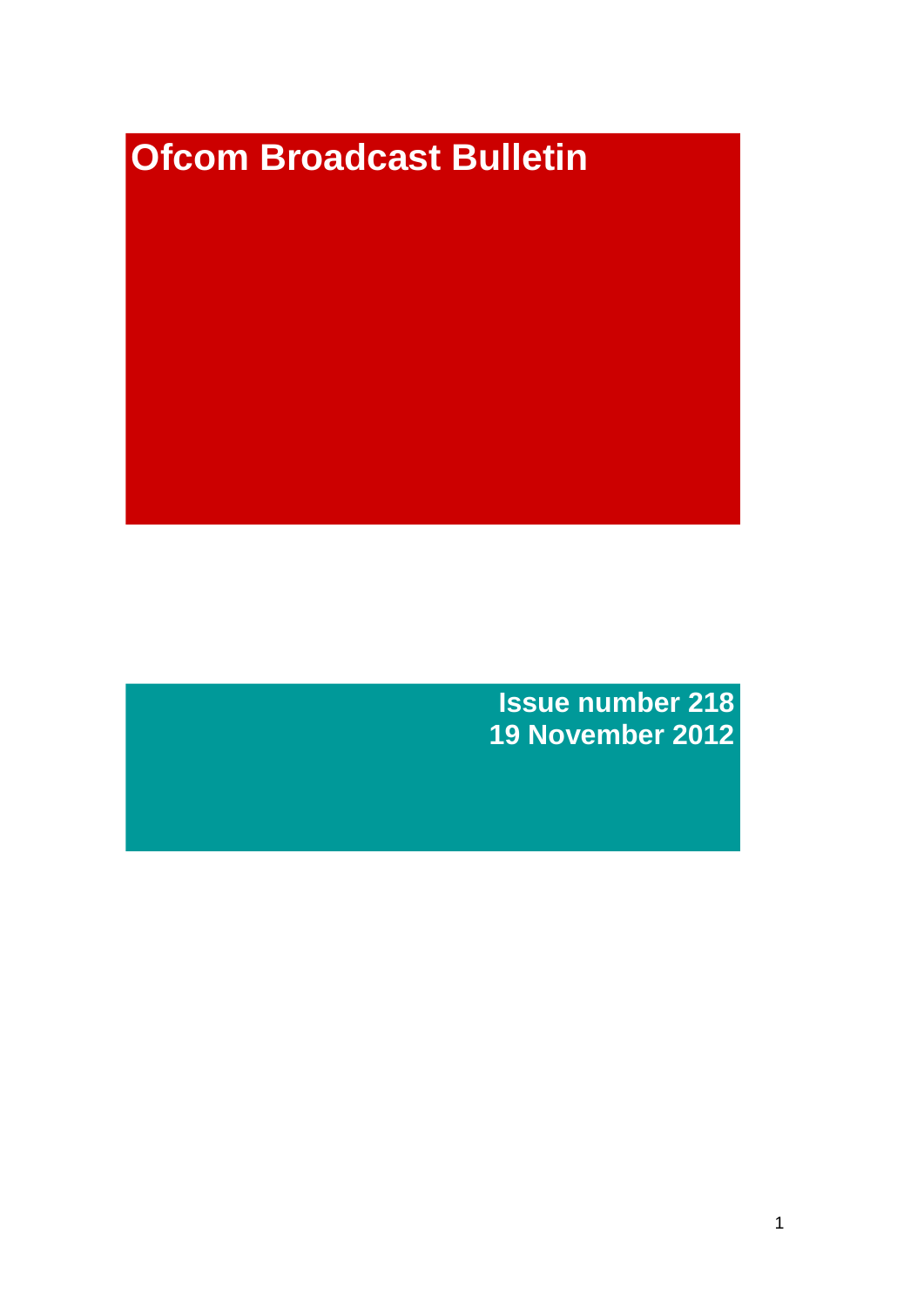**Contents** 

| Introduction                                                                                                                                                                                                                              | 4              |
|-------------------------------------------------------------------------------------------------------------------------------------------------------------------------------------------------------------------------------------------|----------------|
| <b>Notices of Sanction</b>                                                                                                                                                                                                                |                |
| <b>E</b> Entertainment UK Limited<br>Girls of the Playboy Mansion, E! Entertainment, 27 December 2011,<br>10:00 to 13:00 and 16:00 to 21:00                                                                                               | 5              |
| <b>Sunrise TV Limited</b><br>Beauty Simplified, Sunrise TV on 13 June 2011, 13 and 14 July 2011,<br>and 27 September 2011                                                                                                                 | $\overline{7}$ |
| <b>Standards cases</b>                                                                                                                                                                                                                    |                |
| In Breach                                                                                                                                                                                                                                 |                |
| <b>POAF Complaints Cell</b><br>DM Digital, 19 and 22 December 2011, 21:00                                                                                                                                                                 | 9              |
| <b>POAF Complaints Cell</b><br>DM Digital, 19 December 2011, 19:00, and 22 December 2011, 21:30<br><b>Understanding the Qur'an</b><br>DM Digital, 22 December 2011, 10:30<br><b>DM News Review</b><br>DM Digital, 22 December 2011, 11:10 | 19             |
| Dare to Ask<br>Peace TV, 8 March 2012, 09:00<br><b>Dial Dr Zakir</b><br>Peace TV, 9 March 2012, 13:30                                                                                                                                     | 22             |
| <b>Storm Night</b><br>Storm, 29 September 2012, 22:00                                                                                                                                                                                     | 28             |
| The Alan Brazil Sports Breakfast<br>Talksport, 17 August 2012, 09:55                                                                                                                                                                      | 30             |
| <b>Styled to Rock</b><br>Sky Living, 3 September 2012, 20:00                                                                                                                                                                              | 33             |
| <b>Big Brother</b><br>Channel 5, 16 July to 2 August 2012                                                                                                                                                                                 | 35             |
| In Breach/Not in Breach                                                                                                                                                                                                                   |                |
| <b>Big Brother</b><br>Channel 5, June to August 2012, various dates and times                                                                                                                                                             | 40             |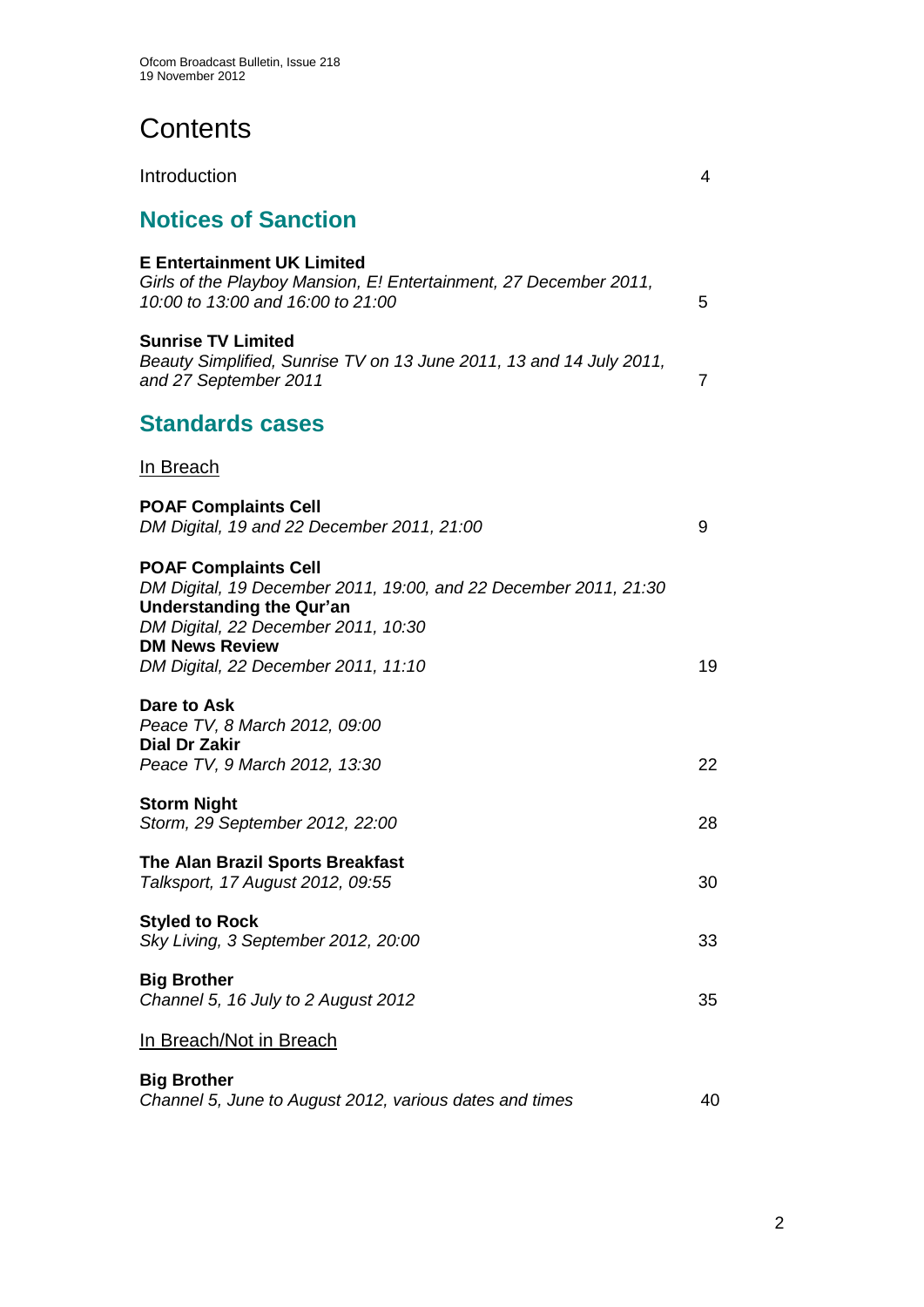## **Resolved**

| <b>Big Brother's Bit on the Side</b><br>Channel 5, 4 July 2012, 23:00 | 53 |
|-----------------------------------------------------------------------|----|
| <b>Other Programmes Not in Breach</b>                                 | 56 |
| <b>Complaints Assessed, Not Investigated</b>                          | 57 |
| <b>Investigations List</b>                                            | 70 |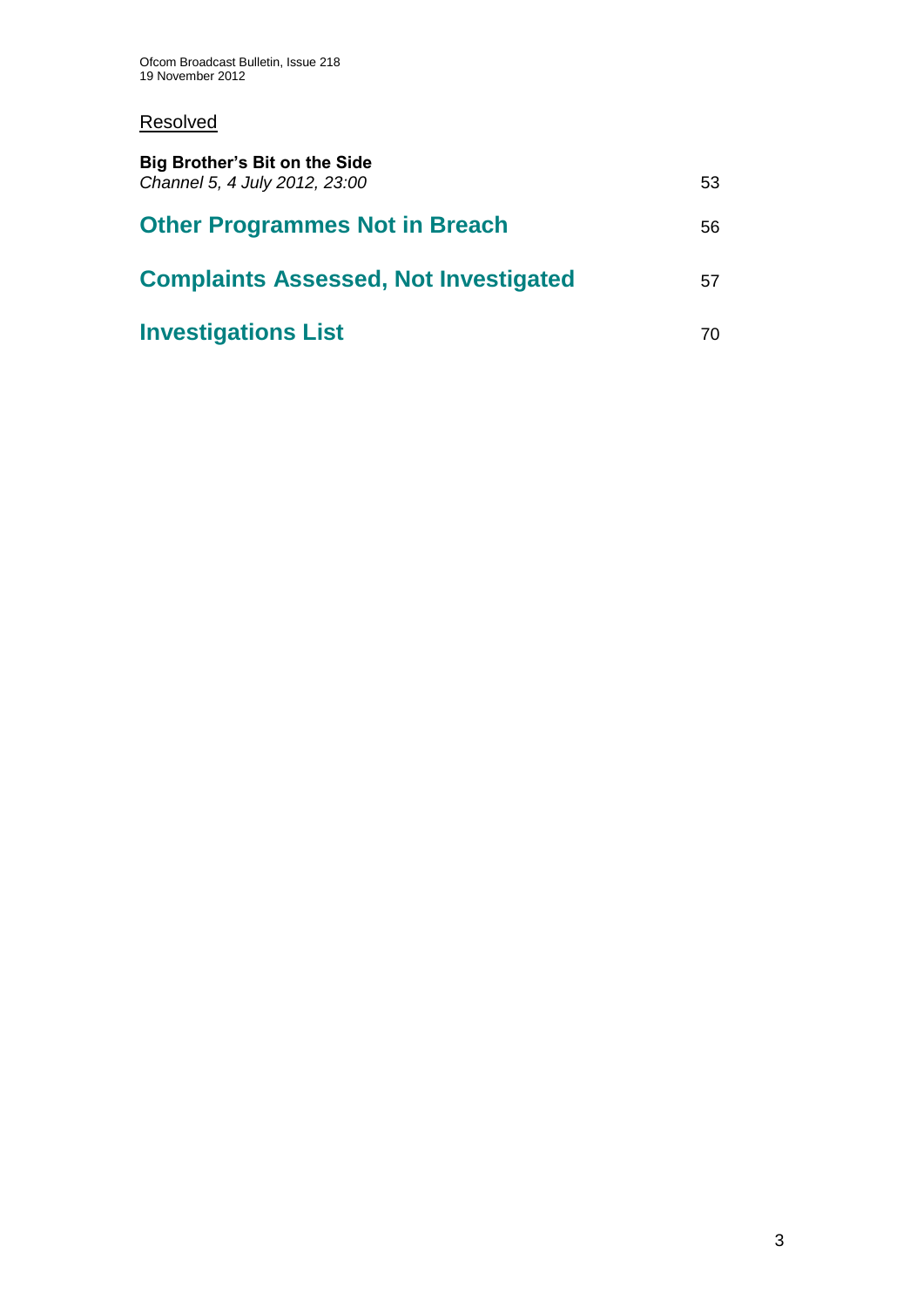# **Introduction**

Under the Communications Act 2003, Ofcom has a duty to set standards for broadcast content as appear to it best calculated to secure the standards objectives<sup>1</sup>, Ofcom must include these standards in a code or codes. These are listed below.

The Broadcast Bulletin reports on the outcome of investigations into alleged breaches of those Ofcom codes, as well as licence conditions with which broadcasters regulated by Ofcom are required to comply. These include:

- a) Ofcom's Broadcasting Code ("the Code"), which, can be found at: [http://stakeholders.ofcom.org.uk/broadcasting/broadcast-codes/broadcast-code/.](http://stakeholders.ofcom.org.uk/broadcasting/broadcast-codes/broadcast-code/)
- b) the Code on the Scheduling of Television Advertising ("COSTA") which contains rules on how much advertising and teleshopping may be scheduled in programmes, how many breaks are allowed and when they may be taken. COSTA can be found at:

[http://stakeholders.ofcom.org.uk/broadcasting/broadcast-codes/advert-code/.](http://stakeholders.ofcom.org.uk/broadcasting/broadcast-codes/advert-code/)

- c) certain sections of the BCAP Code: the UK Code of Broadcast Advertising, which relate to those areas of the BCAP Code for which Ofcom retains regulatory responsibility. These include:
	- the prohibition on 'political' advertising;
	- sponsorship and product placement on television (see Rules 9.13, 9.16 and 9.17 of the Code) and all commercial communications in radio programming (see Rules 10.6 to 10.8 of the Code);
	- 'participation TV' advertising. This includes long-form advertising predicated on premium rate telephone services – most notably chat (including 'adult' chat), 'psychic' readings and dedicated quiz TV (Call TV quiz services). Ofcom is also responsible for regulating gambling, dating and 'message board' material where these are broadcast as advertising<sup>2</sup>.

The BCAP Code is at: <http://www.bcap.org.uk/Advertising-Codes/Broadcast-HTML.aspx>

d) other licence conditions which broadcasters must comply with, such as requirements to pay fees and submit information which enables Ofcom to carry out its statutory duties. Further information on television and radio licences can be found at:<http://licensing.ofcom.org.uk/tv-broadcast-licences/> and [http://licensing.ofcom.org.uk/radio-broadcast-licensing/.](http://licensing.ofcom.org.uk/radio-broadcast-licensing/)

Other codes and requirements may also apply to broadcasters, depending on their circumstances. These include the Code on Television Access Services (which sets out how much subtitling, signing and audio description relevant licensees must provide), the Code on Electronic Programme Guides, the Code on Listed Events, and the Cross Promotion Code. Links to all these codes can be found at: <http://stakeholders.ofcom.org.uk/broadcasting/broadcast-codes/>

It is Ofcom's policy to describe fully the content in television and radio programmes that is subject to broadcast investigations. Some of the language and descriptions used in Ofcom's Broadcast Bulletin may therefore cause offence.

<sup>————————————————————&</sup>lt;br><sup>1</sup> The relevant legislation is set out in detail in Annex 1 of the Code.

 $2$  BCAP and ASA continue to regulate conventional teleshopping content and spot advertising for these types of services where it is permitted. Ofcom remains responsible for statutory sanctions in all advertising cases.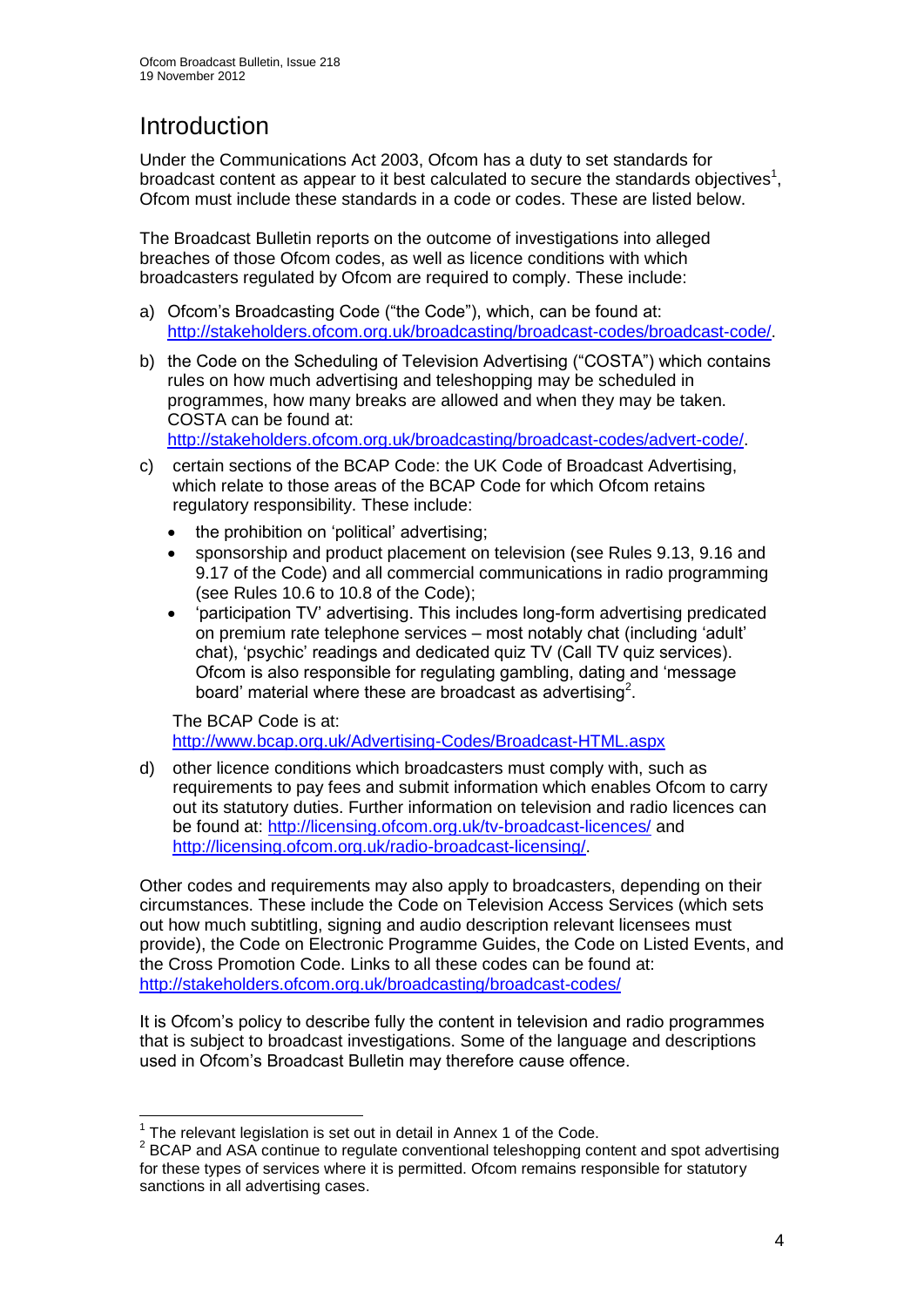# **Notice of Sanction**

## **E Entertainment UK Limited**

*Girls of the Playboy Mansion, E! Entertainment, 27 December 2011, 10:00 to 13:00 and 16:00 to 21:00*

#### **Introduction**

E! Entertainment is an American celebrity based entertainment service broadcast on cable and satellite platforms in the UK. The licence for the service is held by E Entertainment UK Limited ("E Entertainment") or ("the Licensee").

*Girls of the Playboy Mansion* is a reality television series, filmed in the USA home of Hugh Hefner, the American magazine publisher and founder of the adult entertainment company Playboy Enterprises. It features the day to day activities of a group of women who live with Hugh Hefner in his house, known as the Playboy Mansion. The series was broadcast on the cable and satellite television channel E! Entertainment. The content broadcast on this channel was compiled by E Entertainment at the time of the broadcast (as a result of a change of ownership NBC Universal has been responsible for compliance since February 2012).

During routine monitoring, Ofcom noted various episodes (each of about 30 minutes duration) of the *Girls of the Playboy Mansion* broadcast consecutively throughout the day and evening on E! Entertainment on 27 December 2011. The programmes featured material which was clearly unsuitable for children, such as male and female strippers, glamour models and numerous examples of bleeped and masked offensive and the most offensive language.

#### **Summary of Decision**

In Ofcom's Finding published on 23 April 2012 in issue 204 of the Broadcast Bulletin<sup>1</sup>, Ofcom found that the material breached the following rule:

Rule 1.3: "Children must also be protected by appropriate scheduling from material that is unsuitable for them."

After considering all the evidence and representations made to it by the Licensee, Ofcom decided that the Code breaches were sufficiently serious and repeated that a financial penalty should be imposed in accordance with Ofcom's Procedures for the consideration of statutory sanctions in breaches of broadcast licences<sup>2</sup>. Ofcom then also considered the level of the financial penalty to be imposed, in accordance with Ofcom's Penalty Guidelines<sup>3</sup>.

Having regard to: the serious and repeated nature of the breaches; the Licensee's representations; and Ofcom's Penalty Guidelines, Ofcom decided it was appropriate and proportionate in the circumstances to impose a financial penalty of **£40,000** on

<sup>1</sup> 1 <http://stakeholders.ofcom.org.uk/enforcement/broadcast-bulletins/obb204/>

<sup>&</sup>lt;sup>2</sup> Available at: [http://stakeholders.ofcom.org.uk/broadcasting/guidance/complaints](http://stakeholders.ofcom.org.uk/broadcasting/guidance/complaints-sanctions/procedures-statutory-sanctions/)[sanctions/procedures-statutory-sanctions/](http://stakeholders.ofcom.org.uk/broadcasting/guidance/complaints-sanctions/procedures-statutory-sanctions/)

<sup>&</sup>lt;sup>3</sup> Available at:<http://www.ofcom.org.uk/about/policies-and-guidelines/penalty-guidelines/>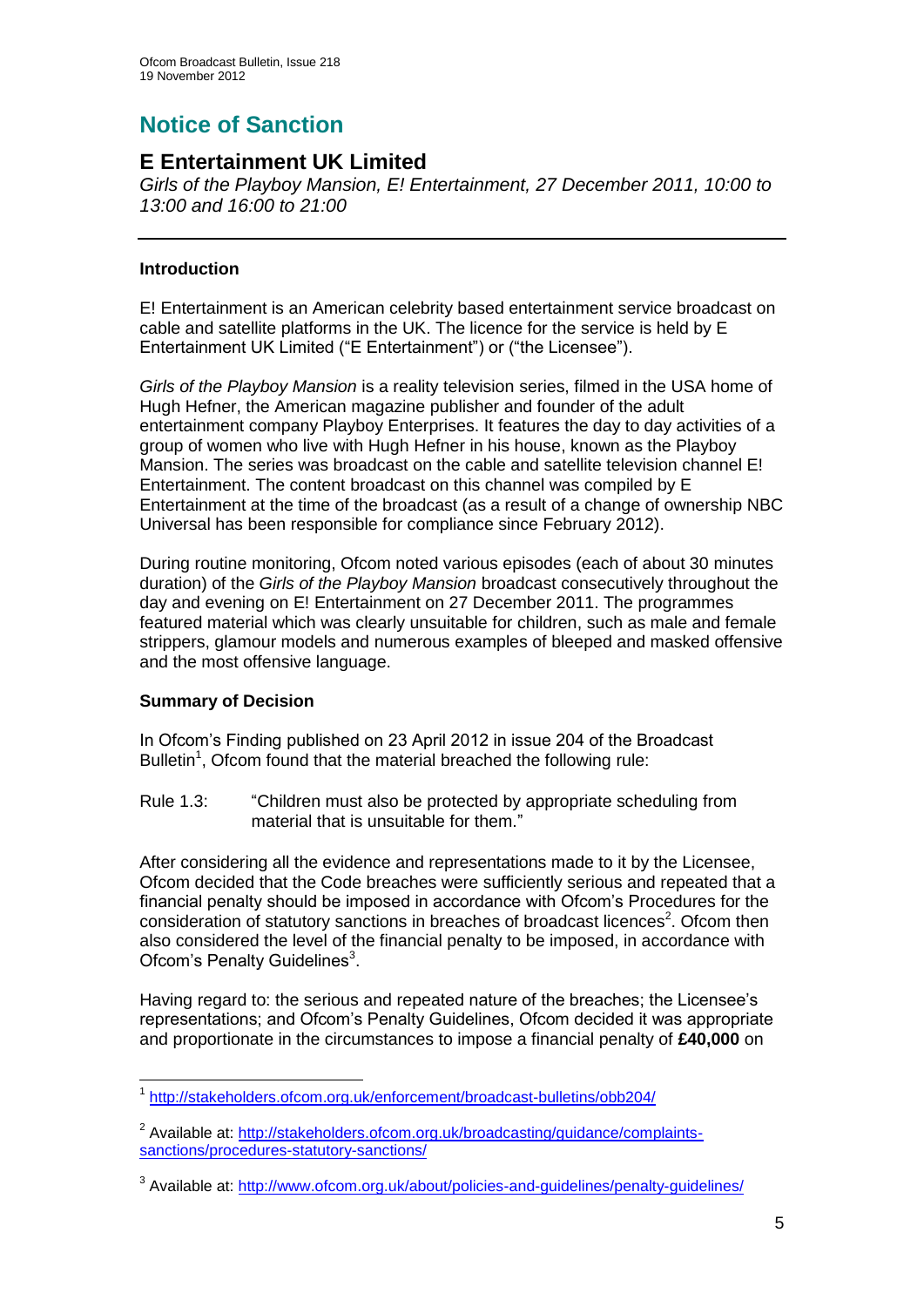E Entertainment UK Ltd in respect of the Code breaches (payable to HM Paymaster General).

The full Adjudication is available at:

[http://stakeholders.ofcom.org.uk/binaries/enforcement/content-sanctions](http://stakeholders.ofcom.org.uk/binaries/enforcement/content-sanctions-adjudications/E_Entertainment_UK_Ltd.pdf)[adjudications/E\\_Entertainment\\_UK\\_Ltd.pdf.](http://stakeholders.ofcom.org.uk/binaries/enforcement/content-sanctions-adjudications/E_Entertainment_UK_Ltd.pdf)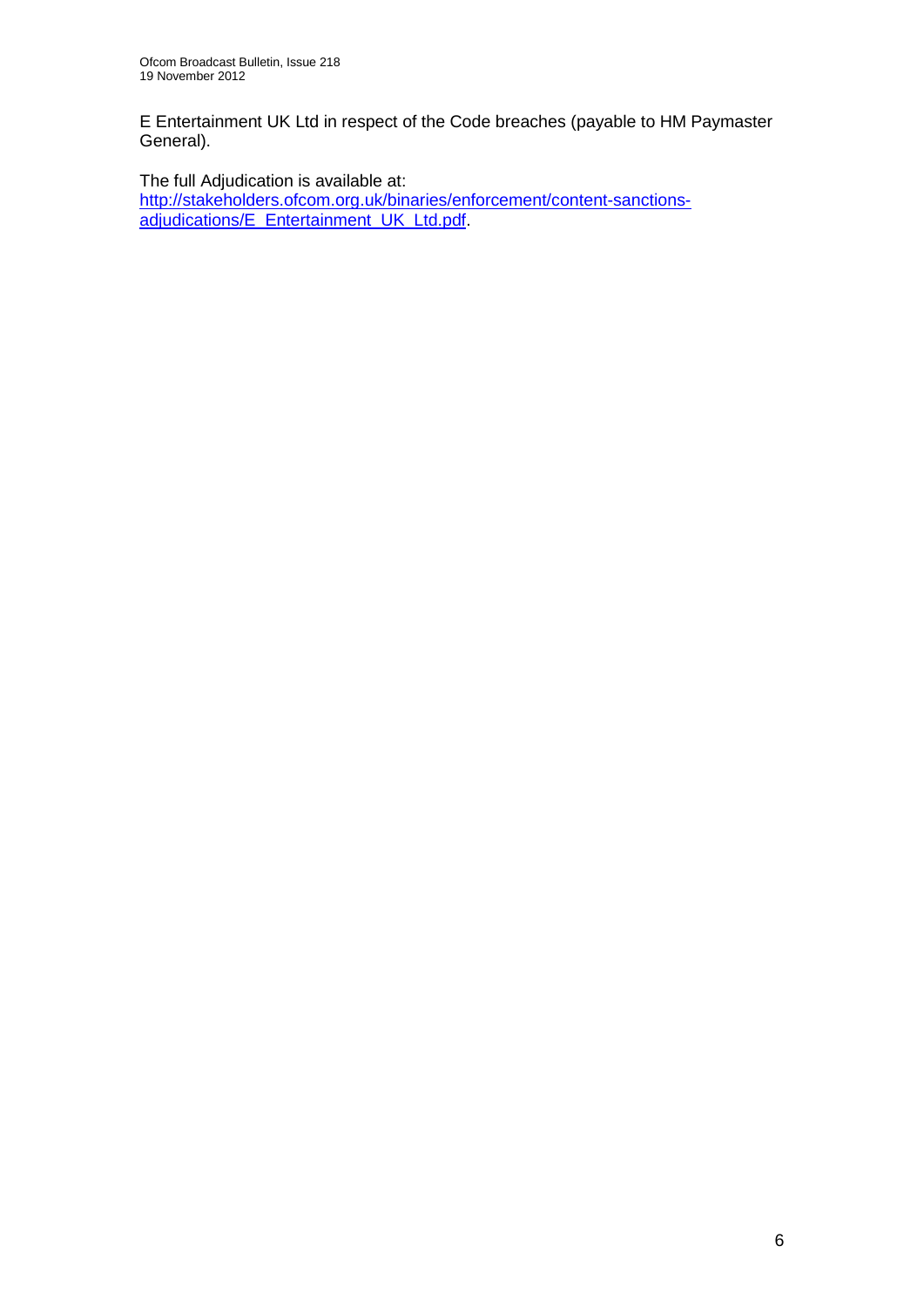# **Notice of Sanction**

## **Sunrise TV Limited**

*Beauty Simplified, Sunrise TV on 13 June 2011, 13 and 14 July 2011, and 27 September 2011*

#### **Introduction**

Sunrise TV is a general entertainment television channel for the UK Asian community. The licence for the channel is held by Sunrise TV Limited ("Sunrise" or "the Licensee").

*Beauty Simplified* was a regular one-hour item, broadcast in Hindi and English, that offered viewers advice about beauty and well-being. Throughout the show a very prominent banner was displayed encouraging viewers to call using a premium rate telephone number. The presenter also regularly encouraged viewers to call. Calls were charged at £1.50 per minute.

This show was therefore considered by Ofcom to be teleshopping, rather than programming, in line with Ofcom's policy on the use of premium rate numbers in programmes and teleshopping<sup>1</sup>. Beauty Simplified was therefore governed by the UK Code of Broadcast Advertising ("the BCAP Code").

#### **Summary of Decision**

In Ofcom's Finding published on 2 April 2012 in issue 203 of the Broadcast Bulletin<sup>2</sup>, Ofcom found that four editions of *Beauty Simplified* breached the following BCAP Code rules:

- Rule 2.1: "Advertisements must be obviously distinguishable from editorial content, especially if they use a situation, performance or style reminiscent of editorial content, to prevent the audience being confused between the two. The audience should quickly recognise the message as an advertisement."
- Rule 11.2.3: [Teleshopping for these products or services is not acceptable:]

"[M]edical treatments for humans or animals."

Rule 11.13.1: "Advertisements must not contain offers to prescribe or treat remotely (including by phone, post, e-mail or fax). That does not preclude advertisements containing offers to distribute general information on health-related matters, such as leaflets or information packs."

In addition, a breach of BCAP Rule 3.42 (no denigration) was recorded against the Licensee, though this did not form part of the subject of the sanction.

<sup>1</sup> <sup>1</sup> Ofcom published a Regulatory Statement in June 2010, *Participation TV: Regulatory Statement – Rules on the promotion of premium rate services*, that confirmed that PTV material would be considered as advertising and regulated accordingly.

<sup>&</sup>lt;sup>2</sup> <http://stakeholders.ofcom.org.uk/enforcement/broadcast-bulletins/obb203/>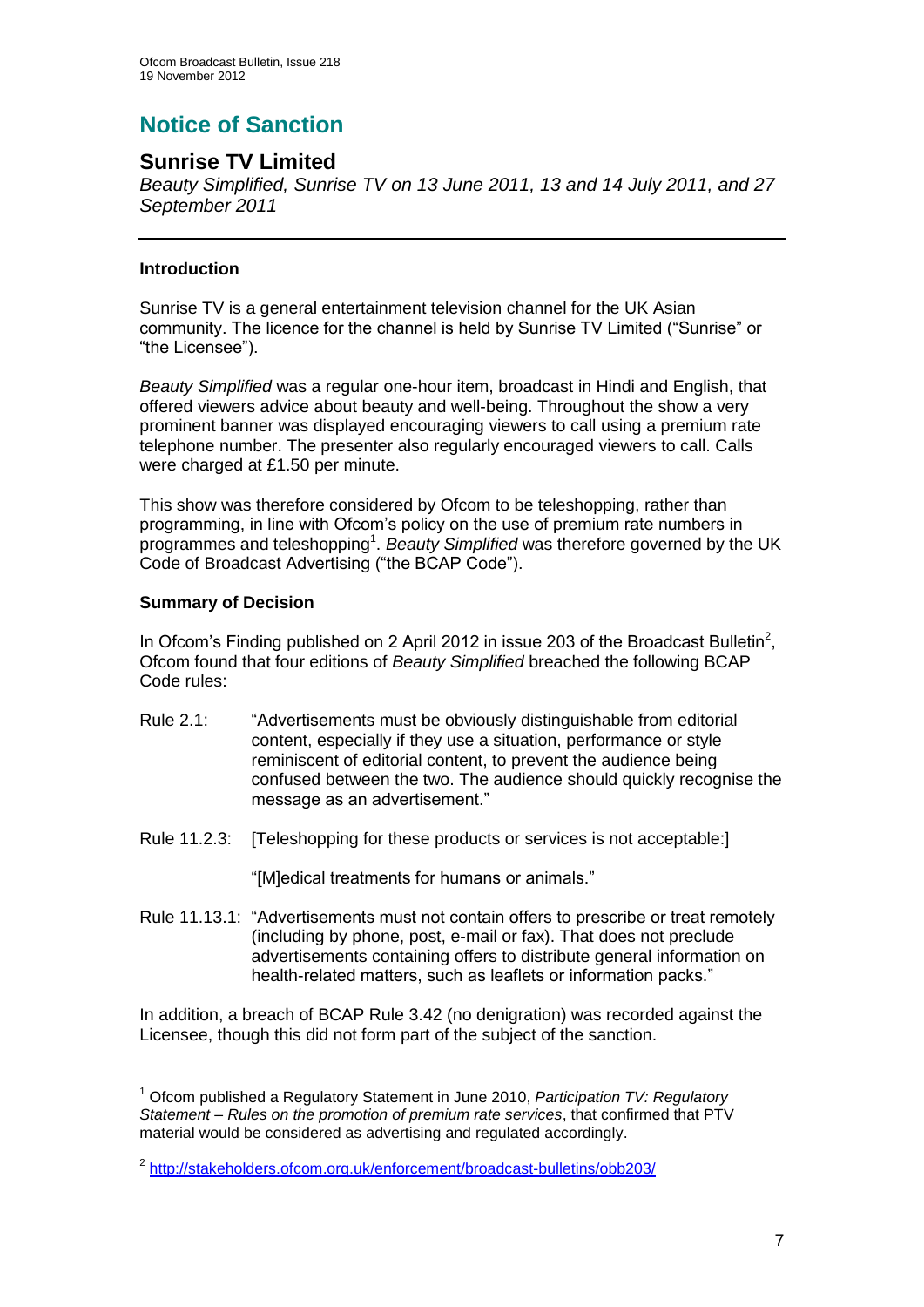After considering all the evidence and all the representations made to it by the Licensee, Ofcom decided that the BCAP Code breaches were sufficiently serious and repeated that a financial penalty should be imposed in accordance with Ofcom's Procedures for the consideration of statutory sanctions in breaches of broadcast licences<sup>3</sup>. Ofcom then also considered the level of the financial penalty to be imposed, in accordance with Ofcom's Penalty Guidelines<sup>4</sup>.

Having regard to: the serious and repeated nature of the breaches; the Licensee's representations; and Ofcom's Penalty Guidelines, Ofcom decided it was appropriate and proportionate in the circumstances to impose a financial penalty of **£20,000** on Sunrise TV Ltd in respect of the Code breaches (payable to HM Paymaster General).

The full Adjudication is available at: [http://stakeholders.ofcom.org.uk/binaries/enforcement/content-sanctions](http://stakeholders.ofcom.org.uk/binaries/enforcement/content-sanctions-adjudications/sunrise-tv.pdf)[adjudications/sunrise-tv.pdf.](http://stakeholders.ofcom.org.uk/binaries/enforcement/content-sanctions-adjudications/sunrise-tv.pdf)

<sup>1</sup> <sup>3</sup> Available at: [http://stakeholders.ofcom.org.uk/broadcasting/guidance/complaints](http://stakeholders.ofcom.org.uk/broadcasting/guidance/complaints-sanctions/procedures-statutory-sanctions/)[sanctions/procedures-statutory-sanctions/](http://stakeholders.ofcom.org.uk/broadcasting/guidance/complaints-sanctions/procedures-statutory-sanctions/)

<sup>&</sup>lt;sup>4</sup> Available at:<http://www.ofcom.org.uk/about/policies-and-guidelines/penalty-guidelines/>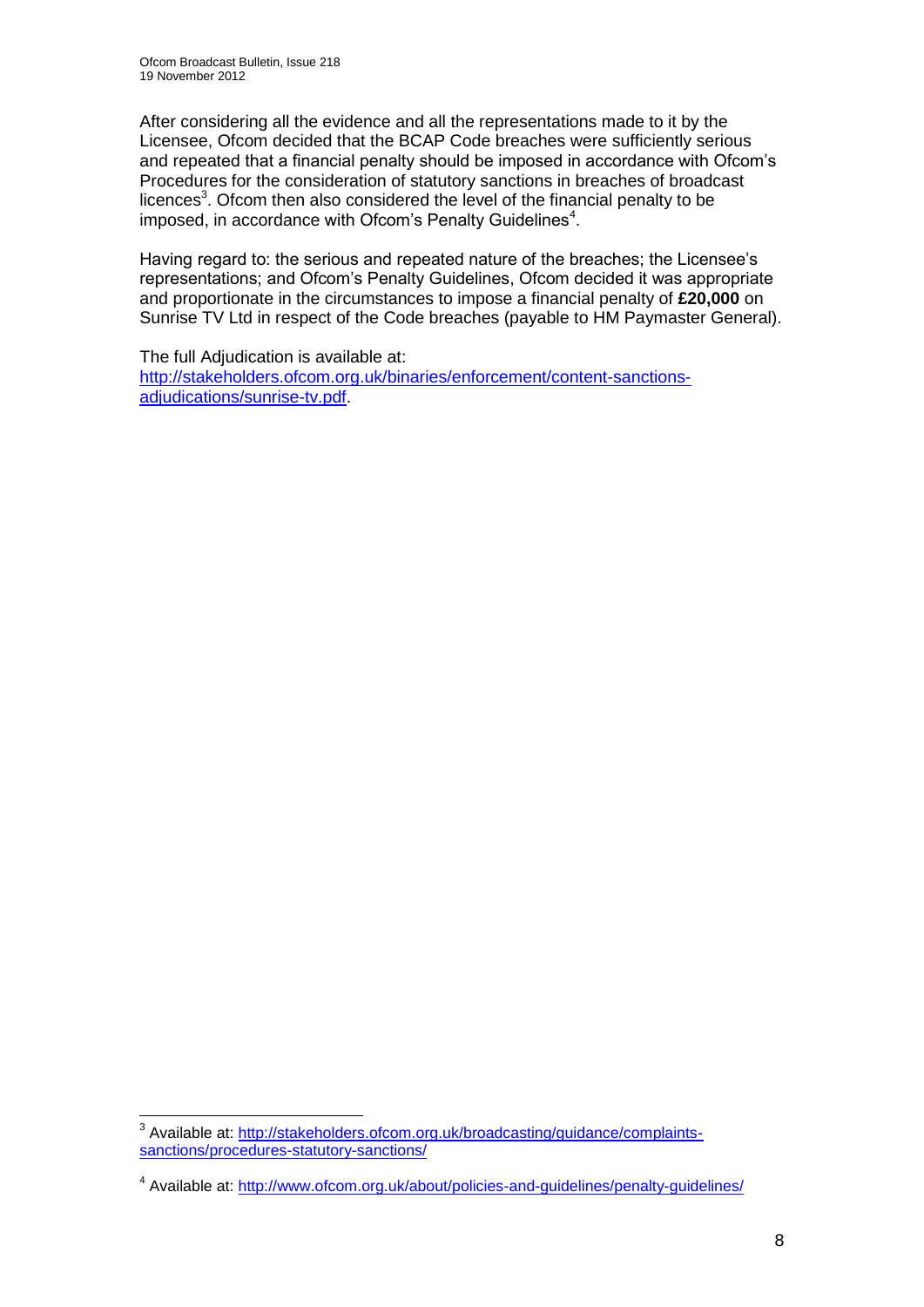# **Standards cases**

## **In Breach**

### **POAF Complaints Cell<sup>1</sup>** *DM Digital, 19 and 22 December 2011, 21:00*

#### **Introduction**

DM Digital is a television channel primarily aimed at an Asian audience in the UK, which features broadcasts in a number of languages including English, Punjabi, Urdu, Sindhi, Kashmiri and Hindi. The service is also received in the Middle East and parts of Asia. The licence for this channel is held by DM Digital Television Limited ("DM Digital" or "the Licensee").

The two programmes broadcast on 19 and 22 December 2011 at 21:00 were current affairs discussion programmes, which consisted of a panel answering questions, in Urdu, being put by members of the audience by telephone. The programme broadcast on 19 December 2011 lasted 40 minutes, and the programme broadcast on 22 December 2011 lasted 90 minutes.

In both programmes, a presenter introduced the programmes by discussing the work of the Pakistan Overseas Alliance Forum ("POAF")<sup>2</sup>, with regard to providing assistance to expatriate Pakistani nationals. In particular, the presenter referred to the issue of the policy of the Electoral Commission of Pakistan ("ECP")<sup>3</sup> concerning the entitlement of Pakistani citizens with dual nationality to contest, or vote in, Pakistani elections. In the programme broadcast on 19 December 2011, the panel consisted of: Mazhar Ali, POAF Director; and Mazhar Kazm, Chief Manager of Marketing for DM Digital. In the programme broadcast on 22 December 2011, the panel consisted of: Mazhar Ali, POAF Director; Shazia Anjum, POAF Complaints Cell Chief Manager; Faheem Ajmal, POAF Chief Membership Secretary; and Dr Liaqat Malik, Chief Executive and Chairman of DM Digital.

Ofcom was alerted to potential issues under the due impartiality requirements of the Code during routine monitoring of the channel's output, which related to potential commercial references within the programmes<sup>4</sup>. Ofcom commissioned transcripts of the programmes, translated from the original Urdu into English by an independent

<sup>1</sup>  $1$  This is the programme title identified by the translator.

 $2$  POAF describes itself as a "non political and non religious welfare organisation for overseas Pakistanis and dedicated to welfare of all overseas Pakistanis" (see [http://poafglobaltrust.com/\)](http://poafglobaltrust.com/). It is registered with the Charity Commission for England and Wales (charity number 1125830).

 $3$  On 19 December 2011, the ECP had declared Pakistani citizens "with dual nationalities ineligible to take part in elections [in Pakistan]" (see

[http://www.ecp.gov.pk/ViewPressReleaseNotific.aspx?ID=1451&TypeID=0\)](http://www.ecp.gov.pk/ViewPressReleaseNotific.aspx?ID=1451&TypeID=0). In its announcement, the ECP referred to Article 63(1)(c) of the Pakistani Constitution, which states: "A person shall be disqualified from being elected or chosen as, and from being, a member of the Majlis-e-Shoora (Parliament), if he ceases to be a citizen of Pakistan or acquires the citizenship of a foreign state."

<sup>&</sup>lt;sup>4</sup> Please see finding on pp.19-21 of this Broadcast Bulletin.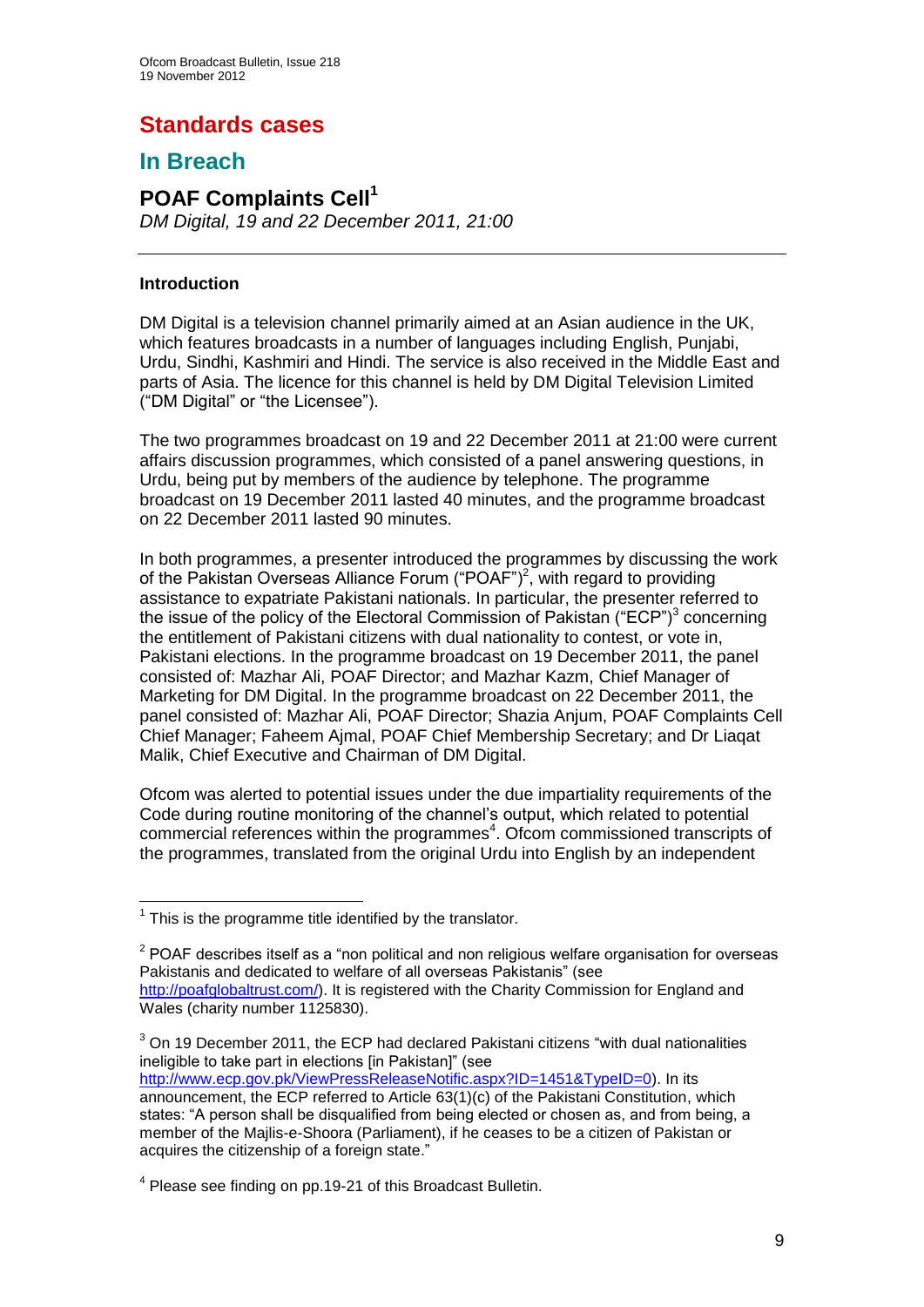translator. Having carefully reviewed the transcripts, we noted the following with regard to each programme, which raised potential issues under the due impartiality requirements of the Code, as laid out below:

The two programmes included a range of statements that could be characterised as being critical of the ECP and its policy concerning the entitlement of Pakistani citizens with dual nationality to contest, or vote in, Pakistani elections. For example:

#### 19 December 2011 programme

- Mazhar Ali: *"Today Pakistan Election Commission has created a very serious and profound problem for us."*
- The Presenter: *"As regards dual nationality."*
- Mazhar Ali: *"Pakistan Election Commission: they do not see those thieves who rob Pakistan, keep their wealth abroad, and still hold Pakistani nationality – just one nationality. I can name individuals but I will not."*
- The Presenter: *"Let me speak to a caller first."*
- Mazhar Ali: *"The Election Commission cannot see them – they have this habit."*

\*\*\*\*

- Mazhar Ali: *"I want to elaborate upon the Pakistan Election Commission's announcement today that Pakistanis with dual nationality cannot take part in Pakistani elections. In Pakistan they blindly make a law. Those who have dual nationalities have done advance studies here; they have done their Masters and PhDs – high degrees, and they have received dual nationalities because they have been living here. They are serving their country. They did not bring much from the* [home] *country. They worked hard here* [in the UK] *and made everything for themselves. They now want to serve their country and you* [the Pakistan Election Commission] *are putting barriers in their way. What about the dual nationality of those who rob the wealth of Pakistan, bring it over here and keep it in the banks here* [in the UK]*. They obtain a second nationality based on that wealth, and then go back to be active in the field of* [Pakistani] *politics. This restriction* [of not being allowed to take part in Pakistani elections] *should have been imposed on these* [latter kind of] *people, and this must be done."*
- The Presenter: *"Will you raise this voice on the platform of POAF?"*
- Mazhar Ali: *"We surely will. We will protest against this and in the upcoming elections we will sponsor that* [political] *party which will change this law and keep the distinction. We do want Pakistan Election Commission to do the reforms but these must be done sensibly and rationally. People, who rob the wealth of Pakistan, bring it to foreign countries, obtain a second nationality, and then return to be active in the market of robbing and looting, those people with*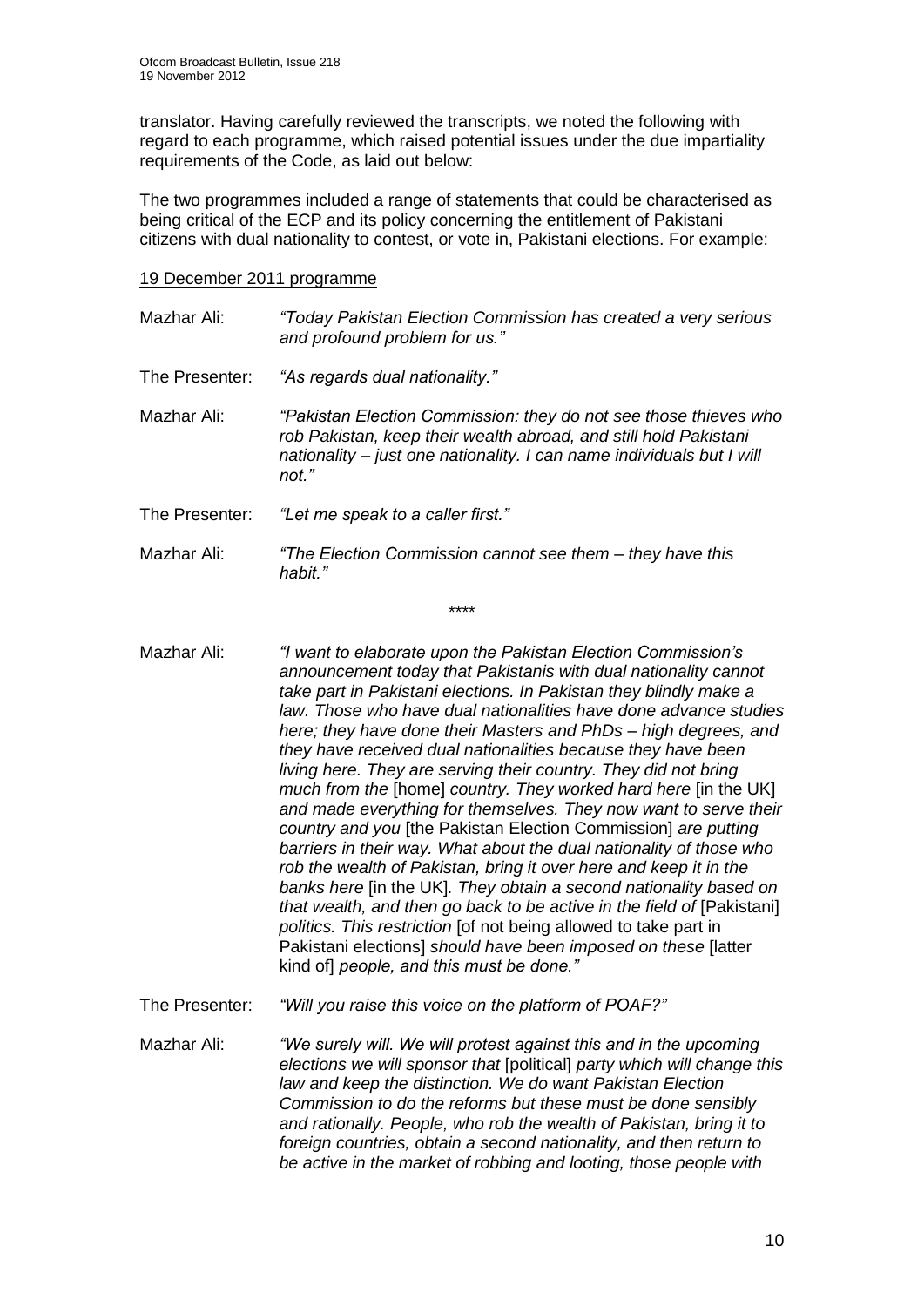*dual nationalities must be absolutely barred from the* [Pakistani] *elections. But you must see that those who have obtained higher education here* [in the UK] *and gained higher skills, or worked hard and laboured in this country* [the UK], *or made their money through business, and want to return to take part in* [Pakistani] *politics, how can you stop them? This is injustice, gross injustice."*

The Presenter: *"Mr Kazm, you want to say something."*

Mazhar Kazm: *"You see, this is against the basic human rights. Right? We people were born in Pakistan. We are the citizens of Pakistan. How can you* [the Pakistan Election Commission] *put us into further trials and tribulations? As Mr Muzhar said, those* [Pakistanis] *who came here* [to the UK] *are brilliant people. They earn here* [in the UK] *and remit foreign currency to their* [home] *country. And you* [the Pakistan Election Commission] *are pushing those people in the background."*

\*\*\*\*

- Mazhar Ali: *"This new rule, which the Pakistan Election Commission has implemented today, that Pakistanis with dual nationality cannot take part in Pakistani elections, I think it is gross injustice against us and I will request the Pakistan Election Commission to review this decision. They should determine two categories of people.* [In the first, they should place] *those Pakistani politicians who rob wealth from the country* [Pakistan because] *they have served in Pakistani government, and then taken a second nationality abroad...I respect Brother Altaf Hussein who is sitting in London but you should stop his speeches. In principle, because this new*  law states that he cannot take part in Pakistani elections [because of his dual nationality] *and hence in political activities* [in Pakistan]*, then his live speeches, that are broadcast live in Karachi, should be banned – technically."*
- Mazhar Kazm: *"The basic thing is that* [the ECP's] *new ruling is based on bad intentions. They should have disqualified anyone with a stigma of corruption – one who has embezzled even a penny – for his/her entire life."*

*\*\*\*\**

#### 22 December 2011 programme

Mazhar Ali: *"To those with dual nationality, the law that they cannot take part in Pakistani politics is gross injustice...It is such a cruelty to victimize us in the land where we were born, where our children were born or where they live* [in Pakistan]. *By not allowing us to participate in* [Pakistani] *politics, we have been turned into exiles. This is just the beginning. If this trend continued in this direction, I foresee that in the coming times, we will be barred from getting government employment* [in Pakistan]. *Overseas Pakistanis invest in Pakistan, they buy properties in Pakistan; in all these affairs, there is victimization whether sponsored by government or not but this*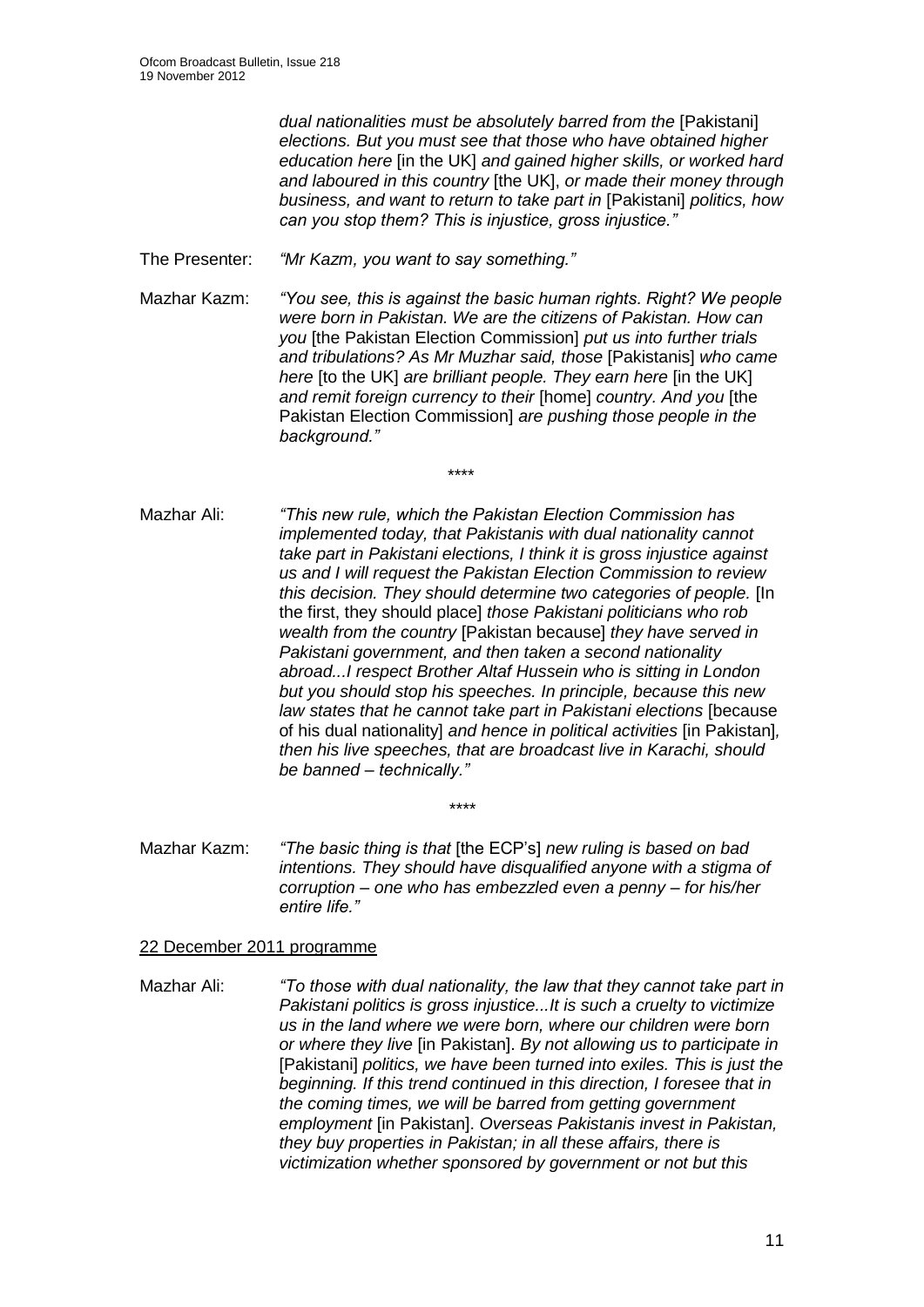*habit to victimize us, this trend, has been started and I think it will go very far. I request the government of Pakistan* [Inaudible] *I do not know about the government of Pakistan* [because] *the political climate in Pakistan is rapidly changing: Whichever government is going to take power – or the present government, I want them to review this decision. I do not think that the present government is ready to review this* [decision] *but I will request the government that takes power in future* [recognizes] *that overseas Pakistanis are the backbone of Pakistan's economy. They contribute more than 10 billion towards the economy in terms of foreign exchange*, *keeping that in mind please do not victimize overseas Pakistanis."*

Mazhar Ali: *"If this series of injustices against overseas Pakistanis, who love and sympathize with their* [home] *country, is not stopped we will take practical measures. I request again to people in power and authority in the relevant institutions, whatever they be, or whoever people are in authority, I request again and again that they do not compel us to turn this organization* [POAF] *into a movement. We will not allow you* [Pakistani politicians] *to enter London. We will not let you enter Paris and if you did, you will face such a reception that you will not want to come again. Do not compel us to turn it* [POAF] *into a movement. We request again that the rights of overseas Pakistanis that are being taken away, the exploitation being done, please review it. If there is a change of government in Pakistan, I will request the incoming government to review this law...The injustices being committed against overseas Pakistanis, keeping in mind their contribution to the* [home] *country, this series* [of injustices] *should be stopped and overseas Pakistanis should be given the status that they deserve in Pakistan...The present government has a hand in what is being done to overseas Pakistanis."*

\*\*\*\*

Caller: *"I want to speak about the law, which the* [Pakistani] *parliament has passed in the last few days stating that persons with dual nationalities cannot contest in the* [Pakistani] *elections. The overseas Pakistanis most often belong to the middle class. When they earn some money, they remit it to their home country. Our rulers rob from our country and bring their wealth over here; in other words, they embezzle the money, which we remit from here, and bring it back over here. Is there no law for them? Even their*  [Pakistani leaders'] *children do not live in Pakistan."*

\*\*\*\*

Ofcom considered that the programmes raised issues warranting investigation under Rule 5.5 of the Code, which states:

"Due impartiality on matters of political or industrial controversy and matters relating to current public policy must be preserved on the part of any person providing a service...This may be achieved within a programme or over a series of programmes taken as a whole."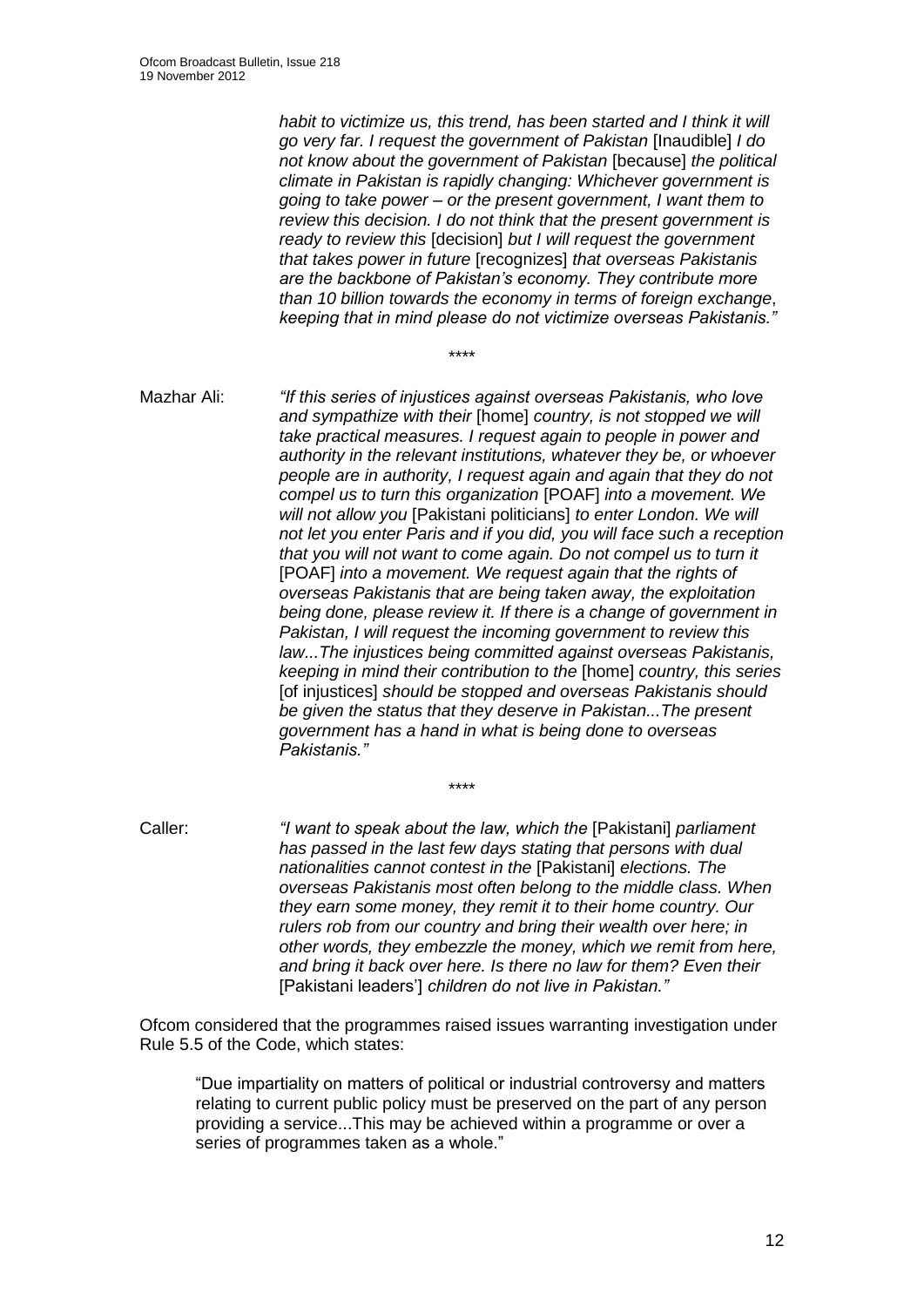This is because both programmes in Ofcom's view dealt with matters of political controversy and matters relating to current public policy, namely the new and controversial policy of the ECP which according to comments made in the programme removed the entitlement of Pakistani citizens with dual nationality to contest, or vote in, Pakistani elections.

We therefore sought DM Digital's comments on how this material complied with Rule 5.5.

#### **Response**

By way of general remarks, the Licensee stated that the ECP "is not a political body or an industrial controversy and they are a part of Pakistani Parliament and the issues raised in the debate was concerning the British Pakistani dual national's personal rights which affect the community at large".

#### 19 December 2011 programme

DM Digital said that this programme "was originally a seasonal greetings programme", but that "one of the callers on the programme raised the ECP issue concerning the entitlement of overseas Pakistani citizens with dual nationality to vote in Pakistani elections". The Licensee added that the programme "was directed at the [ECP] although previously [the ECP] was asked to take part in our programme on [the] issue of dual nationality but they refused to do so as interpretation is a matter...[for the] Pakistan Parliament and...[the] Supreme Court of Pakistan".

According to DM Digital: "Contrary to the law of the Constitution of the Pakistan, as a matter of practice, dual nationality holders do contest elections and hold public offices in Pakistan. However, recently the [ECP] has decided and announced that dual nationality holders would not be allowed to contest any elections or vote in Pakistan contrary to customs and conventions of [the] Pakistan Parliament."

The Licensee added that the programme broadcast on 19 December 2011 included "analysis of the legal news of the week" including "interpretation of the existing law of the Constitution of Pakistan which disqualifies dual nationality holders to be the member of parliament and to hold any public office in...Pakistan". DM Digital stated its view that the various guests to the programme were "from all walks of life including parliamentarians from [the] UK who...[have] a close connection with the Pakistan government and there was no direct attack on the Pakistan Election Commission but only a clear interpretation of the Constitution of Pakistan". Therefore, the discussion in the programme concerning the voting rights of Pakistani expatriates focused "on the issues of law [and was] not directed on personals [sic] of the Election Commissions as they have no say in Parliament or in the Supreme Court". As a consequence, the Licensee said that "we strongly submit that there is no breach of the Code".

#### 22 December 2011 programme

The Licensee said that this programme was transmitted "due to the high volume of phone calls received from the programme on the  $19<sup>th</sup>$  of December". DM Digital said that it "did contact the ECP to give an interview for the programme so that we could offer an alternative view and the reasons for the commission to impose such restrictions without any reference from the Parliament and Supreme Court". However, according to the Licensee, "the [ECP] refuses to give any comments as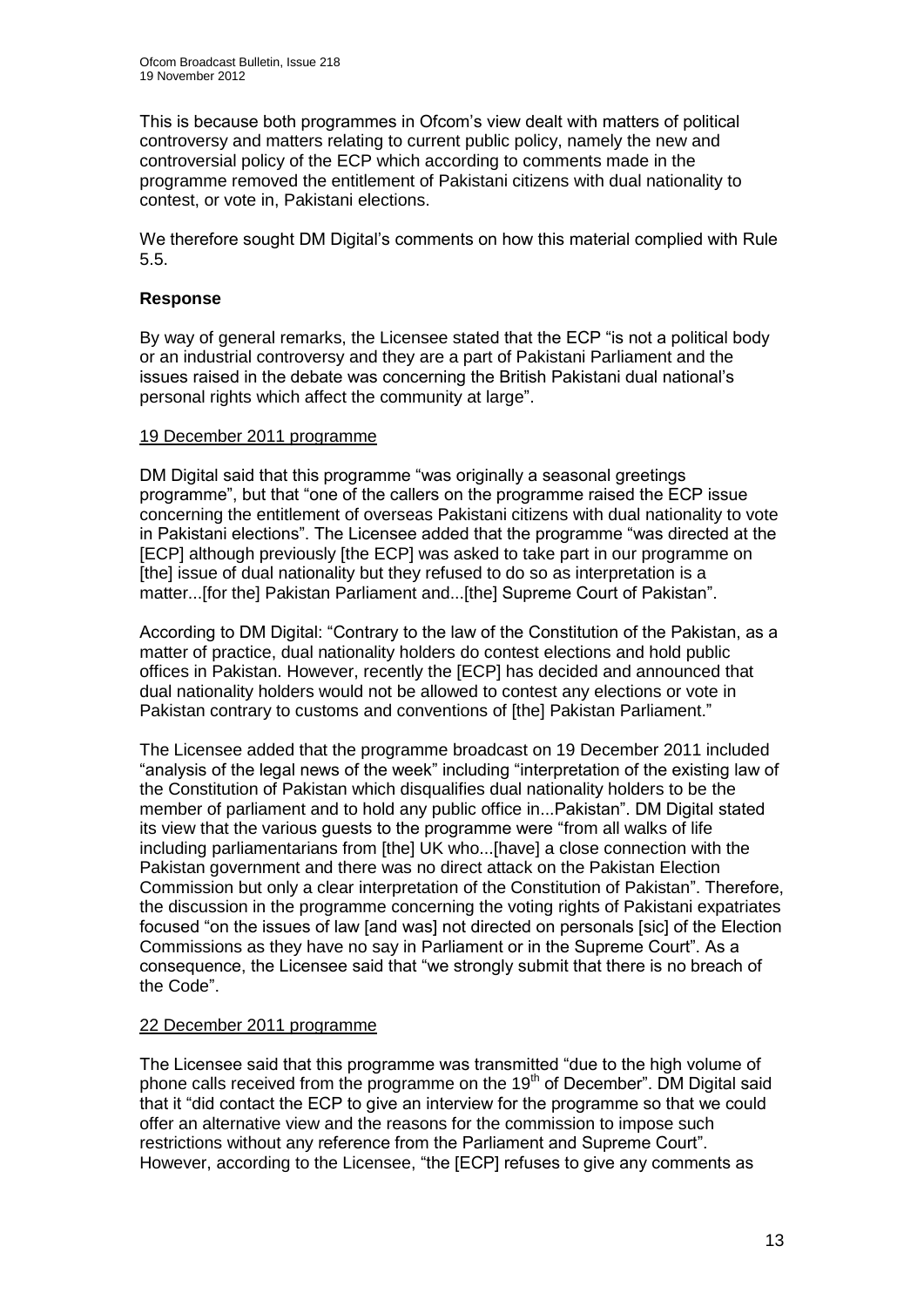part of their policy...[because] the right to vote is not a concern for the [ECP] but the Parliament".

Given the above, DM Digital said it included Dr Shaid Qureshi, whom it described as "an expert (Pakistan Election Commission /Advisor)" so as to "give the programme the needed balance and the views expressed by" the ECP. The Licensee said that it did not "accept that there has been a breach of Section 5 of the Ofcom Code as there was a representative from the [ECP] present in the programme". In addition, Faheem Ajmal "was also brought in to express and defend" the ECP. DM Digital said that "These two guest[s] were given an equal opportunity to express their view points and enter into a healthy debate". In particular, Faheem Ajmal "strongly expressed his view in favour of [the] Government of Pakistan in relation to the strict implementation of the Article  $63(3)^5$  of the Constitution of Pakistan".

#### **Decision**

1

Under the Communications Act 2003 ("the Act") Ofcom has a statutory duty to set standards for the content of programmes as appear to it best calculated to secure the standards objectives, including that the special impartiality requirements set out in section 320 of the Act must be complied with.

This standard is contained in the Code. Broadcasters are required to comply with the rules in Section Five of the Code to ensure that the impartiality requirements of the Act are complied with, including that due impartiality is preserved on matters of political or industrial controversy and matters relating to current public policy.

When applying the requirement to preserve due impartiality, Ofcom must take into account the broadcaster's and audience's right to freedom of expression. This is set out in Article 10 of the European Convention on Human Rights. Article 10 provides for the right to freedom of expression, which encompasses the right to hold opinions and to receive and impart information and ideas without interference by public authority. The broadcaster's right to freedom of expression is therefore not absolute. In carrying out its duties, Ofcom must balance the right to freedom of expression on one hand, with the requirement in the Code to preserve "due impartiality" on matters relating to political or industrial controversy or matters relating to current public policy.

Ofcom recognises that Section Five of the Code, which sets out how due impartiality must be preserved, acts to limit, to some extent, freedom of expression. This is because its application necessarily requires broadcasters to ensure that neither side of a debate relating to matters of political or industrial controversy and matters relating to current public policy is unduly favoured. Therefore, while any Ofcom licensee should have the freedom to discuss any controversial subject or include particular points of view in its programming, in doing so broadcasters must always comply with the Code. Further, in reaching decisions concerning due impartiality, Ofcom underlines that the broadcast of highly critical comments concerning the policies and actions of any government or public body is not, in itself, a breach of due impartiality. Any broadcaster may do this provided it complies with the Code.

 $<sup>5</sup>$  Article 63 of the Constitution of Pakistan lays out the criteria by which an individual would be</sup> disqualified from standing for election to the Pakistani Parliament. Article 63(3) states: "The Election Commission shall decide the question within ninety days from its receipt or deemed to have been received and if it is of the opinion that the member has become disqualified, he shall cease to be a member and his seat shall become vacant."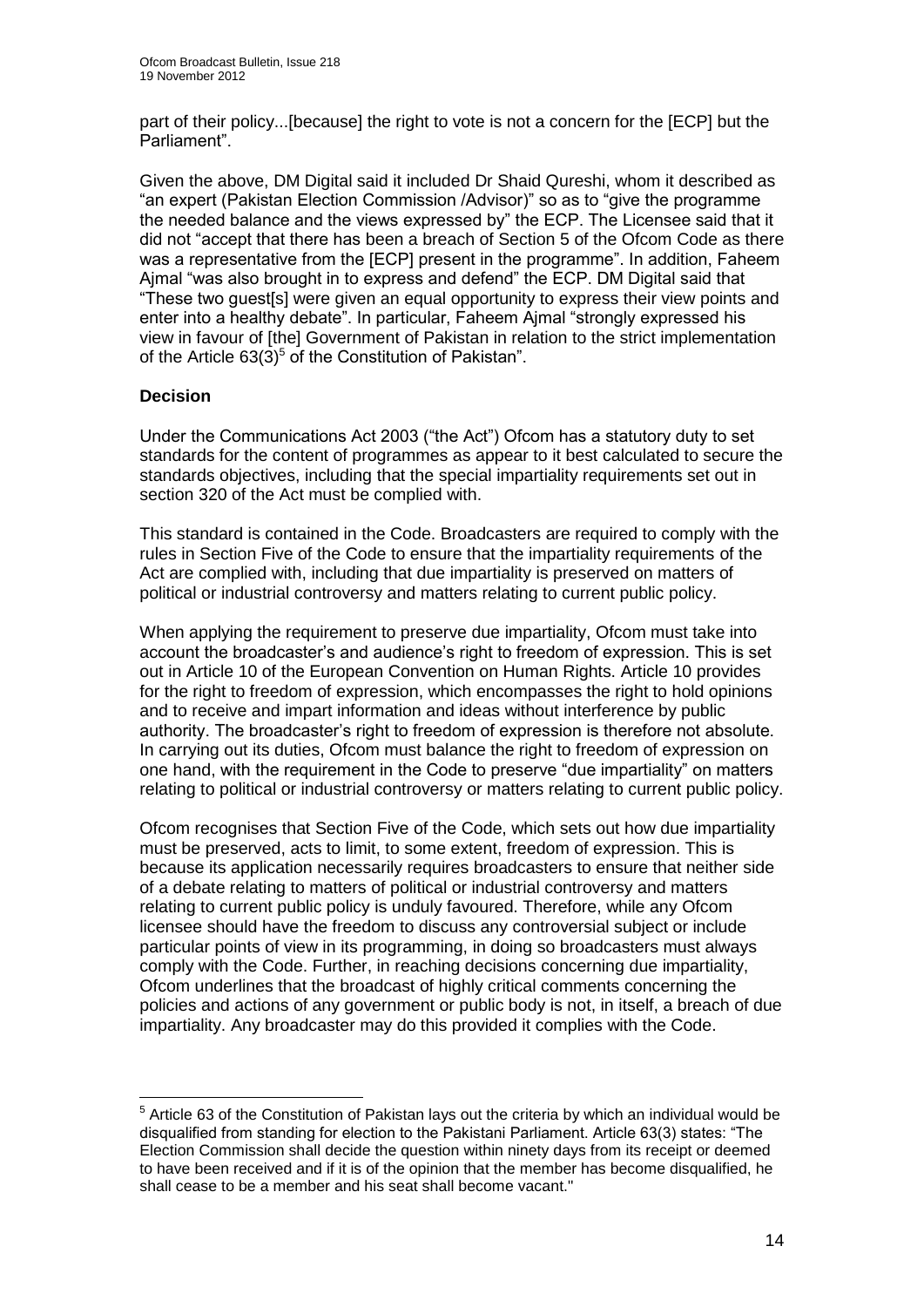However, depending on the specific circumstances of any particular case, it may be necessary to reflect alternative viewpoints in an appropriate way in order to ensure that Section Five is complied with.

We considered each of the programmes in turn under Rule 5.5 of the Code, which states:

"Due impartiality on matters of political or industrial controversy and matters relating to current public policy must be preserved on the part of any person providing a service…This may be achieved within a programme or over a series of programmes taken as a whole."

For each programme, we considered first whether the requirements of Section Five of the Code should be applied; that is, whether the programme concerned matters of political or industrial controversy or a matter relating to current public policy. We then went on to assess whether each programme preserved due impartiality, for example by containing sufficient alternative viewpoints.

We considered that both programmes included various statements relating to the new and controversial policy of the ECP which according to comments made in the programme removed the entitlement of Pakistani citizens with dual nationality to contest, or vote in, Pakistani elections. In the case of the programme broadcast on 19 December 2011, the new policy of the ECP was variously described: as having *"created a very serious and profound problem for us*"; and as *"putting barriers in the way"* and committing a *"gross injustice"* against Pakistani citizens with dual nationality. Further, the ECP's stated new policy was described as being "*based on bad intentions".* In the case of the programme broadcast on 22 December 2011, the ECP was described as: committing a *"gross injustice"*; *"victimiz*[ing]*"* Pakistani citizens with dual nationality; and committing "*injustices against overseas Pakistanis".*

Ofcom therefore considered that the two programmes dealt with a matter of political controversy and a matter relating to current public policy. Rule 5.5 was therefore applicable.

In assessing whether due impartiality has been applied in this case, the term "due" is important. Under the Code, it means adequate or appropriate to the subject and nature of the programme. "Due impartiality" does not mean an equal division of time has to be given to every view, or that every argument and every facet of every argument has to be represented. Due impartiality may be preserved in a number of ways and it is an editorial decision for the broadcaster as to how it ensures due impartiality is maintained.

In our view, taken overall both these programmes contained a range of statements that were highly critical of the ECP and its new policy limiting the democratic rights of Pakistanis with due nationality to contest, or vote in, Pakistani elections, but did not include any views that could reasonably be said to reflect the viewpoint of the ECP as regards this policy.

The programmes when considered individually each gave the same one-sided view on this matter of political controversy. Further, Ofcom is not aware of any evidence of the views of the ECP on this issue being included in a series of programmes taken as a whole (i.e. more than one programme in the same service, editorially linked, dealing with the same or related issues within an appropriate period and aimed at a like audience).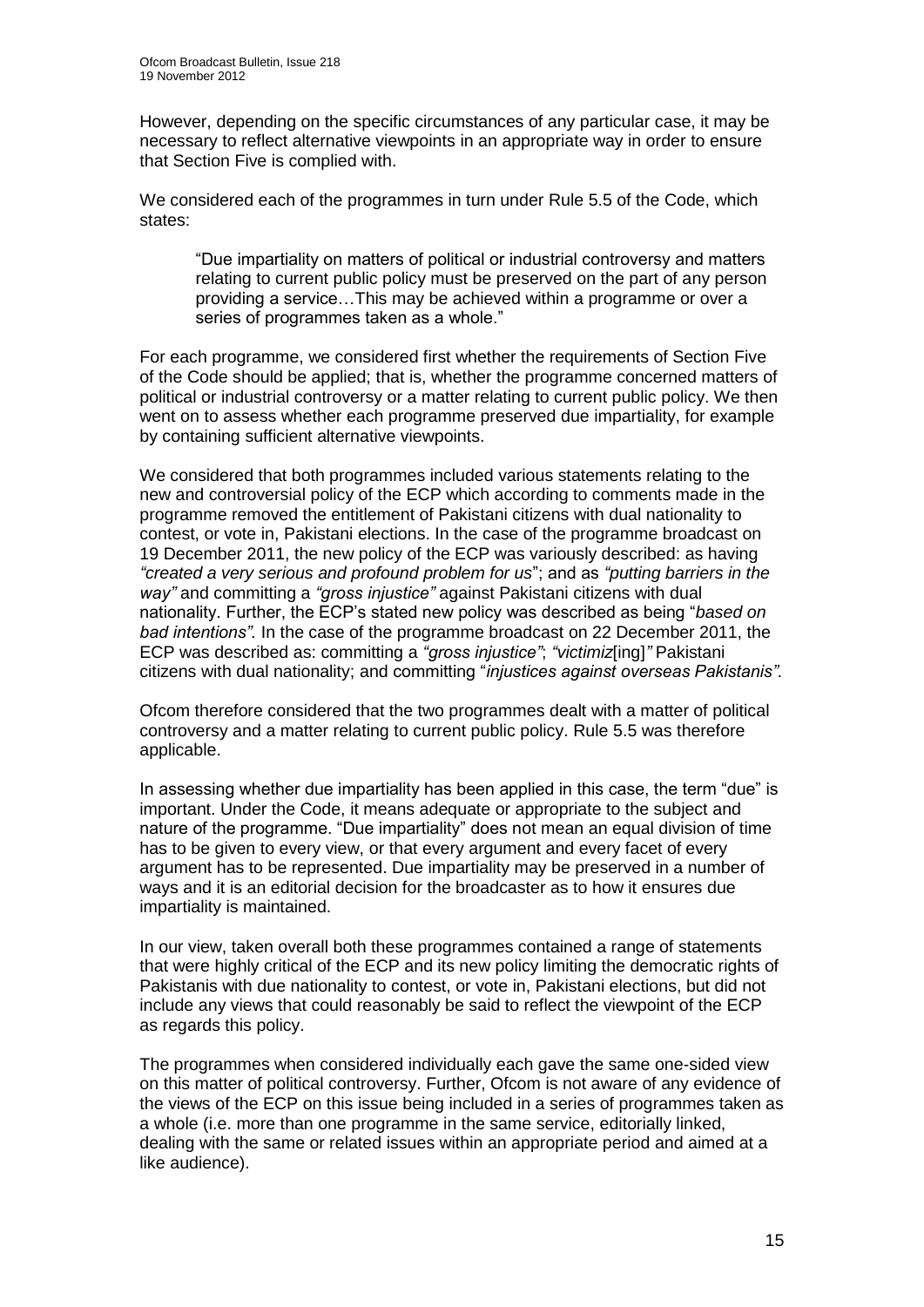In reaching our decision, we took account of DM Digital's various representations.

Firstly, we noted the Licensee's representation that the ECP "is not a political body or an industrial controversy and they are a part of [the] Pakistani Parliament and the issues raised in the debate was [sic] concerning the British Pakistani dual national's personal rights which affect the community at large". We disagreed with DM Digital's argument that because the ECP is a statutory body that has been vested with various functions<sup>6</sup> in relation to the administration of elections in Pakistan, Rule 5.5 was not engaged. The ECP is a statutory body whose policies and actions may be a matter of political controversy or matter relating to current public policy – especially when, as here, its policies or actions concern the basic democratic rights of Pakistani citizens to vote or take part in elections. The Code states that the meaning of "matters relating to current public policy" includes "policies under discussion or already decided by a local, regional or national government or by bodies mandated by those public bodies to make policy on their behalf, for example non-governmental organisations". In our view, therefore, this definition clearly includes a statutory body such as the ECP.

Second, DM Digital said that "previously [the ECP] was asked to take part in our programme on [the] issue of dual nationality but they refused to do so as interpretation is a matter...[for the] Pakistan Parliament and...[the] Supreme Court of Pakistan". Similarly, in relation to the programme broadcast on 22 December 2011, the Licensee said that it "did contact the ECP to give an interview for the programme so that we could offer an alternative view and the reasons for the commission to impose such restrictions without any reference from the Parliament and Supreme Court". However, according to DM Digital "the [ECP] refuses to give any comments as part of their policy...[because] the right to vote is not a concern for the [ECP] but the Parliament". We interpreted these statements to mean that DM Digital had had, at different times, invited the ECP to take part but the ECP refused to do so because the issue of the participation of Pakistani citizens with dual nationality in the Pakistani electoral process is a matter for the Pakistani Parliament and Pakistani Supreme Court.

The fact that a particular body refuses to participate in a programme, does not discharge the broadcaster from its obligations under Section Five of the Code. In such circumstances, if a broadcaster cannot obtain, for example, an interview or statement laying out a particular viewpoint on a matter of political or industrial controversy and a matter of current public policy, then the broadcaster must find other methods of ensuring that due impartiality is maintained. It is an editorial matter for the broadcaster as to how it maintains due impartiality, but where alternative views are not readily available, broadcasters might consider employing one or more of the following editorial techniques: interviewers could challenge more critically alternative viewpoints being expressed, for example, by programme guests; or if alternative viewpoints cannot be obtained from particular institutions, governments or individuals, broadcasters could refer to public statements by such institutions, governments or individuals or such viewpoints could be expressed, for example, through presenters' questions to interviewees. In this case the Licensee could also have contacted the Pakistani Parliament or Pakistani Supreme Court for comment, set out in some form the views of Pakistani politicians who supported the new policy of the ECP, or at least explained to viewers that the producers of the programmes had contacted the ECP for comment but it had refused.

 6 See [http://www.ecp.gov.pk/Aboutus.aspx.](http://www.ecp.gov.pk/Aboutus.aspx)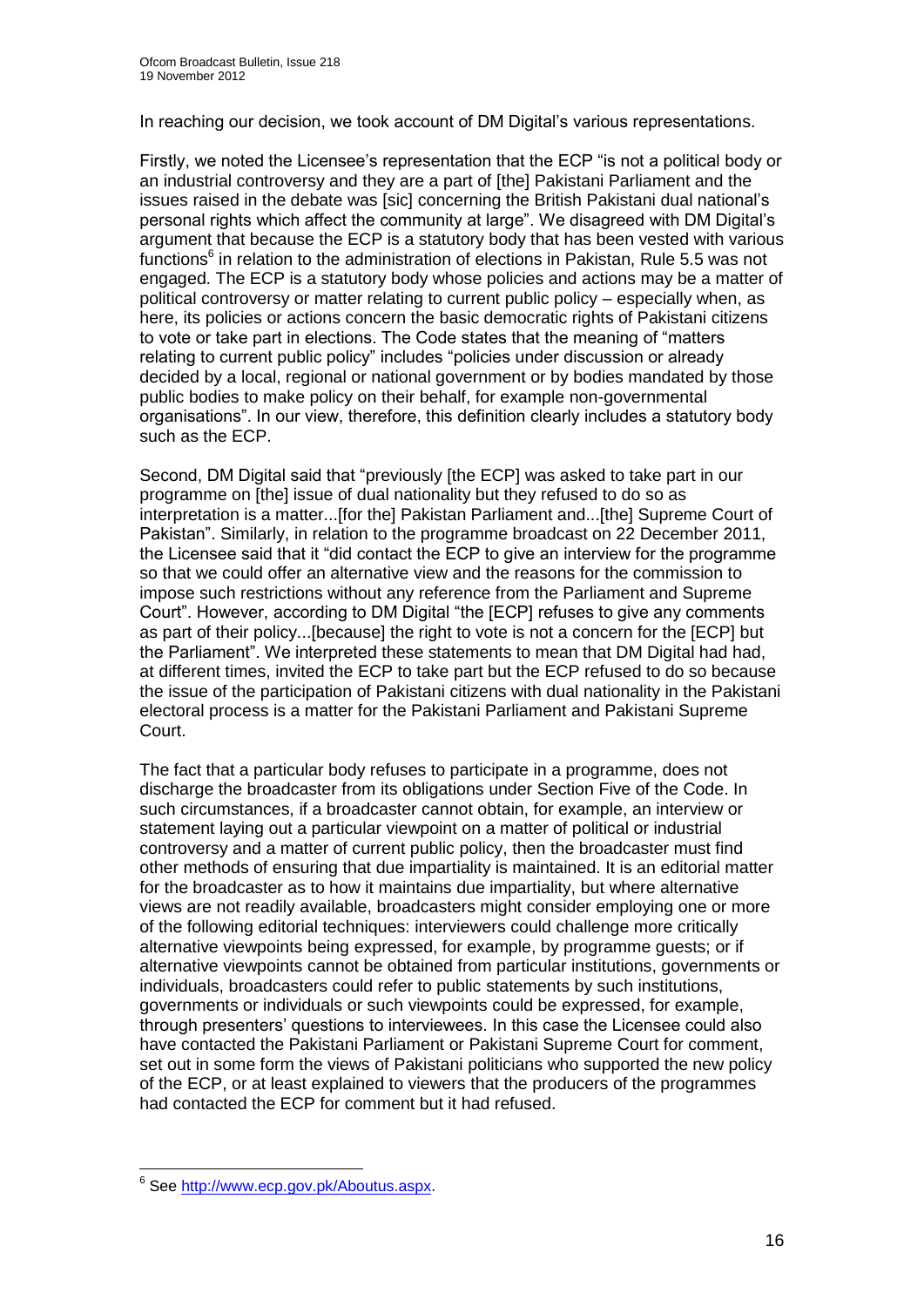Third, the Licensee added that the programme broadcast on 19 December 2011 included participants "from all walks of life including parliamentarians from [the] UK who...[have] a close connection with the Pakistan government and there was no direct attack on the Pakistan Election Commission but only a clear interpretation of the Constitution of Pakistan". In addition, DM Digital said that the programme focused "on the issues of law [and was] not directed on personals [sic] of the Election Commissions as they have no say in Parliament or in the Supreme Court". In reaching our decision under Section Five, Ofcom was not concerned whether or not particular employees and members of the ECP were criticised. Further, and as mentioned above, just because the ECP may "have no say in Parliament or in the Supreme Court" does not mean that the provisions of Section Five did not apply in this case. Rather, as mentioned above, we noted that in the programmes: there were a number of statements that could be described as critical of the stated policy of the ECP; and alternative viewpoints were not reflected as appropriate.

Fourth, we noted the Licensee's representation, in relation to the 22 December 2011 programme, that it included Dr Shaid Qureshi, whom it described as "an expert (Pakistan Election Commission /Advisor)" so as to "give the programme the needed balance and the views expressed by" the ECP. In addition, DM Digital said that Faheem Ajmal "was also brought in to express and defend" the ECP, and this participant "strongly expressed his view in favour of [the] Government of Pakistan in relation to the strict implementation of the Article  $63(3)^7$  of the Constitution of Pakistan". However, we noted that the Licensee did not provide any specific evidence of how Dr Shaid Qureshi and Faheem Ajmal reflected the viewpoint of the ECP as regards its policy in relation to Pakistani citizens with dual nationality contesting, or voting in, Pakistani elections<sup>8</sup>. Nor did DM Digital set out the evidence for, or relevance of Faheem Ajmal "strongly express[ing] his view in favour of [the] Government of Pakistan in relation to the strict implementation of the Article  $63(3)^9$  of the Constitution of Pakistan" to the preservation of due impartiality in this case.

Given the above, Ofcom therefore considered the programmes to be in breach of Rule 5.5 of the Code.

As referred to above, the broadcasting of highly critical comments concerning the policies and actions of any government or public body is not, in itself, a breach of due impartiality. It is essential that current affairs programmes are able to explore and examine controversial issues and contributors are able to take a robust and highly critical position. However, depending on the specific circumstances of any particular case, it may be necessary to reflect alternative viewpoints in an appropriate way in order to ensure due impartiality is preserved.

The right to broadcast comes with responsibilities. It is important that broadcasters maintain due impartiality on matters of major political controversy and major matters relating to current public policy. Ofcom therefore views the breaches of Rule 5.5 in this case as particularly serious. Ofcom has recently recorded serious breaches of the Code against DM Digital, which Ofcom is already considering for the imposition of

 $\frac{1}{7}$  See footnote 5.

 $8$  In this regard, Ofcom, on the basis of the independent translation that we obtained of this programme, could not identify Dr Shaid Qureshi appearing in the programme at all.

<sup>&</sup>lt;sup>9</sup> See footnote 5.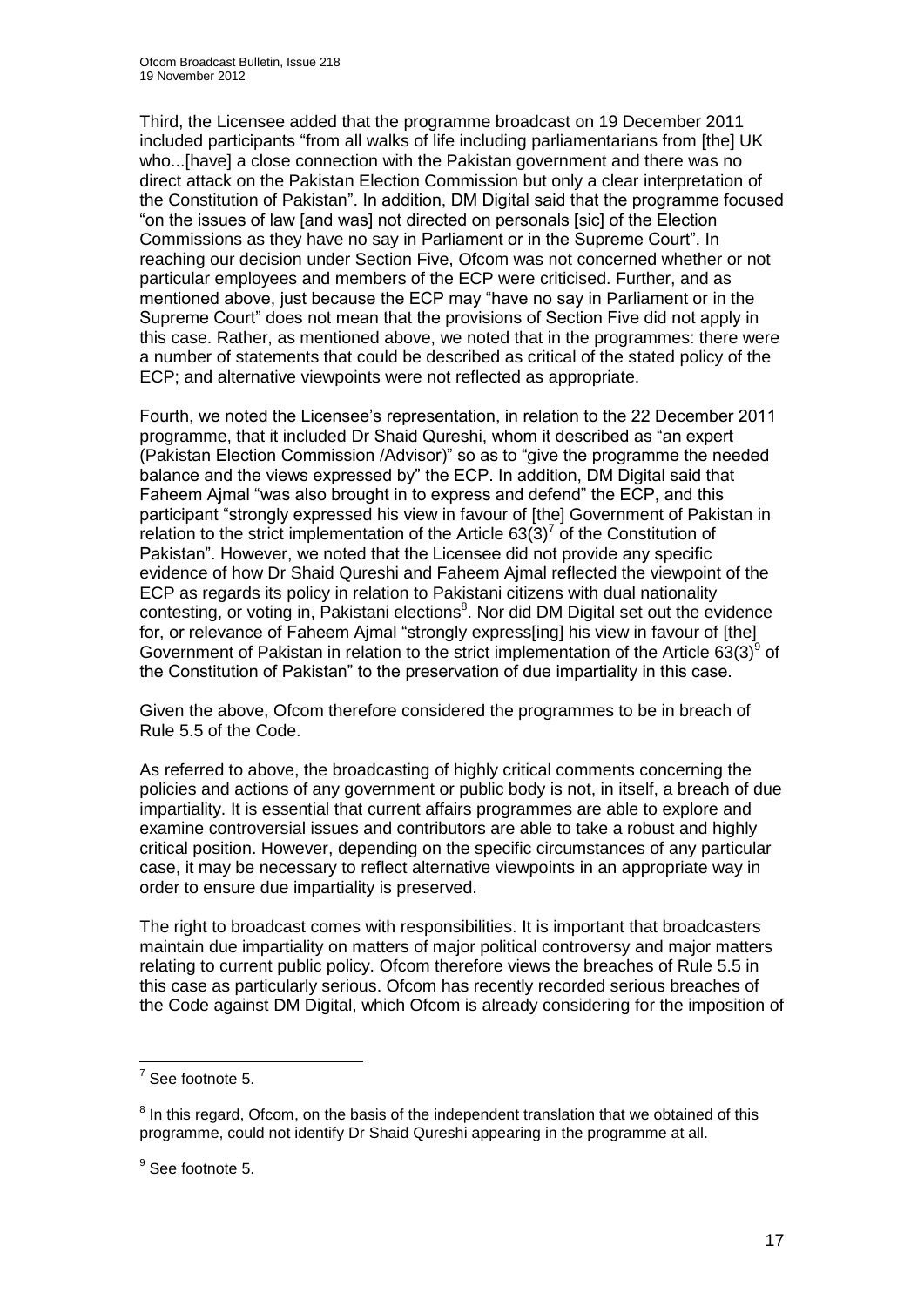a statutory sanction<sup>10</sup>. In view of the seriousness of the present breaches, and the fact they are repeated, Ofcom is gravely concerned about the effectiveness of the compliance arrangements of DM Digital.

**DM Digital is put on notice that the contraventions of Rule 5.5 of the Code recorded in the current Finding will be considered by Ofcom for the imposition of a statutory sanction.**

**Breach of Rule 5**

1

<sup>&</sup>lt;sup>10</sup> See [http://stakeholders.ofcom.org.uk/binaries/enforcement/broadcast](http://stakeholders.ofcom.org.uk/binaries/enforcement/broadcast-bulletins/obb205/obb205.pdf)[bulletins/obb205/obb205.pdf.](http://stakeholders.ofcom.org.uk/binaries/enforcement/broadcast-bulletins/obb205/obb205.pdf)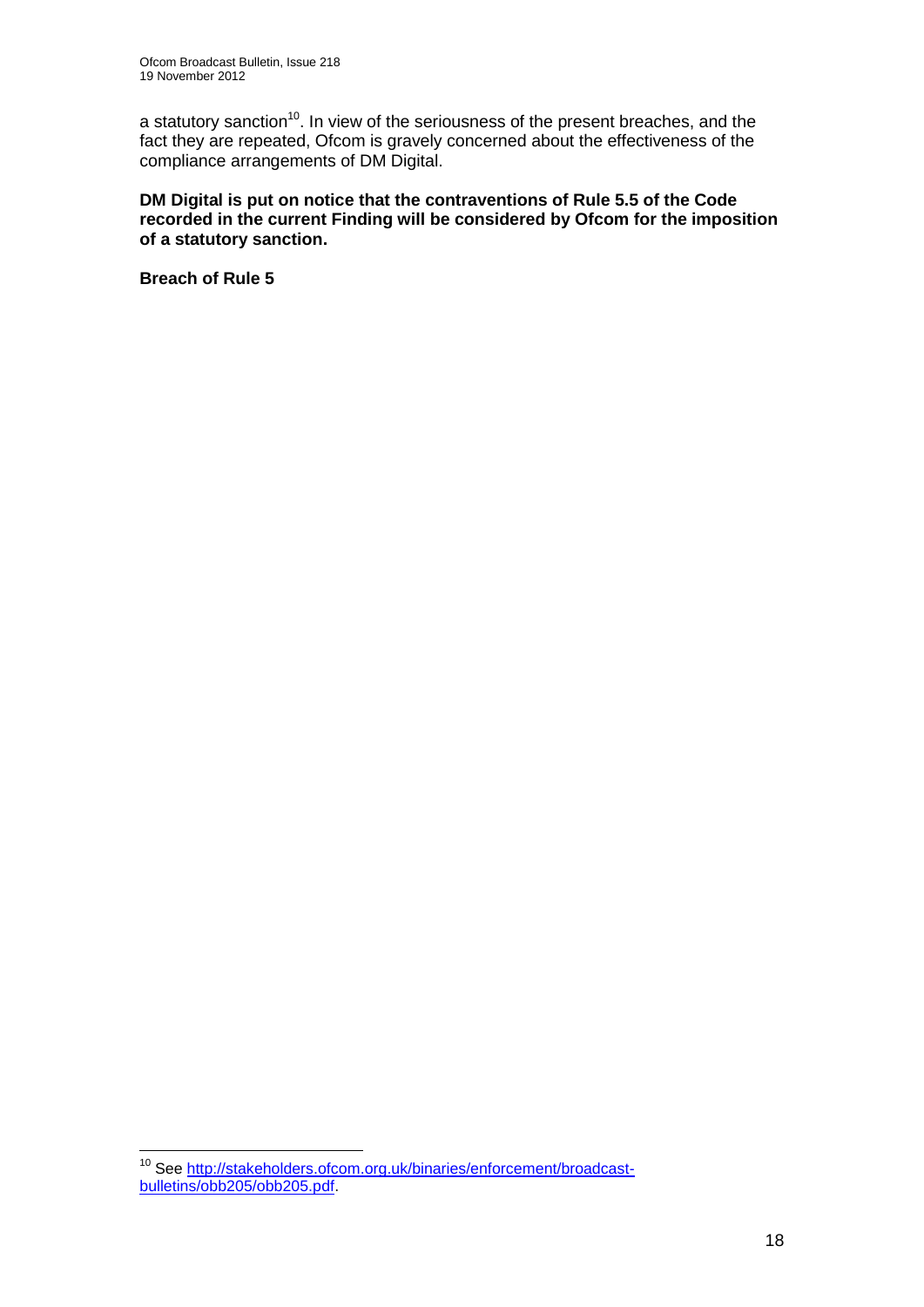## **In Breach**

**POAF Complaints Cell<sup>1</sup>** *DM Digital, 19 December 2011, 19:00, and 22 December 2011, 21:30* **Understanding the Qur'an** *DM Digital, 22 December 2011, 10:30* **DM News Review** *DM Digital, 22 December 2011, 11:10*

#### **Introduction**

DM Digital is a television channel primarily aimed at an Asian audience in the UK, which features broadcasts in a number of languages including English, Punjabi, Urdu, Sindhi, Kashmiri and Hindi. The service is also received in the Middle East and parts of Asia. The licence for this channel is held by DM Digital Television Limited ("DM Digital" or "the Licensee").

During routine monitoring of the channel's output, Ofcom noted that, in four programmes, the following message was scrolled in a banner across the bottom of the screen:

*"WATCH AND JOIN POAF*<sup>2</sup> *CHRISTMAS PARTY WITH MUSICAL EVENING & DINNER, 8:00PM SATURDAY 24TH DECEMBER 2011 AT RASAM BANQUETING HALL CHEETHAM HILL ROAD, MANCHESTER, FOR TICKETS CONTACT* [name]*:* [telephone number]*."*

This material was scrolled on screen for approximately:

- 35 minutes during *POAF Complaints Cell* (a phone-in discussion programme), on 19 December 2011;
- 25 minutes during *POAF Complaints Cell*, on 22 December 2011;
- 21 minutes during *Understanding the Qur'an* (a documentary), on 22 December 2011; and
- 15 minutes during *DM News Review*, on 22 December 2011.

Further, during each of the above broadcasts of *POAF Complaints Cell*, a studio guest similarly referred to the Christmas event that was featured in the scrolled message, inviting viewers to attend, at a cost of £5 for members and £25 for others.

DM Digital confirmed that none of the references to POAF's Christmas event were broadcast as advertisements or as part of a product placement arrangement. Ofcom therefore considered that the material raised issues warranting investigation under the following Code rules:

1

 $1$  This is the programme title identified by the translator.

 $2$  POAF describes itself as a "non political and non religious welfare organisation for overseas Pakistanis and dedicated to welfare of all overseas Pakistanis" (see

[http://poafglobaltrust.com/\)](http://poafglobaltrust.com/). It is registered with the Charity Commission for England and Wales (charity number 1125830).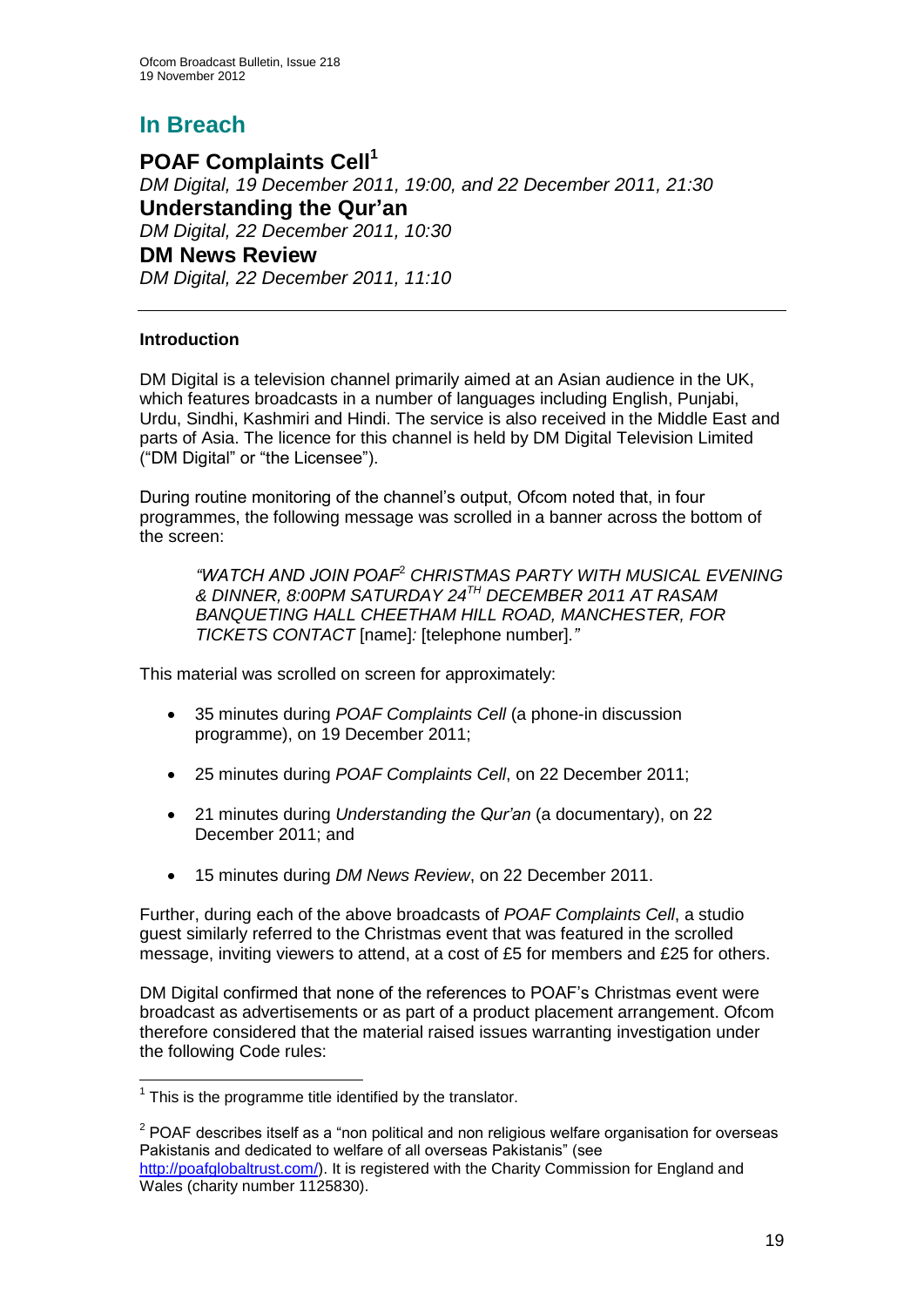- Rule 9.4: "Products, services and trade marks must not be promoted in programming"; and
- Rule 9.5: "No undue prominence may be given in programming to a product, service or trade mark. Undue prominence may result from:
	- the presence of, or reference to, a product, service or trade mark in programming where there is no editorial justification; or
	- the manner in which a product, service or trade mark appears or is referred to in programming."

We therefore sought the Licensee's comments as to how the material complied with these Rules.

#### **Response**

DM Digital noted that POAF Global Trust was "a non political and non religious welfare organization dedicated for the awareness, welfare and development of the overseas Pakistanis", adding that the broadcast material under investigation was "organised to celebrate Christmas and the birthday of Qauid-e-Azam Muhammad Ali Jinnah, the founder of Pakistan".

The Licensee considered that the information concerning POAF's Christmas event, which it said was given on behalf of POAF, did not fall "within the definition of [Rule] 9.4 as POAF is a global charity and does not promote any product, services or trademark".

DM Digital described the information it broadcast concerning the event as "for the local viewer" and "an exercise...merely to broadcast a Christmas party and to inform...viewers that an event was being organized by POAF where they could attend". It added that: "[T]he entry to this event was free of charge for the local people and families as well as the friends of DM Digital and POAF. It was fundamentally an awareness programme." However, the Licensee also said the information scrolled on screen was "for overseas Pakistanis to encourage them to attend and celebrate the Christmas Party with POAF and DM Digital".

#### **Decision**

Under the Communications Act 2003, Ofcom has a statutory duty to set standards for broadcast content as appear to it best calculated to secure specific standards objectives, one of which is "that the international obligations of the United Kingdom with respect to advertising included in television and radio services are complied with".

Article 19 of the EU Audiovisual Media Services (AVMS) Directive requires, among other things, that:

"Television advertising…shall be readily recognisable and distinguishable from editorial content…and…shall be kept quite distinct from other parts of the programme by optical and/or acoustic and/or spatial means."

The purpose of this distinction is to prevent programmes becoming vehicles for advertising and to protect viewers from surreptitious advertising. The above requirement is therefore reflected in, among other Code rules, Rules 9.4 and 9.5,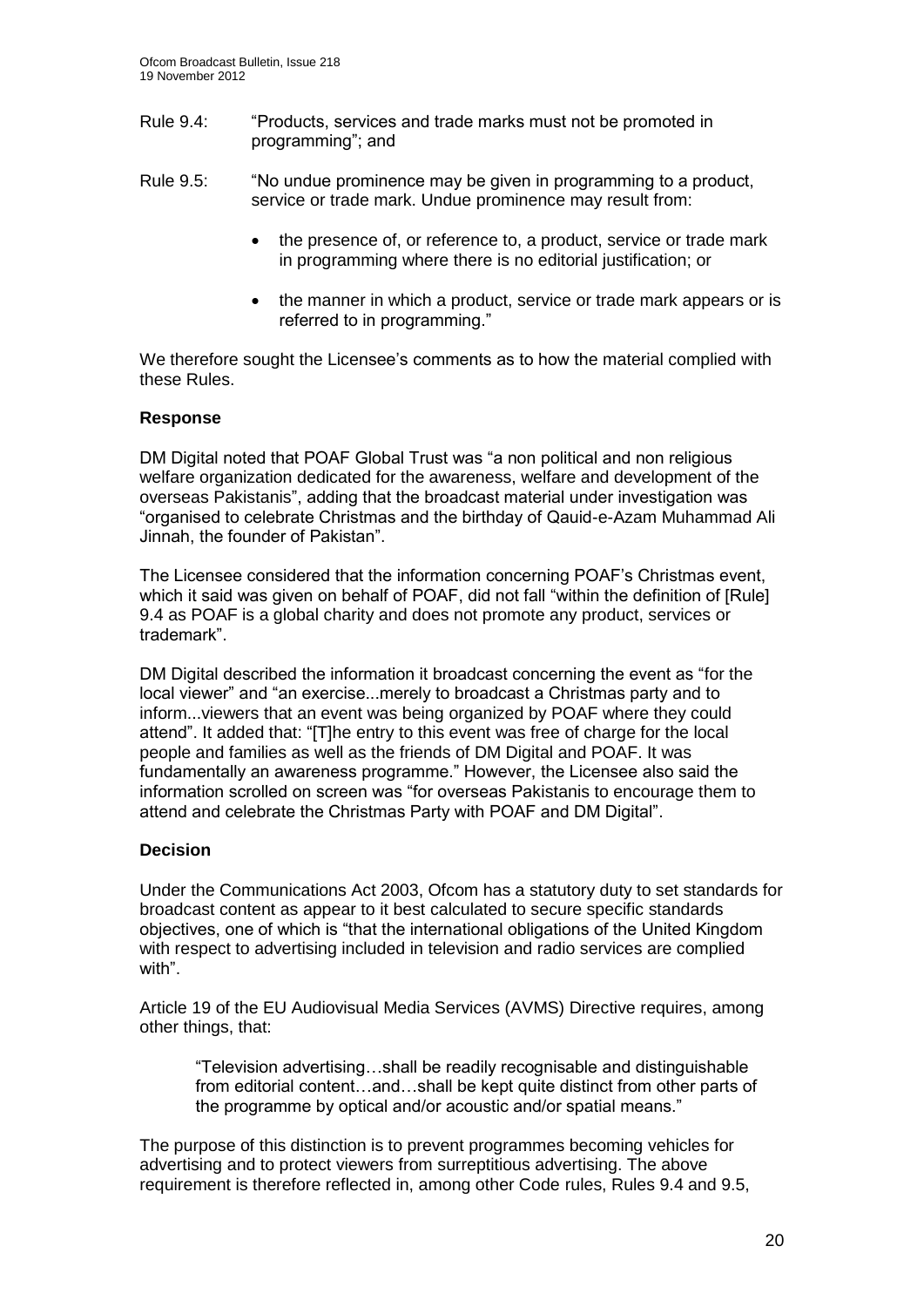which prohibit both the promotion and undue prominence of products, services or trade marks in programming.

Contrary to DM Digital's assertion, charities are not exempt from the requirements of these rules. Such organisations are products, services and/or trade marks in their own right and may feature in programmes, subject to Code requirements, including Rules 9.4 and 9.5.

Ofcom recognises that significant editorial justification may arise for references made to charitable organisations during charity appeals broadcast on their behalf. However, in this case, the references to POAF during the four programmes in question were not made as part of any such appeal, but merely to promote the charity's *"Christmas Party with Musical Evening and Dinner"*.

Ofcom acknowledged that some viewers may have been eligible to attend POAF's Christmas event free of charge. Nevertheless, as the studio guest had made clear, tickets could be purchased, at a cost of £5 for members and £25 for others, and POAF's Christmas event was clearly promoted in programmes in breach of Rule 9.4 of the Code. Further, as there appeared to be no editorial justification for repeated and lengthy references to the event during the four programmes under consideration, such references were unduly prominent, in breach of Rule 9.5 of the Code.

#### **Breaches of Rules 9.4 and 9.5**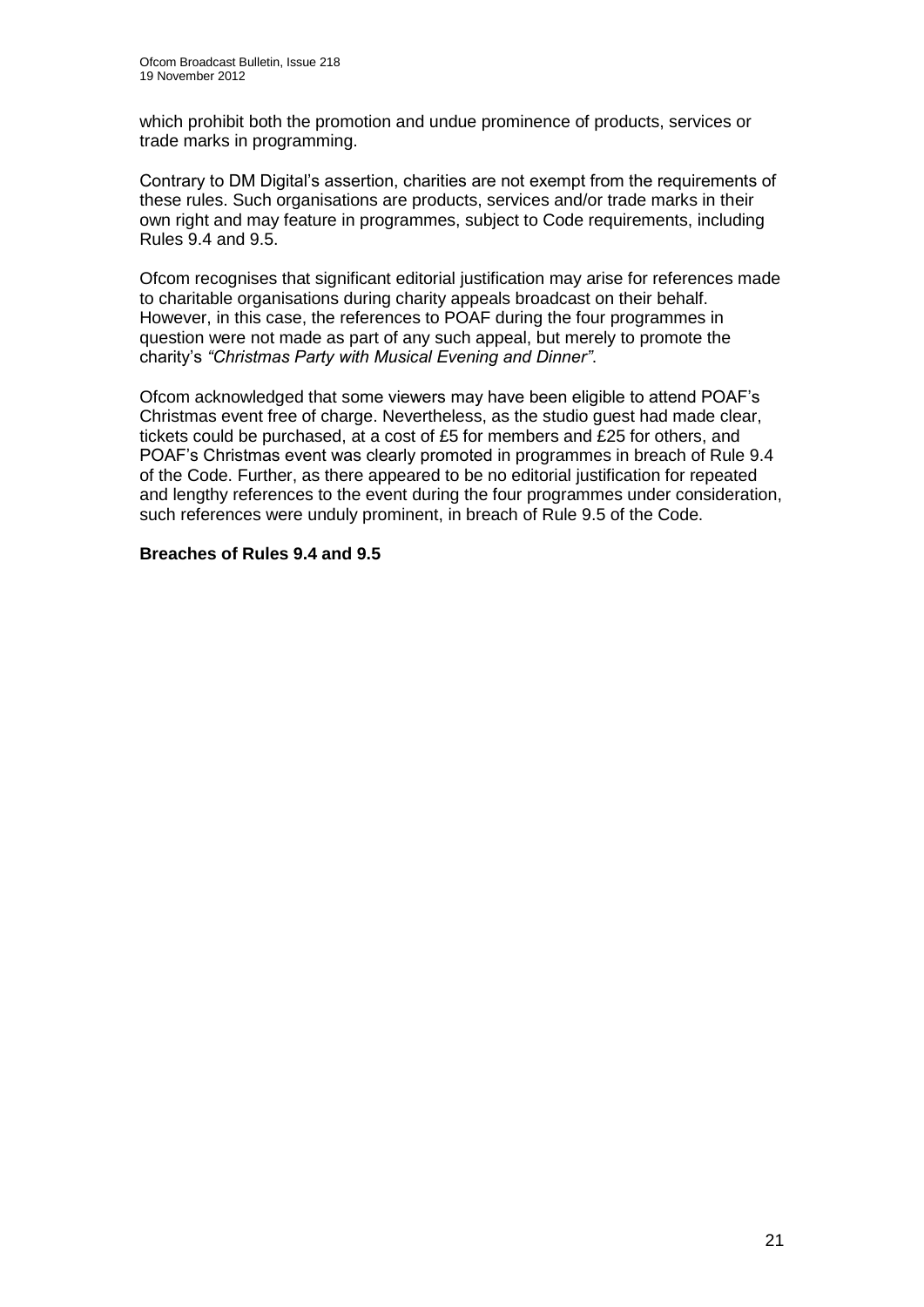## **In Breach**

**Dare to Ask** *Peace TV, 8 March 2012, 09:00* **Dial Dr Zakir** *Peace TV, 9 March 2012, 13:30*

#### **Introduction**

Peace TV is an international satellite television channel, which broadcasts religious and other programming from an Islamic perspective. The licence for the channel is held by Lord Production Incorporated Limited ("Lord Production" or "the Licensee"). Lord Production is owned by Universal Broadcasting Corporation Limited ("UBCL") of which Dr Zakir Naik is the Chairman. Both Lord Production and UBCL are not-forprofit organisations and receive funding for programme production and broadcasting costs from the Islamic Research Foundation International ("IRFI"). The IRFI is a UK registered charity of which Dr Naik is also a trustee and Chairman. Dr Naik is of Indian origin and is an international speaker on Islam and comparative religion.

Following routine monitoring of Peace TV, Ofcom reviewed a number of programmes on Peace TV and noted, in particular, the following content requiring further consideration.

#### Item 1: *Dare to Ask*, 8 March 2012, 09:00

This programme consisted of a speaker, Dr Zakir Naik, answering questions on Islamic theology in front of an audience. In response to a question as to whether or not apostates should be put to death, as part of his response, Dr Naik said the following:

*"One group of scholars, they say that if a Muslim, if he becomes a non-Muslim* [inaudible] *he should be put to death. There is another group of scholars who say that if a Muslim becomes a non-Muslim and propagates his new faith against Islam then he should be put to death...I tend to agree more with the second group of scholars, who say that a Muslim, if he becomes a non-Muslim and propagates his new faith against Islam, that is the time this penalty is applied."*

and

*"Most of the countries in the world, they have their own rules and regulations – own law – and there are many countries which if you do treason, if you sell the secrets of that country to the enemy under this circumstance the countries give that penalty or life imprisonment, the laws differ...Western counties...have given that penalty when a citizen has given secret information [to] that country's enemy."*

#### Item 2: *Dial Dr Zakir*, 9 March 2012, 13:30

At approximately six minutes into the programme, Dr Naik answered a question about individuals who criticise Islam. As part of his response, Dr Naik said the following: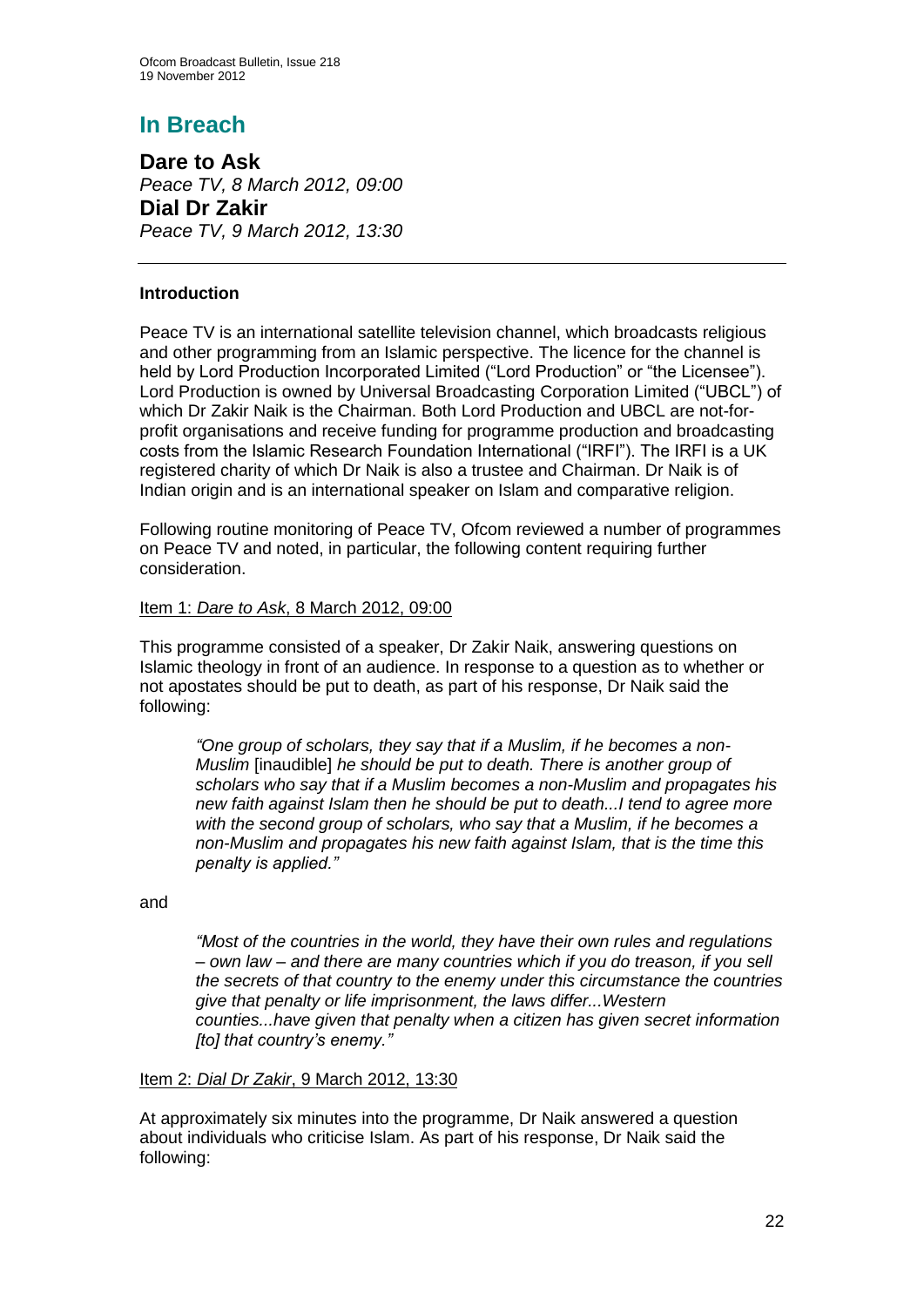*"As to those who wage a war against Allah...As to those who create mischief in the land you either execute them, you either crucify them, or chop off the opposite limbs (that's right hand and left leg, or left hand and right leg), or you can put them in exile...This is the Islamic philosophy that everyone who wages a war against Allah...this is the consequence."*

and

*"Today in the modern world, if suppose someone commits treason against the country...If...suppose the army general of the country sells the blueprint, the secrets of the army to the enemy. What punishment will the government give but naturally the government will severely punish that person. Some governments give* [the] *death penalty, some life imprisonment, some may rarely give a heavy fine. For treason there is a heavy penalty. Same way this is nothing but treason...That is the reason that Allah has given this option."*

Ofcom considered two preliminary points as to whether this material raised potential issues under Rule 3.1 of the Code (broadcast content must not be likely to encourage or incite crime or to lead to disorder) and Rule 4.1 of the Code (broadcasters must exercise the proper degree of responsibility with respect to religious programmes).

Ofcom concluded that it did not raise issues under Rule 3.1. This is because, in its opinion, the material was not likely to encourage crime or disorder. The material was in the context of an exposition of Islamic religious teaching and did not contain any direct or indirect calls to action. Further, Ofcom concluded that as the material raised issues primarily relating to the way in which Dr Naik's statements were contextualised, rather than the general compliance approach taken by the Licensee in complying religious material, Section Four did not apply and therefore Rule 4.1 was not considered relevant.

However, in Ofcom's view this content did raise issues warranting investigation under Rule 2.3 of the Code, which states:

"In applying generally accepted standards broadcasters must ensure that material which may cause offence is justified by the context. Such material may include, but is not limited to...humiliation, distress, violation of human dignity, discriminatory treatment or language (for example on the grounds of...religion, beliefs and sexual orientation)."

We therefore sought Lord Production's comments on how this material complied with this rule.

#### **Response**

#### Item 1: *Dare to Ask*, 8 March 2012, 09:00

The Licensee stated that Dr Naik was explaining a Sharia ruling concerning apostates (that they should be put to death) and whether, logically, non-Muslim countries should take a similar attitude to Muslims in their own countries, where such individuals sought to convert non-Muslims. Within the context of Dr Naik's full answer, he makes the case as to why one scholastic interpretation of Islamic texts has more merit compared to another. Dr Naik explains that he favours the second interpretation presented, that is, that the penalty provided for in the texts is only available for a Muslim who becomes a non-Muslim where he "actively propagates his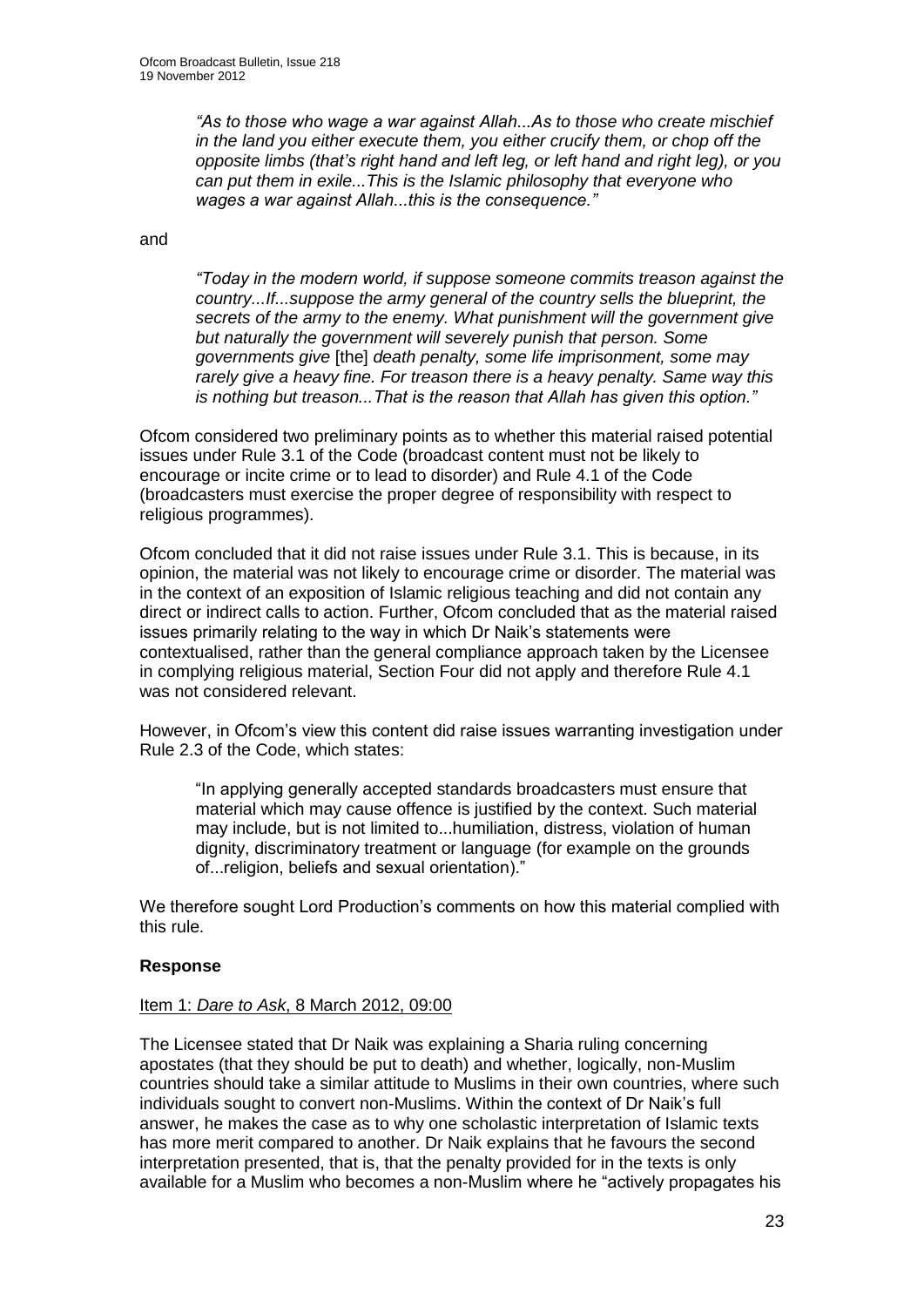new faith against Islam as opposed to simply abandoning the Muslim faith for another".

The Licensee has explained that:

"Dr Naik is not saying that his interpretation of the texts is to be acted upon in the modern world...Viewed in context he is clearly stating that a body with a proper authority would take decisions in relation to apostasy; hence the analogy which he draws with state penalties for treason. He does not suggest that it is open to members of the public to apply the penalties set out in the texts. This is not a decision to be made by anyone or a punishment to be carried out by individuals. It is only to be carried out in accordance to the laws of the country and after a committee of judges has questioned the alleged apostate and studied the case. The final decision lies with the head of [S]tate."

#### and

"The attitude to apostates is expressed in robust terms in mainstream Islamic thought, but it is worth noting that the Muslim faith is not alone in seeking to take steps to discourage people from leaving the faith. Deuteronomy Chapter 13, verses 6-11, calls for the death penalty for apostates."

In addition, the Licensee stated that: "A 'committed Muslim' would know from the standard teaching that the penalties against apostates can only be imposed after judicial process and by the state."

#### Item 2: *Dial Dr Zakir*, 9 March 2012, 13:30

The Licensee explained that:

"Dr Naik is asked what the position of Islam is concerning those who malign against Islam. Dr Naik starts with a direct quotation from the Qur'an – Surah Al Ma'idah Chapter 5, Verse 33. Those who wage war against Allah and his messenger and those who create mischief in the land shall be killed or crucified or their hands and feet will be cut off from opposite sides, or be exiled from the land.

Dr Naik notes that other holy scriptures provide for similar punishments for blasphemy. The book of Leviticus in the Bible says that blasphemers should be stoned to death, even by strangers (Leviticus 24:16).

Again Dr Naik makes it clear, by analogy with what might happen to someone found guilty of treason (e.g. an army general selling a blueprint to the army) that in reality the punishment must be decided by the proper authorities."

Again, the Licensee further states that: "[A] committed Muslim will know from the standard teaching that penalties against those who preach against Islam can only be imposed by judicial process and by the State."

In conclusion, the Licensee stated that: "[W]e would be happy to ensure that in future broadcasts it is made absolutely clear to viewers that the teachings of Islam in respect of apostates and those who attack Islam are for states and not individuals to decide upon and implement."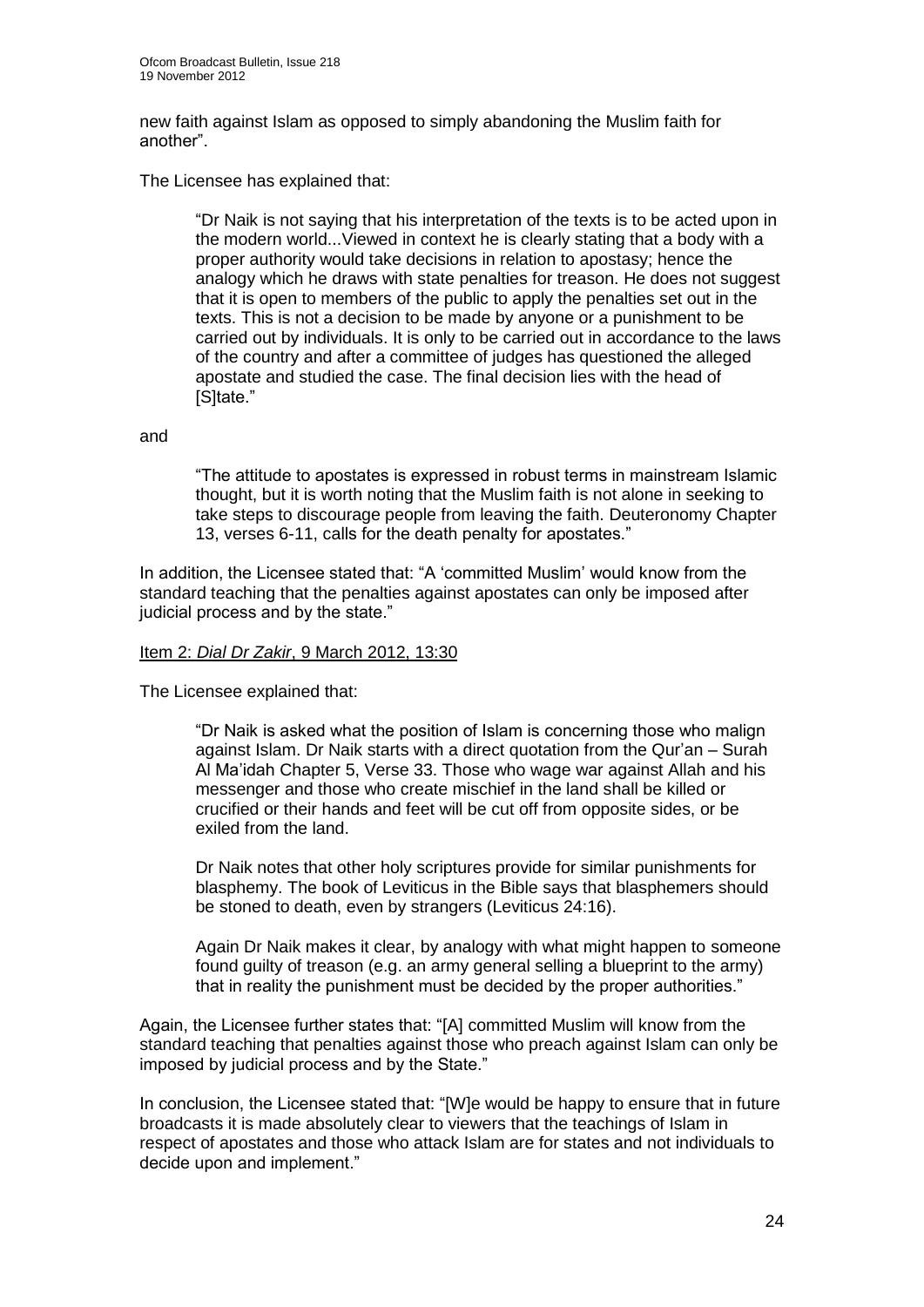#### **Decision**

Under the Communications Act 2003 ("the Act"), Ofcom has a statutory duty to set standards for broadcast content as appear to it best calculated to secure the standards objectives, including that: "[G]enerally accepted standards are applied to the contents of television and radio services so as to provide adequate protection for members of the public from the inclusion in such services of offensive and harmful material." This duty is reflected in Section Two of the Code.

In reaching a preliminary view in this case, Ofcom has taken careful account of the broadcaster's and audience's right to freedom of expression. This is set out in Article 10 of the European Convention on Human Rights ("the ECHR"). Article 10 provides for the right of freedom of expression, and the right to receive and impart information and ideas without unnecessary interference by public authority.

Ofcom has also had regard to Article 9 of the ECHR. Article 9 states that everyone "has the right to freedom of thought, conscience and religion". This Article goes on to make clear that freedom to "manifest one's religion or beliefs shall be subject only to such limitations as are prescribed by law and are necessary in a democratic society in the interests of public safety, for the protection of…health…or for the protection of the rights and freedoms of others".

Rule 2.3 of the Code requires that:

"In applying generally accepted standards broadcasters must ensure that material which may cause offence is justified by the context. Such material may include, but is not limited to...humiliation, distress, violation of human dignity, discriminatory treatment or language (for example on the grounds of... religion, beliefs and sexual orientation)."

Ofcom considered first whether the content was potentially offensive; and if so, whether the offence was justified by the context. Context includes for example: the editorial content of the programme; the service on which it is broadcast; the time of broadcast; the likely size and composition of the potential audience; and the likely expectation of the audience.

Ofcom acknowledges that programming that derives from a particular religious or spiritual viewpoint may include advice to followers of particular faiths which may nevertheless cause offence to the audience. However, broadcasters are permitted to deal with religious interpretations of various matters so long as the material complies with the requirements of the Code, including that generally accepted standards are applied. Broadcasters are not prohibited from transmitting material which may cause offence as long as it is justified by the context. Ofcom recognises that it would be an unacceptable restriction of a broadcaster's and audience's freedom of expression and freedom of thought, conscience and religion to curtail the transmission of certain views just because they might cause offence to others who do not share the same views.

Ofcom also noted the religious and cultural context of the programme and the likely expectations of the audience. The programme was broadcast on a channel aimed at a Muslim audience, and issues on how to apply Islamic teaching in a modern society were discussed with a Muslim audience. Ofcom fully acknowledges that Peace TV has the right to broadcast programmes that discuss Islamic principles and that its audience expects such discussion. Ofcom also acknowledges that it did not receive complaints from any member of the public in relation to the material broadcast and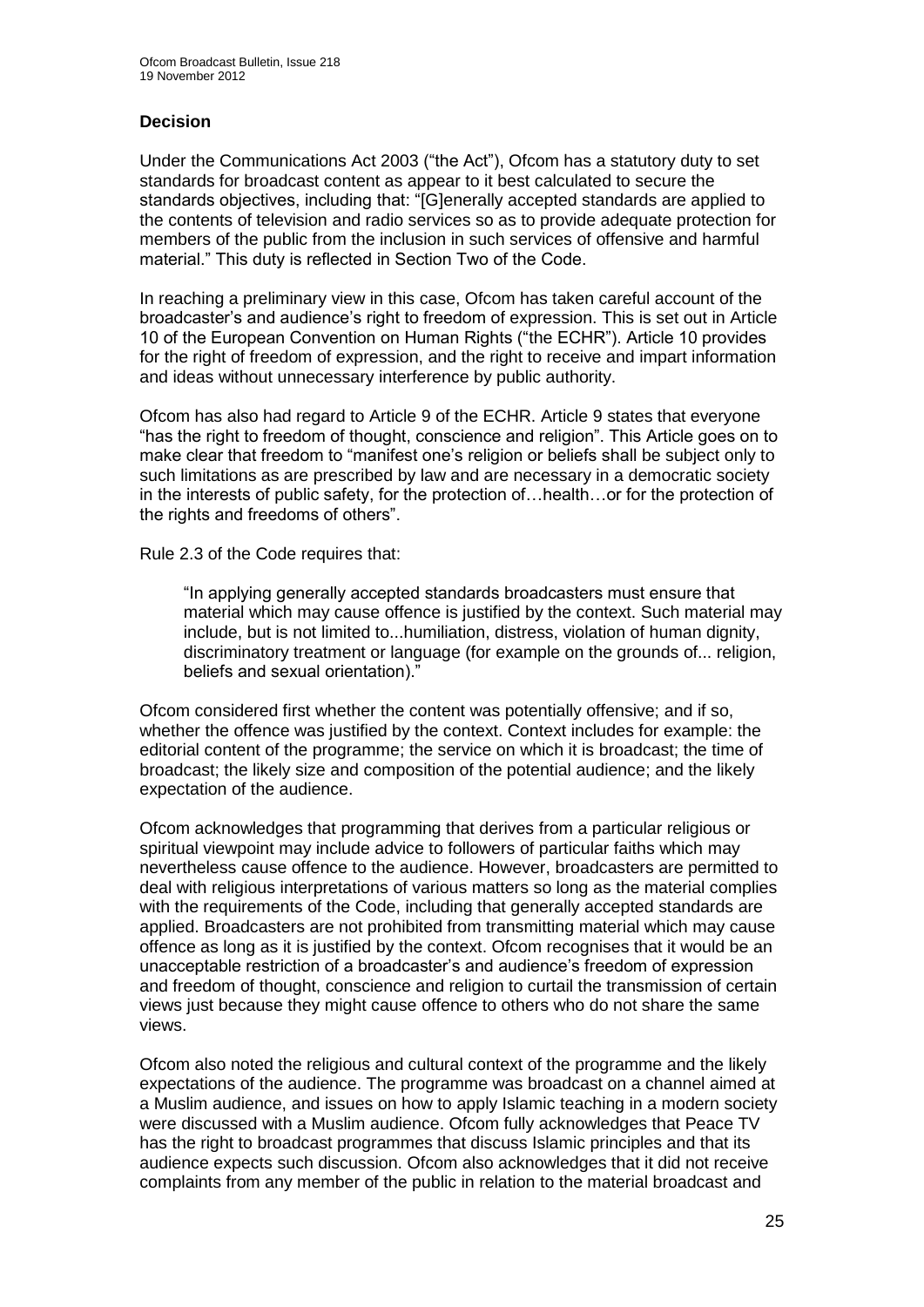notes that Peace TV also did not receive any complaints. Nonetheless, channels broadcasting programming that derives from a particular religious or spiritual viewpoint must take account of the fact that viewers who do not share that viewpoint are likely to view their output and therefore they must apply generally accepted standards at all times.

The Licensee has chosen to be licensed by Ofcom, and therefore must apply the rules of Ofcom's Broadcasting Code. These include Rule 2.3, which requires all broadcasters licensed in the UK to apply generally accepted standards to protect all members of the public from the inclusion of harmful and/or offensive material.

In Item 1, a scholar on Islam, Dr Naik, expressed his views on two interpretations of Qur'anic texts on how apostates from Islam should be treated. He set out both views and said he tended to *"agree more"* with the interpretation of Qur'anic texts which states that a Muslim who converts to another religion and who then propagates that religion *"should be put to death"*, as opposed to being put to death simply for becoming a non-Muslim. In Ofcom's view, it is potentially offensive for any service to broadcast comments suggesting that it is acceptable to apply a "penalty" and kill any individual for renouncing their faith.

In Item 2, Dr Naik answered a question about individuals who criticise Islam. As part of his reply Dr Naik stated that, according to the Qur'an, the appropriate response against those who *"wage war against Islam"* is to execute them, chop off their limbs, or exile them. Dr Naik did not specify how he defined waging war against Islam. Ofcom noted that his reply was given in response to a question about individuals who criticise Islam. Ofcom considered that for an individual to state on air that it was acceptable to execute, chop off limbs or exile anyone who waged *"war against Islam*", where it was not specified what this phrase actually meant in practice, was potentially offensive.

Ofcom went on to consider whether these remarks were justified by the context. We first took account of the programmes' editorial context. We noted they were broadcast on a religious service aimed at the Muslim community and therefore the likely audience would have been familiar with the Qur'an and the Islamic faith, Dr Naik's views, and to some extent with the issues on which Dr Naik sought to give guidance. Nonetheless, in Ofcom's opinion the comments quoted above had the potential to cause offence to viewers, including Muslims, particularly those who do not live in a country governed by Sharia Law and who do not share Dr Naik's views on various Islamic issues – and in particular with his statements that Muslims who renounce their religion should be killed, or that those who *"wage war against Islam"* should be executed.

Ofcom noted that in presenting his own theological views on these points, Dr Naik did not include any reference to alternative interpretations by Muslim scholars of the views he presented nor seek to mitigate the potential offence by providing sufficient context for his remarks. It is not for Ofcom to state how the broadcaster should make such editorial decisions to provide appropriate context, however in this case it might include, for example: Dr Naik stating that he discouraged violent action being taken against apostates or that it was not for the individual to apply these teachings themselves.

Ofcom considers that although any viewers of the Peace TV service who live in a country governed by Sharia Law, and share Dr Naik's beliefs, may not have been offended by his comments, the likely expectations of some Muslim viewers and of members of the public who came across this material unawares would have been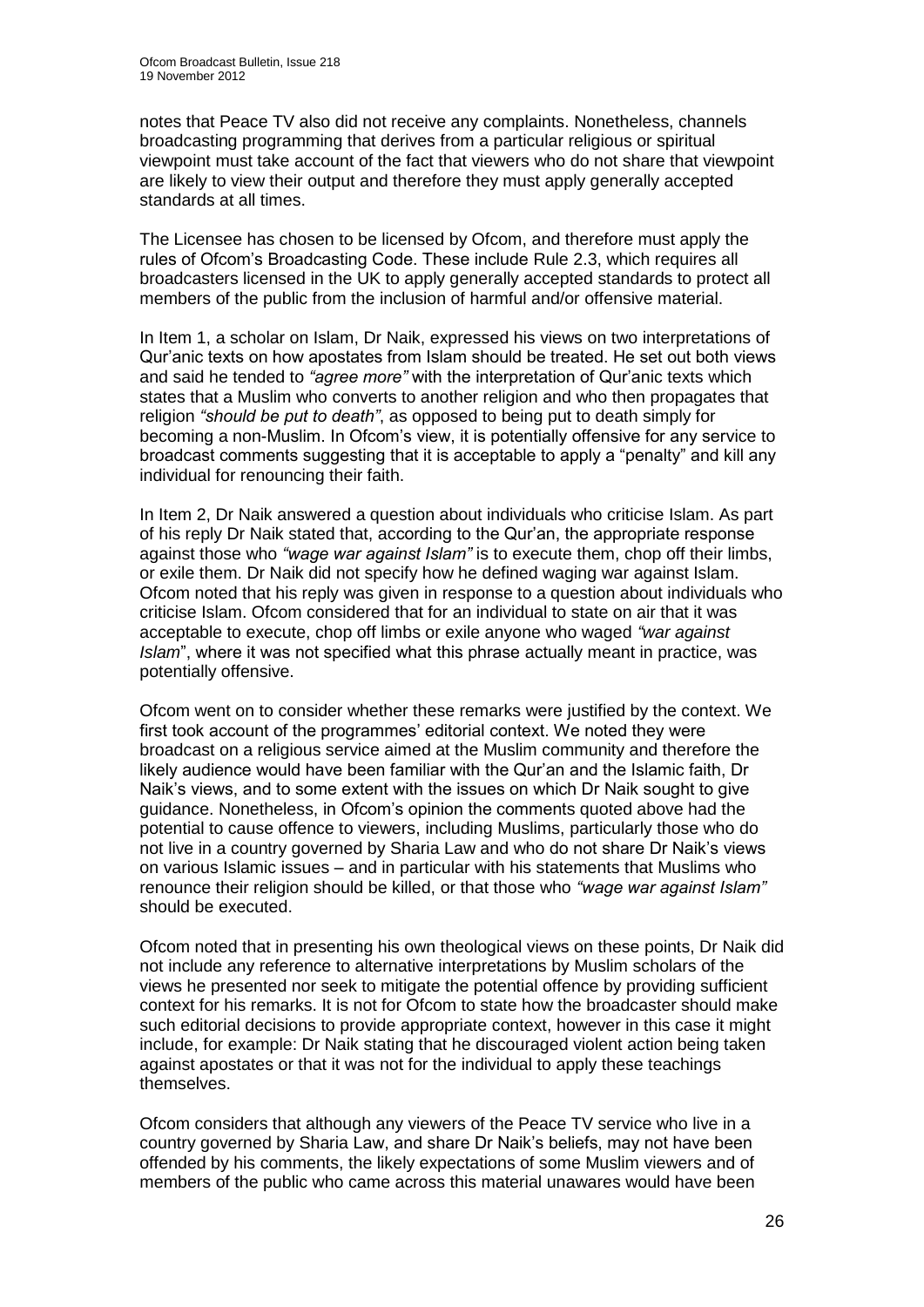exceeded by this content. Ofcom also paid regard to the broadcaster's right to freedom of religion and to the broadcaster's and audience's right to freedom of expression under Articles 9 and 10 respectively of the ECHR. Neither right is however unlimited. In reaching a decision in this case, Ofcom has carefully balanced these rights against its statutory duty to provide adequate protection for members of the public against harmful and/or offensive material.

Ofcom acknowledges that the broadcaster stated in its representations to Ofcom that it would ensure that future broadcasts made it "absolutely clear" to viewers that the teachings of Islam are not for individuals to decide upon and implement themselves. However, taking all the relevant factors into account in this case, Ofcom concluded that the potential offence was not justified by the context and the broadcaster did not apply generally accepted standards. Rule 2.3 was therefore breached.

#### **Breach of Rule 2.3**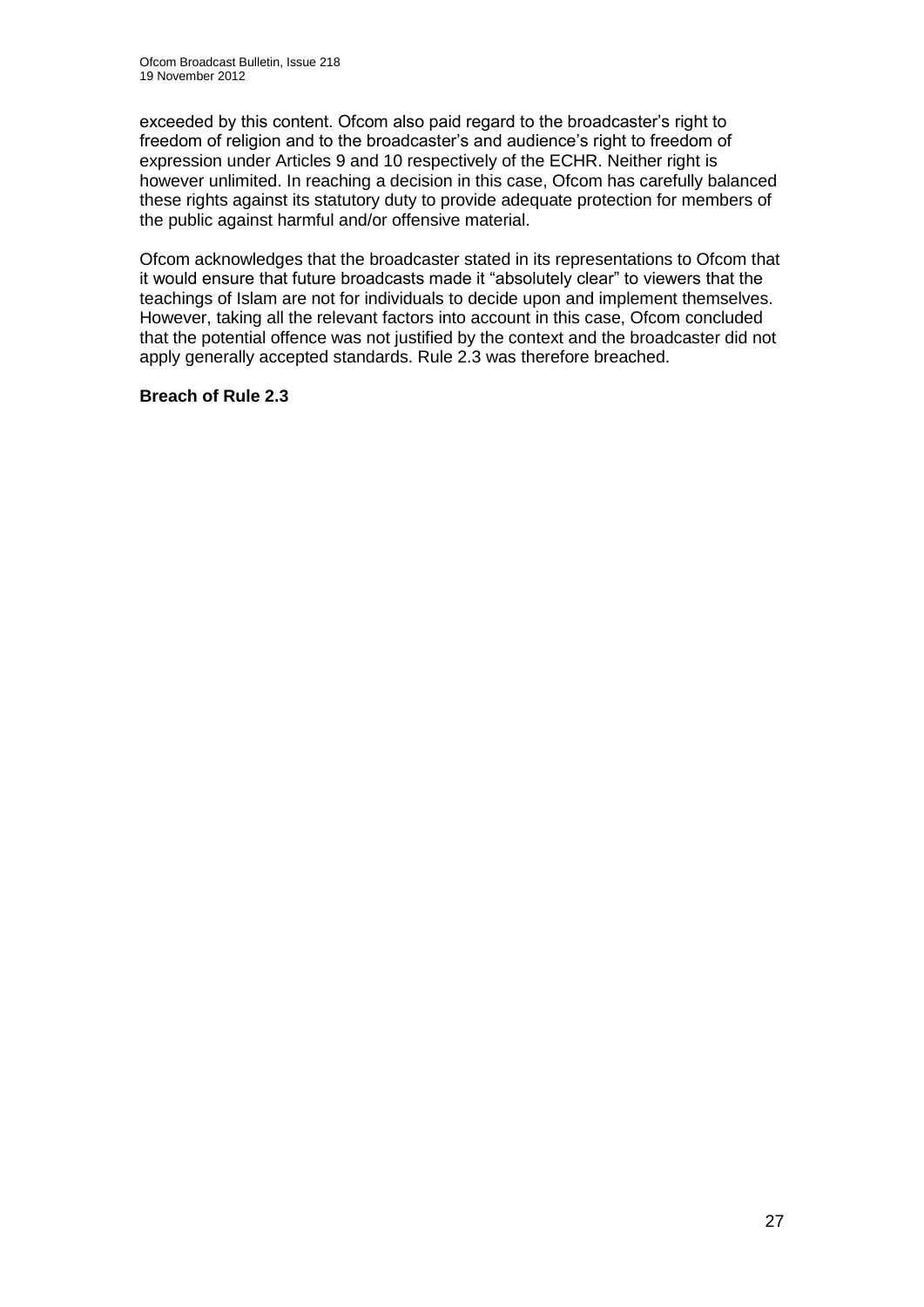# **In Breach**

## **Storm Night**

*Storm, 29 September 2012, 22:00*

#### **Introduction**

Storm Night is a segment of interactive 'adult chat' advertising content broadcast on the service Storm (Sky Channel 966). The service is freely available without mandatory restricted access and is situated in the 'adult' section of the Sky electronic programme guide ("Sky EPG"). Viewers are invited to contact on-screen presenters via premium rate telephony services ("PRS"). The female presenters dress and behave in a sexually provocative way while encouraging viewers to contact the PRS numbers. The licence for Storm is owned and operated by Live Television Limited ("Live Television" or "the Licensee").

A viewer alerted Ofcom to a presenter shouting obscenities and swearing, which they considered was inappropriate.

Ofcom requested a recording of the programme from the Licensee in order to assess the complaint.

The Licensee explained that a technical malfunction had affected audio on its recording systems for 29 September, and that while the issue had been rectified, and it was able to provide video for the date complained of, it was unable to provide a recording with audio.

Ofcom considered the matter raised issues warranting investigation under Licence Condition 11(2) (Retention and production of recordings) of the Licensee's Television Licensable Content Service (TLCS) licence, which requires it to:

- (a) "make and retain or arrange for the retention of a recording in sound and vision of every programme included in the Licensed Service"; and
- (b) "at the request of Ofcom forthwith produce to Ofcom any such recording for examination or reproduction".

Ofcom therefore asked the Licensee for its formal comments with regard to Licence Condition 11(2).

#### **Response**

The Licensee confirmed that as soon as the error in audio recording was discovered it was rectified, and procedures had been put in place to ensure that compliance recordings are checked on a daily basis.

#### **Decision**

Licence Condition 11(2) (Retention and production of recordings) of TLCS licences issued by Ofcom requires the Licensee to: (a) "make and retain or arrange for the retention of a recording in sound and vision of every programme included in the Licensed Service"; and (b) "at the request of Ofcom forthwith produce to Ofcom any such recording for examination or reproduction".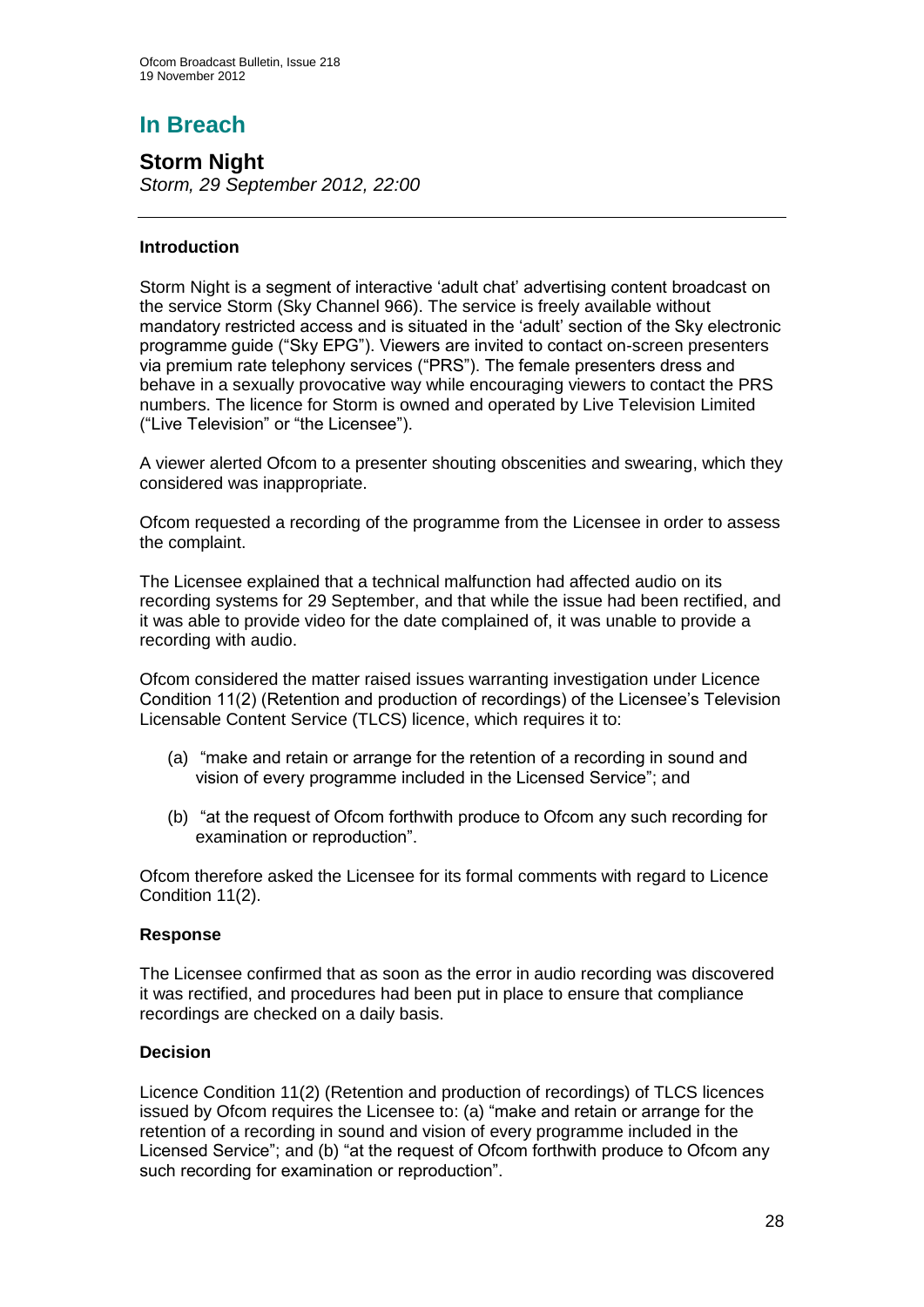Ofcom noted that the broadcaster failed to make or provide the recording with audio required by Ofcom to assess the complaint it had received.

We also noted the explanation of technical malfunction given by the Licensee and its assurances that the issue had been rectified. Nevertheless, the failure by the Licensee to meet this requirement is a significant breach of Licence Condition 11(2)(a) and (b) of its licence, and should there be any similar contraventions, Ofcom will consider further regulatory action.

#### **Breaches of Licence Condition 11(2)(a) and (b)**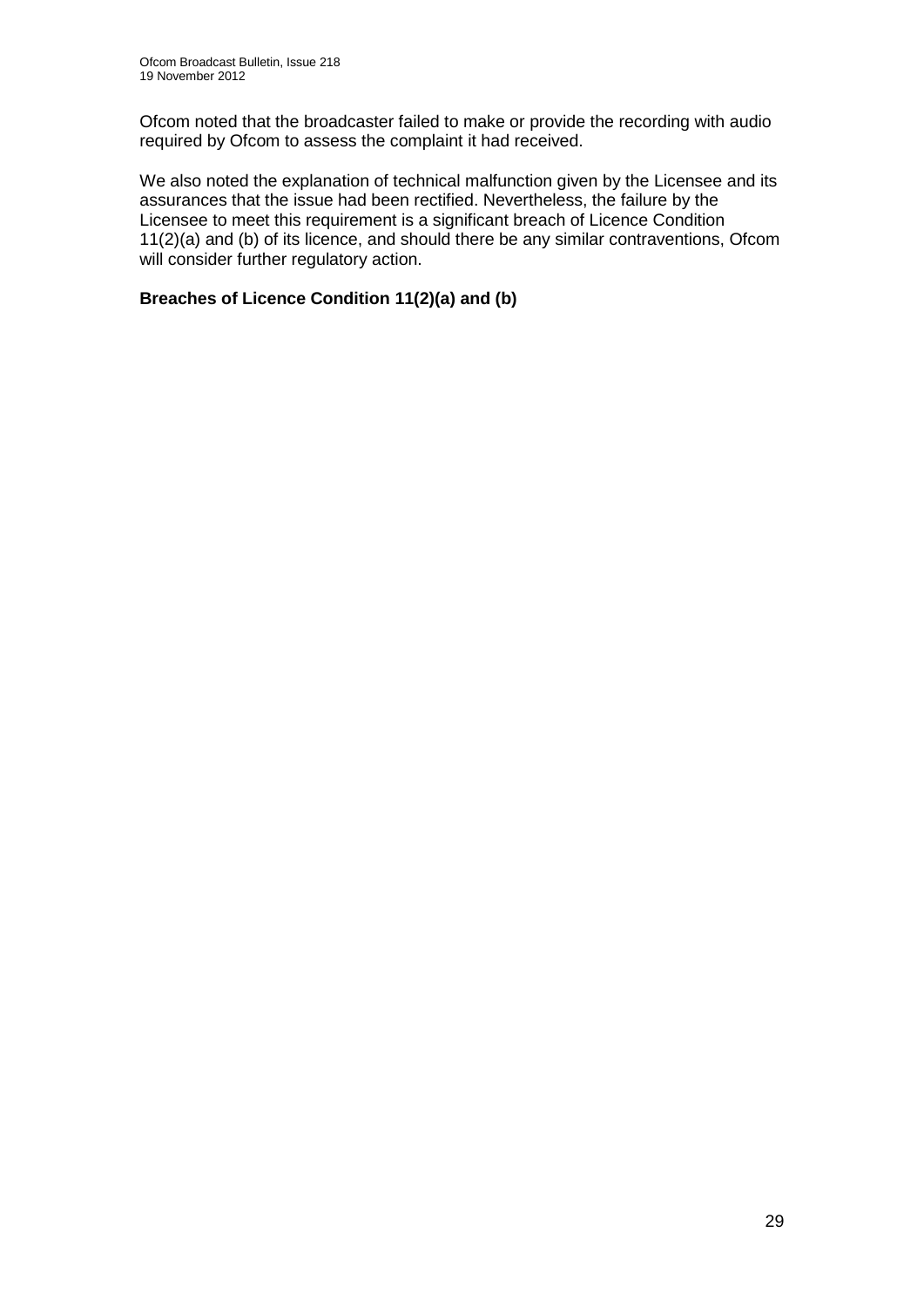# **In Breach**

## **The Alan Brazil Sports Breakfast**

*Talksport, 17 August 2012, 09:55*

#### **Introduction**

During the handover between two programmes on Talksport, *The Alan Brazil Sports Breakfast* and *Keys and Gray*, presenter Richard Keys asked fellow presenter Andy Gray to choose the better partnership of football strikers: Alan Brazil and his Ipswich Town teammate Paul Mariner, or Andy Gray and his Everton teammate Graeme Sharp. Mr Gray responded by saying *"Fucking hell".*

A listener alerted Ofcom to this use of offensive language. We considered the material raised issues warranting investigation under the following rules of the Code:

- Rule 1.14: "The most offensive language must not be broadcast...when children are particularly likely to be listening (in the case of radio)."
- Rule 2.3: "In applying generally accepted standards broadcasters must ensure that material which may cause offence is justified by the context."

We therefore wrote to UTV Media ("Talksport" or "the Licensee") for its formal comments on how the broadcast complied with these rules.

#### **Response**

Talksport said: "At the outset we fully accept and deeply regret the language used by Andy Gray was a Breach of Rules 1.14 and 2.3."

The Licensee said the handover between the programmes "takes the form of an unscripted, free-form banter between the presenters...[N]o pre-planning takes place on what subjects will be raised during the chat." Talksport also said that because four presenters are in a single studio, rather than only two, "the chance of presenters talking over each or laughter drowning someone else's words are higher than normal".

The Licensee explained that, on this occasion, Richard Keys asked Andy Gray about striking partnerships involving him and fellow presenter Alan Brazil. The Licensee said: "[S]omeone breathed loudly into the mic as Gray muttered under his breath "err...fucking hell...err"...and then answered the question."

Talksport said that the producer of the programme did not hear the phrase and would have used its time delay to 'dump' the language if it had been audible. The Licensee said Andy Gray thought he was not speaking directly into the microphone at the time and the other presenters thought he said 'flippin' hell', so the language was not noticed. In addition, the Licensee said during a handover period there can be up to seven production staff from both programmes in a control room at one time discussing programme issues and this heightened activity could lead to such matters in a live programme not being picked up.

Talksport said the producer only became aware of the language used after a colleague informally made him aware of the situation hours after the incident and as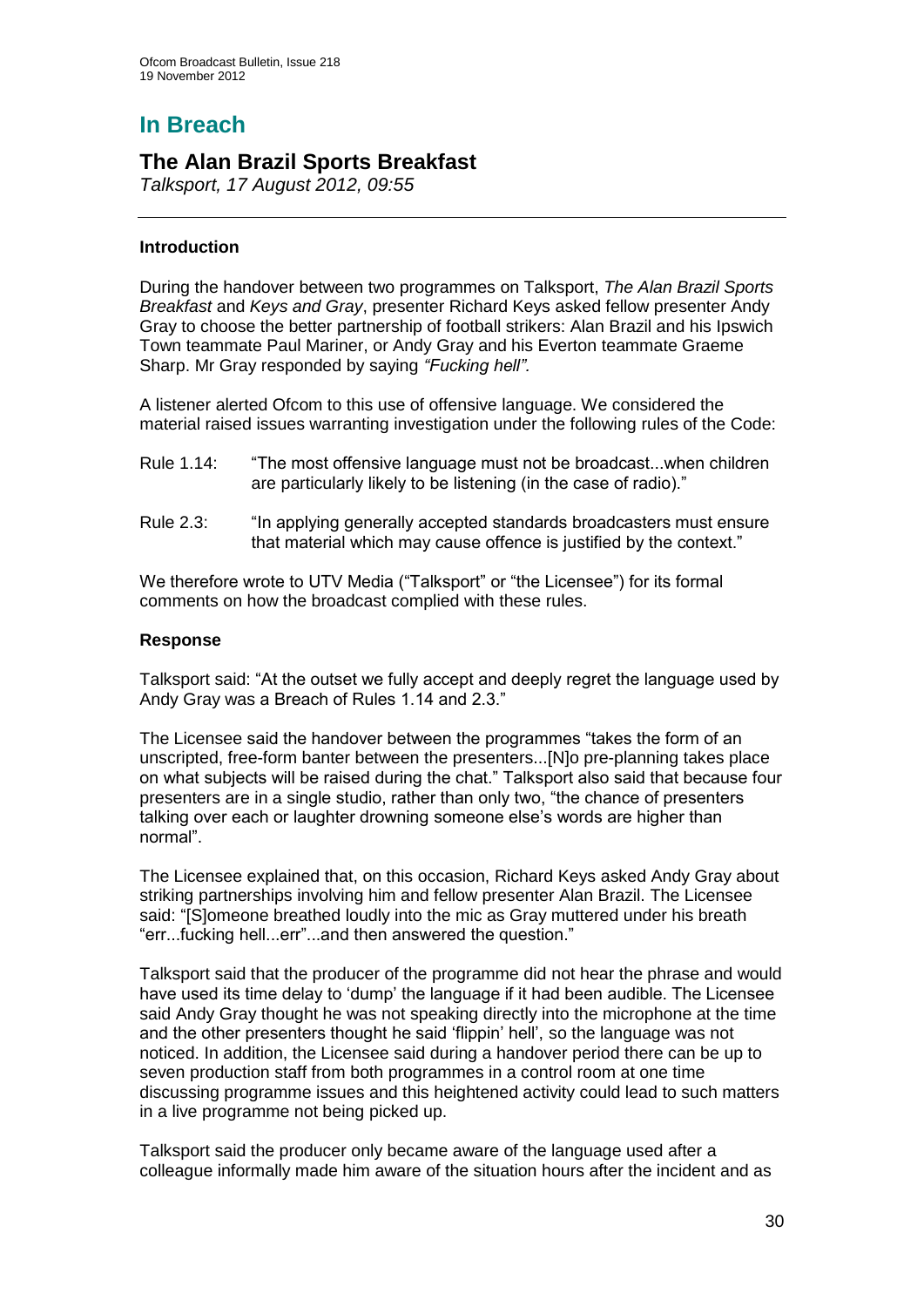such no apology was broadcast during the programme. It said if anyone had been aware that such language was broadcast, an on-air apology would have been made.

The Licensee said it also missed two emails which complained about the language being used and said that this was missed among the "hundreds of emails, texts and tweets" received during the programme.

After being made aware of the issue by Ofcom, the Licensee said its Programme Director spoke to all presenters and staff to "stress the importance of strict adherence" to the Code and "for everyone in the studio and control room to concentrate on listening to live output at all times, particularly during hectic peaks such as handovers".

Talksport also noted the Programme Director "has made clear that production staff working on the next programme should not enter the control room and begin to take over until pre-recorded material is being played out".

#### **Decision**

Under the Communications Act 2003 ("the Act"), Ofcom has a duty to set standards for broadcast content as appear to it best calculated to secure the standards objectives, including that "persons under the age of eighteen are protected" and that "generally accepted standards" are applied so as to provide adequate protection for members of the public from the inclusion of offensive and/or harmful material. These objectives are reflected in Sections One and Two of the Code.

#### Rule 1.14

Rule 1.14 states that the most offensive language must not be broadcast on radio when children are particularly likely to be listening. Ofcom's research on offensive language<sup>1</sup> clearly notes that the word "fuck" and its derivatives are considered by audiences to be amongst the most offensive language.

The Code states that the phrase "when children are particularly likely to be listening" particularly refers to "the school run and breakfast time, but might include other times". Ofcom guidance on offensive language in radio published in December 2011<sup>2</sup> underlines that, for the purpose of determining when children are particularly likely to be listening, broadcasters should have particular regard to broadcasting content between 06:00 and 19:00 from Monday to Friday during school holidays. Ofcom noted this use of the most offensive language occurred on a Friday during the summer school holiday at approximately 09:55. We therefore considered that it was broadcast at a time when children were particularly likely to be listening. As a result there was a breach of Rule 1.14.

#### Rule 2.3

Ofcom next considered first whether the use of offensive language in this exchange was potentially offensive; and, if so, whether the offence was justified by the context. Context includes for example: the editorial content of the programme; the service on

<sup>1</sup>  $1$  Audience attitudes towards offensive language on television and radio, August 2010 [\(http://stakeholders.ofcom.org.uk/binaries/research/tv-research/offensive-lang.pdf\)](http://stakeholders.ofcom.org.uk/binaries/research/tv-research/offensive-lang.pdf)

<sup>&</sup>lt;sup>2</sup> [http://stakeholders.ofcom.org.uk/binaries/broadcast/guidance/831193/offensive](http://stakeholders.ofcom.org.uk/binaries/broadcast/guidance/831193/offensive-language.pdf)[language.pdf](http://stakeholders.ofcom.org.uk/binaries/broadcast/guidance/831193/offensive-language.pdf)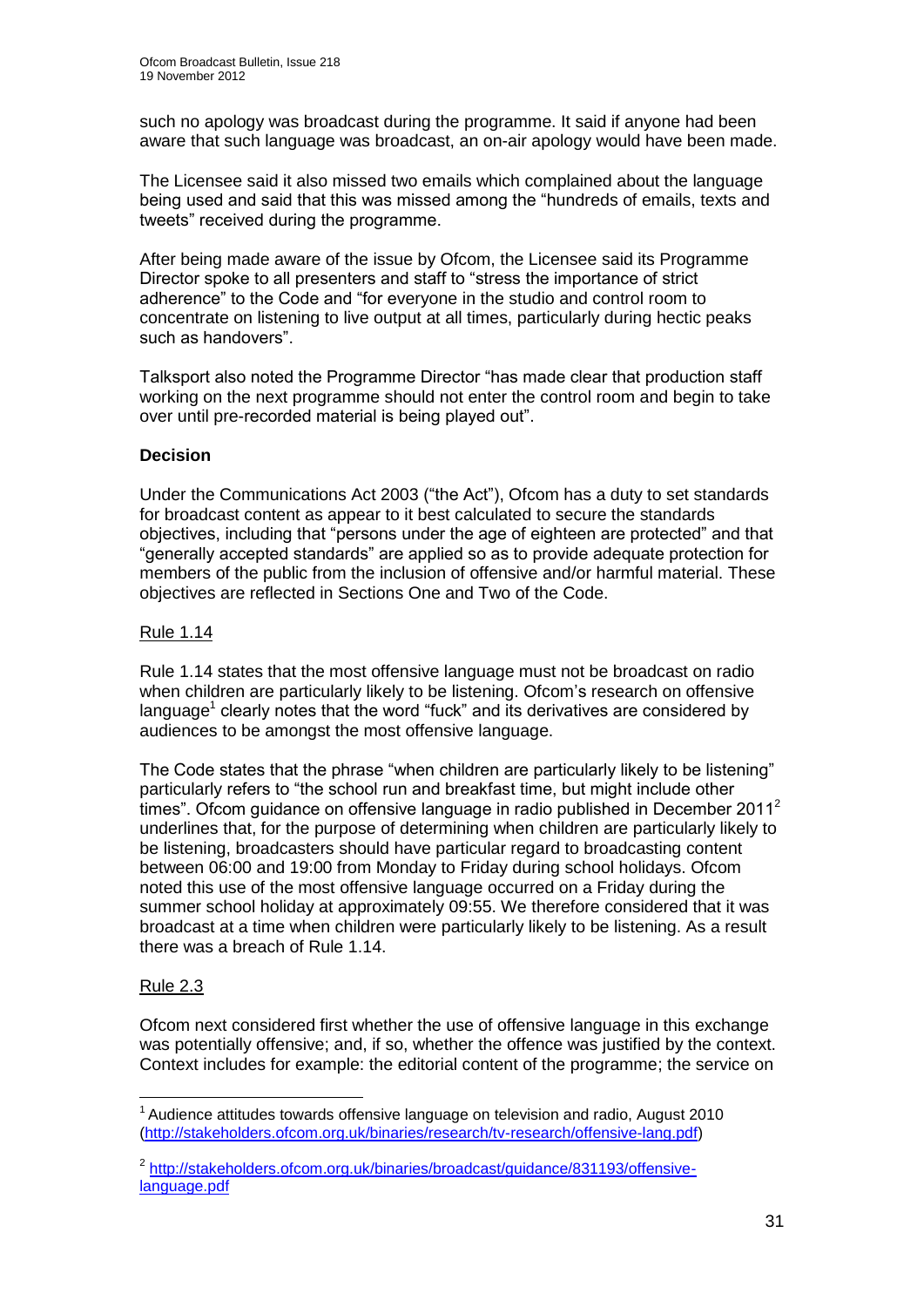which it is broadcast; the time of broadcast; the likely size and composition of the potential audience; and the likely expectation of the audience.

Based on Ofcom's research on offensive language, the use of the phrase *"fucking hell"* had the clear potential to cause offence.

As regards context, Ofcom noted first that Talksport is a 24 hour speech-based station focusing on sports output and has a broad audience base. We do not consider that listeners to this service would expect the most offensive language to be used during an exchange between experienced presenters in the morning.

Ofcom noted that the Licensee had cited a combination of factors which led to it not realising that this language had been broadcast. Clearly, live output should be monitored effectively to ensure incidents of this nature are quickly addressed. As the offensive language was not picked up by any of the production staff, Talksport did not offer its listeners any apology for the use of this language. We noted, however, that even after the offensive language had been brought to Talksport staff's attention subsequently both by a colleague and two emails from listeners, no apology was broadcast. Ofcom's guidance on offensive language on radio specifically notes that "[d]uring daytime, broadcasters should ensure that presenters...in all types of live radio programming are mindful of their language at all times" (see paragraph 40). Ofcom considers that an error of this nature made by a presenter would require an apology at the earliest opportunity to mitigate any offence caused.

Ofcom welcomes the measures put in place by the Licensee to ensure production staff working on live programming are not interrupted until pre-recorded material is aired.

Ofcom does not consider that the potential offence was justified by the context, and we are recording a breach of Rule 2.3.

#### **Breaches of Rules 1.14 and 2.3**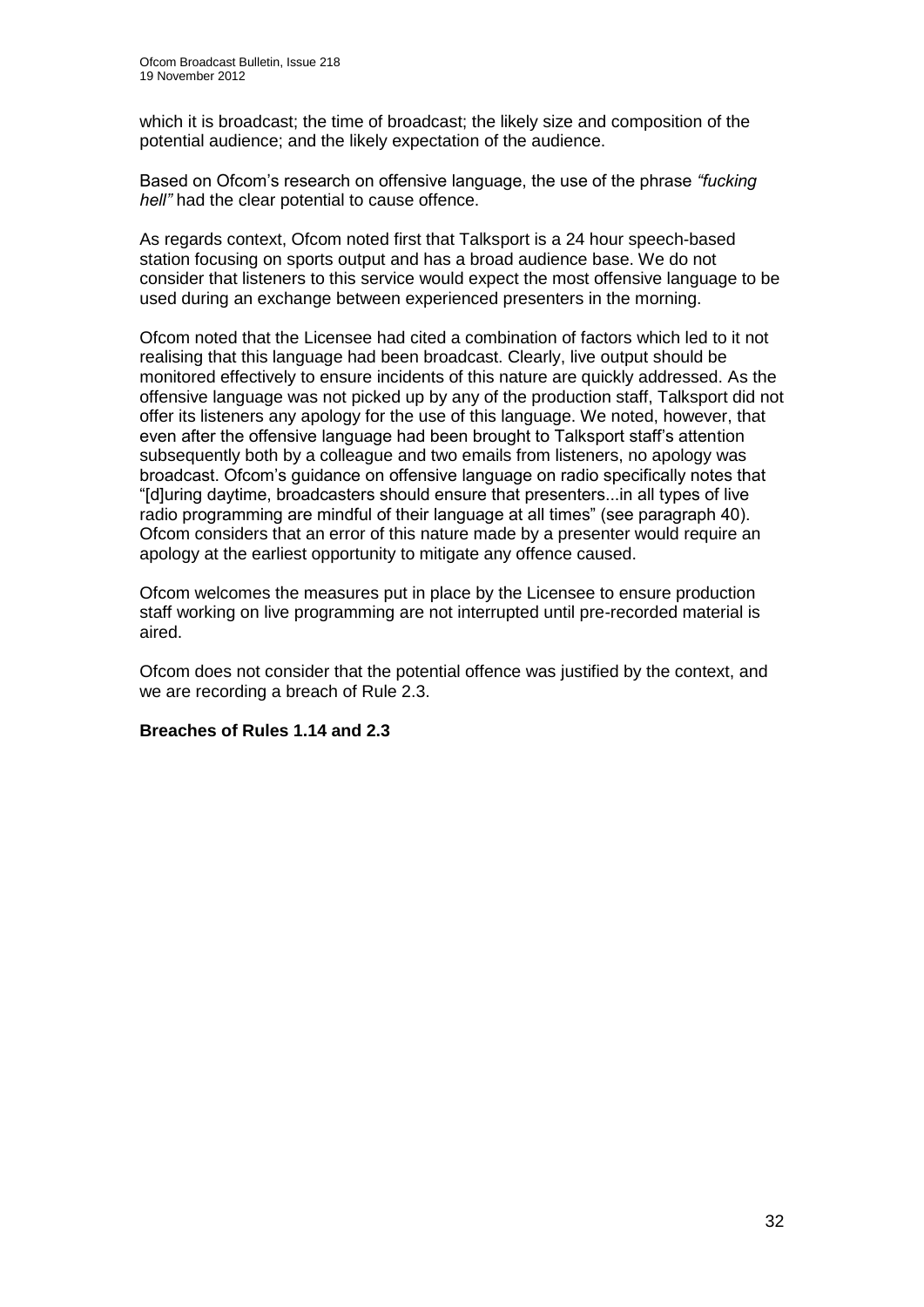# **In Breach**

## **Styled to Rock**

*Sky Living, 3 September 2012, 20:00*

#### **Introduction**

Sky Living is owned and operated by British Sky Broadcasting ("Sky" or "the Licensee").

*Styled to Rock* is a fashion-based reality series which aims to uncover a new British fashion designer from a range of potential candidates. A complainant alerted Ofcom to the use of the word *"fuck"* by participants when they were asked to complete a particular task.

Ofcom considered the material raised issues warranting investigation under Rule 1.14 of the Code, which states that:

> "The most offensive language must not be broadcast before the watershed (in the case of television)[.]"

We therefore sought the Licensee's comments as to how this material complied with this Rule.

#### **Response**

The Licensee said it apologised to Sky Living viewers for this "uncharacteristic mistake". The Licensee said as soon as it was made aware of the problem after being contacted by Ofcom, it ensured this episode was not broadcast again before it had been checked and the offensive language removed.

Sky said it investigated how this situation arose. In this instance, the Licensee said one of the compliance team had reviewed this episode and identified a number of instances where language needed to be 'bleeped' but due to human error had missed this particular phrase. As a result of its investigation, the Licensee said the compliance team has been reminded of the importance of thoroughly checking daytime content for such material. In addition, Sky said all other episodes of this series have been viewed again to ensure they are suitable for a pre-watershed transmission.

#### **Decision**

1

Under the Communications Act 2003 ("the Act"), Ofcom has a statutory duty to set standards for broadcast content as appear to it best calculated to secure the standards objectives, one of which is that "persons under the age of eighteen are protected". This objective is reflected in Section One of the Code.

Rule 1.14 states that the most offensive language must not be broadcast before the watershed. Ofcom research on offensive language<sup>1</sup> clearly notes that the word "fuck" and its derivatives are considered by audiences to be among the most offensive

 $1$  Audience attitudes towards offensive language on television and radio, August 2010 [\(http://stakeholders.ofcom.org.uk/binaries/research/tv-research/offensive-lang.pdf\)](http://stakeholders.ofcom.org.uk/binaries/research/tv-research/offensive-lang.pdf).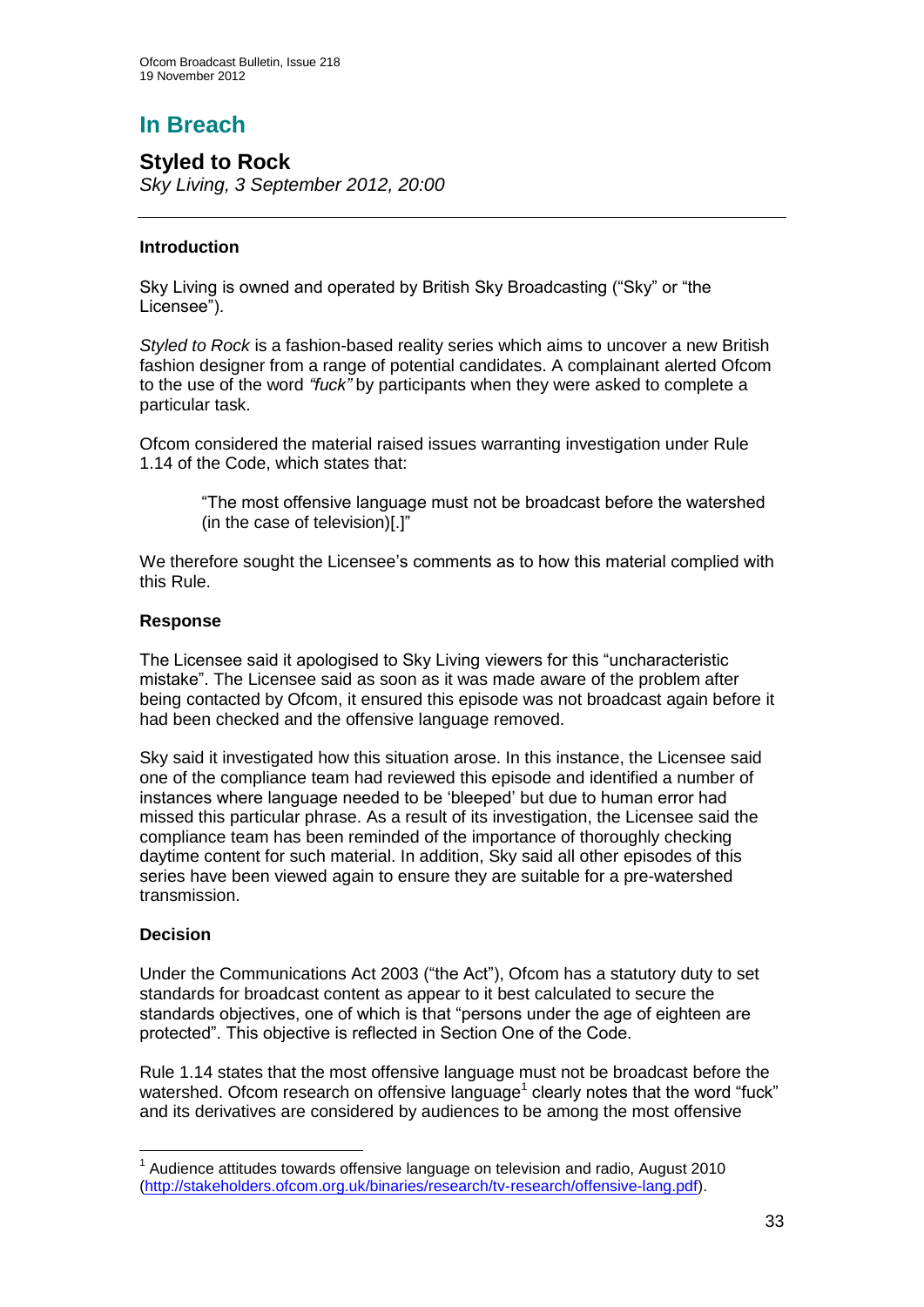language. Such language is unacceptable before the watershed, whatever the audience profile of the channel.

In this case the use of the word "fuck" was clearly audible at 20:06 in this programme when broadcast. Ofcom notes the action taken by Sky after it became aware of the transmission of the most offensive language in this broadcast. However, Rule 1.14 of the Code states unequivocally that "the most offensive language must not be broadcast before the watershed". There was therefore a breach of Rule 1.14.

#### **Breach of Rule 1.14**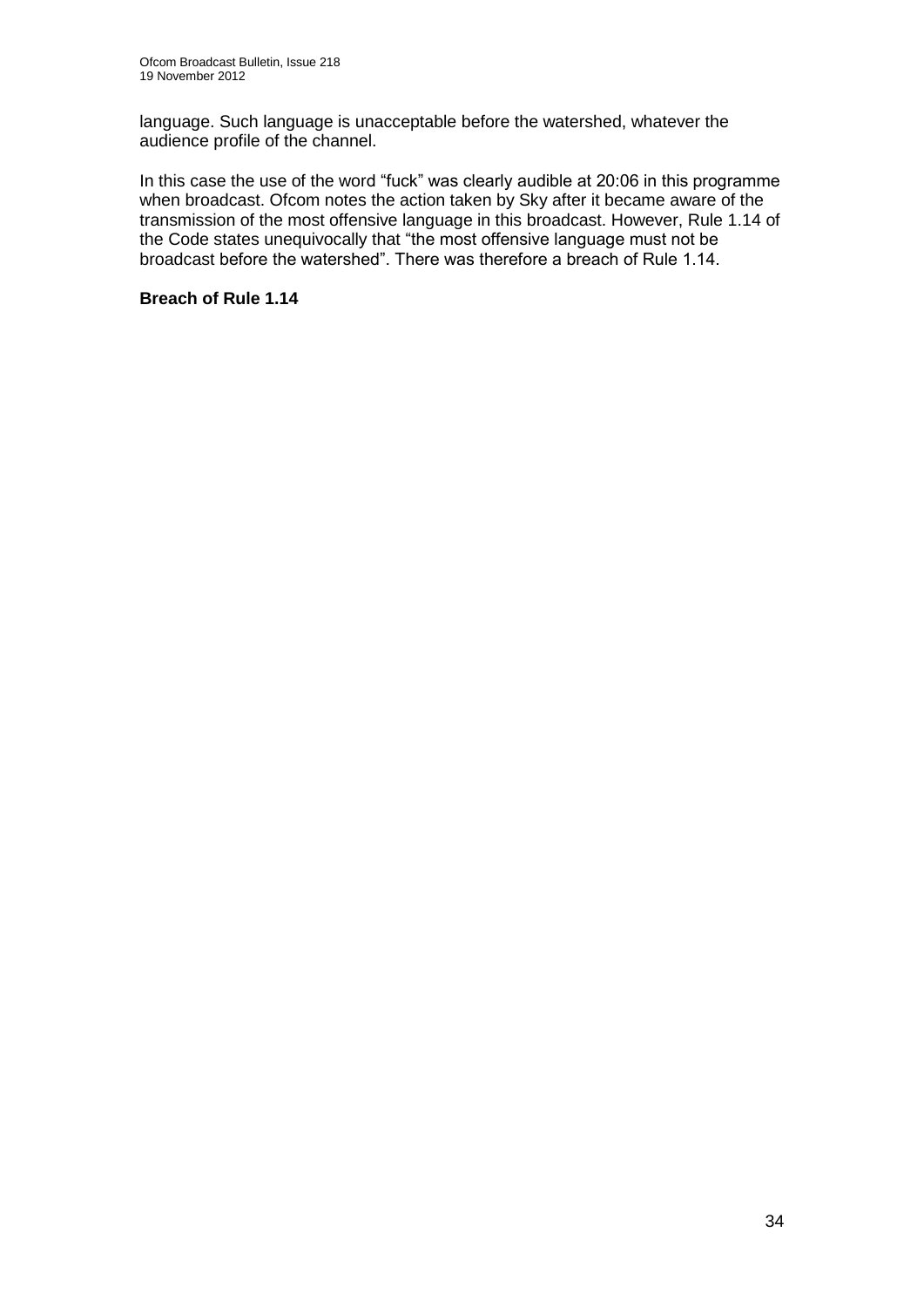# **In Breach**

**Big Brother** *Channel 5, 16 July to 2 August 2012*

#### **Introduction**

During the 2012 series of *Big Brother*, viewers were invited to pay to vote via the social networking website Facebook<sup>1</sup>.

Viewers wishing to vote using this method were required to purchase votes with Facebook 'credits'. Votes cost between 28 and 33 pence each depending on the number of credits and votes purchased in one transaction and the exchange rate of the US dollar (the currency used by Facebook at that time).

Viewers were told on air and when buying Facebook credits to purchase votes that they had to use those votes by the time voting closed in the Live Final broadcast on 13 August 2012.

Viewers could also vote by dialling a premium rate telephone number or a mobile voice shortcode.

On several occasions during the series, presenter Brian Dowling invited viewers to vote and gave details of all three methods.

On 2 August 2012, Channel 5 Broadcasting Limited ("Channel 5" or "the Licensee") notified Ofcom that following a series of server outages that affected access to the Facebook application, it had taken the decision to suspend voting via Facebook for the remainder of the series. Therefore, viewers were unable to place any unused votes that they had purchased before the suspension.

Ofcom considered that the case raised issues warranting investigation under Rule 2.14 of the Code which states:

"Broadcasters must ensure that viewer and listeners are not materially misled about any broadcast competition or voting."

We therefore sought comments from Channel 5 as to how the vote complied with this rule.

#### **Response**

1

Channel 5 said a similar Facebook application was used for its second *Celebrity Big Brother* series ("CBB 2012") broadcast in January 2012. However, editorial content for CBB 2012 was split between Channel 5's website and the Facebook application whereas all such content for the 2012 series of *Big Brother* was located on the Facebook application itself and made available through both Facebook and channel5.com.

 $1$  In Issue 188 of Ofcom's Broadcast Bulletin (available to view at: [http://stakeholders.ofcom.org.uk/enforcement/broadcast-bulletins/obb188/\)](http://stakeholders.ofcom.org.uk/enforcement/broadcast-bulletins/obb188/), Ofcom announced the launch of a year long trial allowing broadcasters to offer paid-for viewer participation for audience voting and competition schemes using web-based applications. The trial has been extended until 19 August 2013.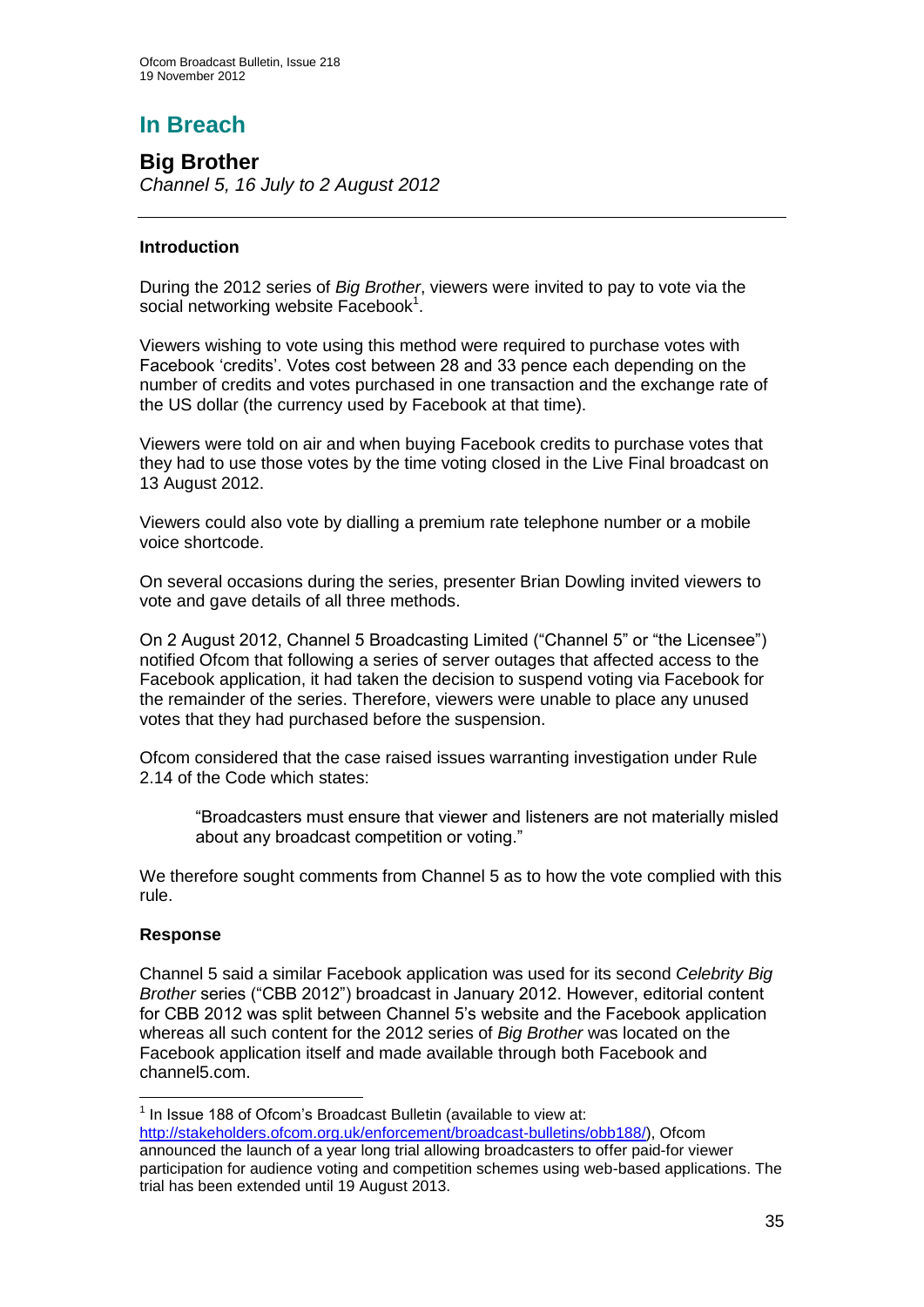Channel 5 explained that it experienced a load-related failure of its Facebook application in the last 10 minutes of the 2011 series of *Big Brother* and that as a result it had increased capacity sevenfold for the subsequent *Celebrity Big Brother*  series. Channel 5 said that following rigorous testing for *Big Brother 2012*, it had increased performance capability by a further six times.

The Licensee said that it calculated the appropriate number of servers dedicated to the Facebook application by analysing data which indicated that the highest traffic peaks from CBB 2012 (which also included non-Big Brother traffic to Channel 5's website) were 110 page requests per second. Believing that levels were unlikely to be higher for this particular series, it was confident that 23 dedicated servers were sufficient to handle all of the anticipated traffic. Testing of the system, performed by its third party provider before the series began, was based on this expectation and did not identify any performance issues.

Channel 5 said statistics from the opening night of the series showed that traffic was considerably higher than anticipated, but nevertheless, aside from a brief and minor issue, showed that the application was able to withstand the current demand.

Channel 5 said that, for the next six weeks, the application dealt with this higher than anticipated demand. The six vote windows in that period ran according to plan with no outages or incidents that gave cause for concern and allowed users to vote via Facebook in the usual way.

However, the Licensee said that on 16 July 2012, the day that voting was scheduled to open for the seventh time, and while the programme was off air, the application experienced an unprecedented spike of 900 requests per second causing servers to fail. Channel 5 therefore postponed the opening of Facebook voting for the seventh vote window until the following day and increased the number of dedicated servers for the application from 23 to 50. Vote window seven closed as planned on 20 July 2012 without incident. As the level of traffic typically hovered around 100-200 requests per second when the programme was on air, Channel 5 considered that the 900 request spike may have been the result of some kind of co-ordinated attack, but found no evidence to support this.

Channel 5 explained that on 23 July 2012 a monitoring check identified sporadic server outages at a time when requests per second were peaking at approximately 200. The Licensee added that this would have only affected a few users who may have experienced some latency in page loading or have been required to refresh an error page. Nevertheless, it said that given the incident occurred despite the increase in the number of servers, it became concerned about the capacity of the Facebook application to provide access to both editorial content and the voting application.

The Licensee said that upon further investigation, it was noted that whilst the servers were capable of handling a constant stream of approximately 360 requests per second, its third party provider could not guarantee that further outages would not occur in the event of spikes in demand. The Licensee said it considered several changes to the structure of the application to handle sudden spikes in demand, but in each case concluded that it could not sufficiently test the effectiveness of a new system (and put it into practice) in the remaining time available or whilst the current Facebook application was still active. It therefore decided, as a precautionary measure, to suspend Facebook voting until further tests could be completed. Channel 5 said that the application also experienced a further but brief (four minute) outage of individual servers on 30 July 2012 which coincided with a sudden spike in demand.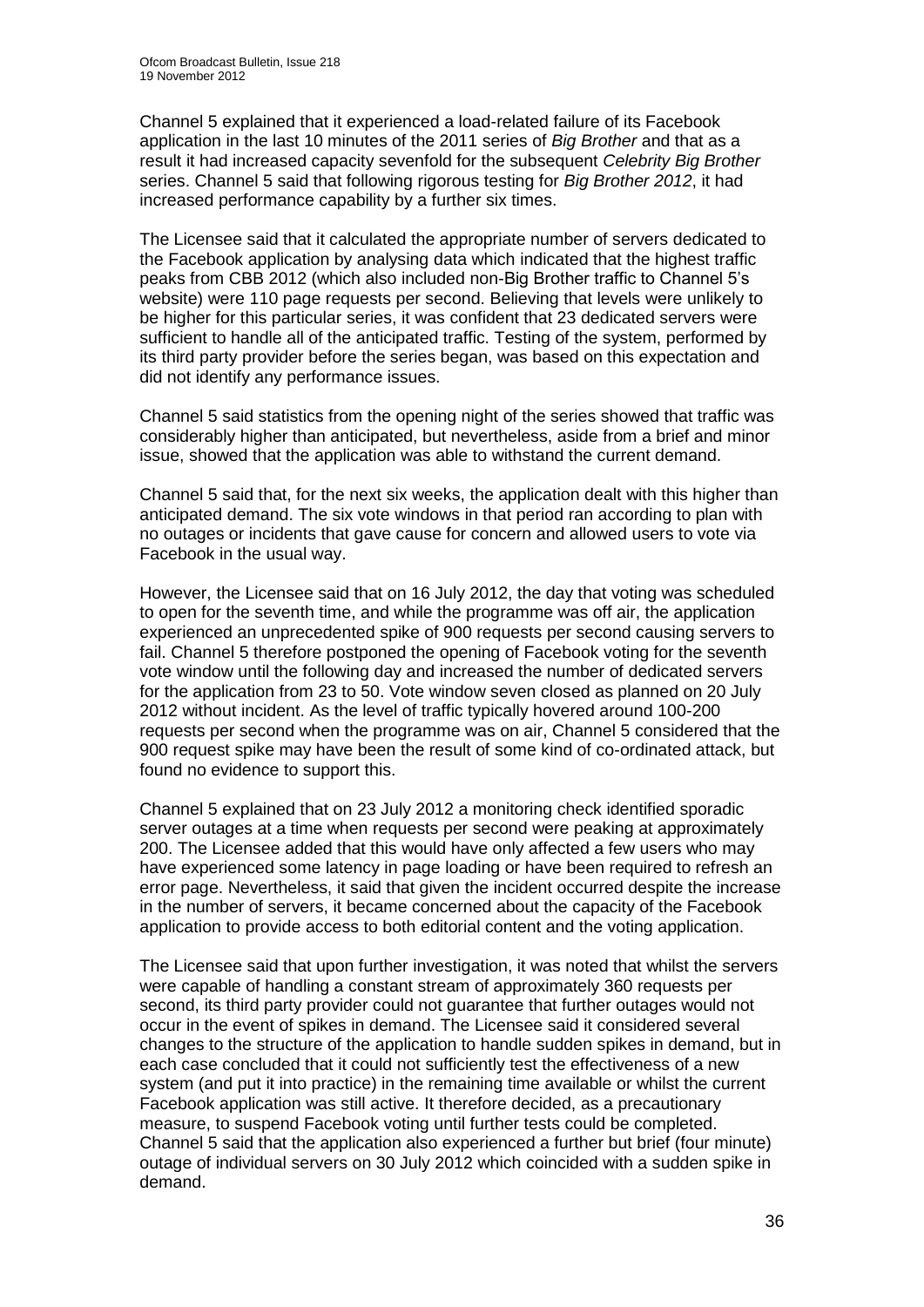Channel 5 said that further tests indicated that voting represented a very small proportion of traffic to the application and as such, had comparatively little impact on the overall server load. It said the main demand came from content-related traffic, i.e. viewers reading articles and leaving comments. Channel 5 concluded that in the previous *Celebrity Big Brother* series the Facebook application performed without failure because editorial content had also been delivered through the Channel 5 website, which was more efficient. It also acknowledged that the introduction of 27 additional servers did not completely remove the risk of server failure as it seemed to be not just the level of load, but the rate of increase that was responsible for the server outages and that this matter needed to be addressed in more detail.

Channel 5 said that taking these factors into account and faced with the possibility of users being prevented from casting their votes in a future voting window, it took the decision to permanently withdraw Facebook voting for the remainder of the series.

Following this decision, the Licensee posted a message on the Big Brother Facebook page and its own website advising that voting was suspended and explaining that, wherever possible, users eligible for a refund would be contacted via email about the matter. It also advised that an online form to claim refunds would be available to viewers. Channel 5 said that an announcement to this effect was also broadcast on *Big Brother's Bit on the Side* and the following day's live eviction show.

Channel 5 calculated that 10,056 votes owned by 1,363 viewers were unused at the time of the suspension of the Facebook voting application. It said that it was able to contact all but 45 viewers to offer a refund and added that monies from unclaimed refunds were donated to charity. At the time of responding, Channel 5 said it had issued refunds for 2,128 votes.

The Licensee said that this method of voting is in its infancy and its implementation, management and compliance is technologically complex. Channel 5 argued that, despite its robust efforts, it encountered an unprecedented issue that added an element of risk to whether viewers would at all times be able to use their purchased Facebook votes. It also pointed out that despite the outages, it found no evidence that users were prevented from casting votes during times that Facebook voting was open.

Therefore, the Licensee did not consider viewers were materially misled on this occasion and maintained that seeking to limit and address the situation quickly by suspending the vote was the most appropriate, transparent and responsible course of action.

#### **Decision**

Under the Communications Act 2003 ("the Act"), Ofcom has a statutory duty to set standards for broadcast content as appear to it best calculated to secure the standards objectives, one of which is that "generally accepted standards are applied to the contents of television and radio services so as to provide adequate protection for members of the public from the inclusion in such services of offensive and harmful material".

These objectives are reflected in, among other rules, Rule 2.14, which serves to prevent broadcast competitions and voting from misleading the audience in such a way as to cause material harm, such as financial loss.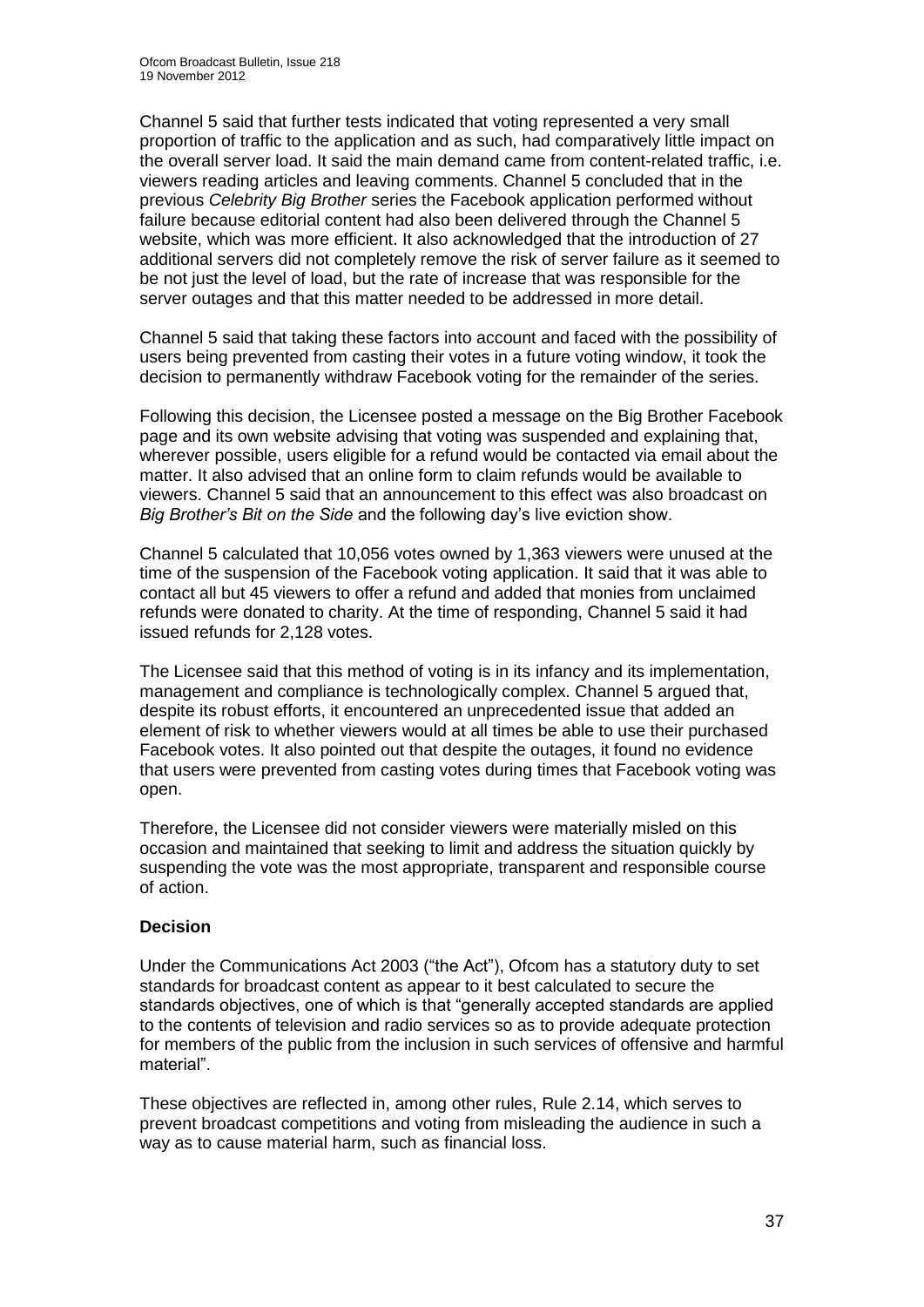Ofcom noted that this method of voting is a relatively new concept and acknowledged that there may be elements of uncertainty about its operation and the likely demand for the service. In Broadcast Bulletin 201<sup>2</sup>, Ofcom published a Finding about the failure of the Facebook application in the Live Final of the 2011 series of *Big Brother*. On this occasion, user demand for voting on the Facebook application overwhelmed the servers and caused the application to fail in the final ten minutes of voting. Following the incident, Channel 5 said that it had increased server capacity sevenfold to reduce the risk of a similar occurrence in future series. Ofcom resolved the matter but said that it did not expect a recurrence, and reminded Channel 5 of its obligations under its licence in relation to its communications with viewers.

In the case of the 2012 series of *Big Brother,* we recognised that the rate of 900 requests per second for the Facebook application was an unprecedented spike and well beyond Channel 5's expectations of 110 requests per second, based on the 2011 series of *Big Brother* and the 2012 series of *Celebrity Big Brother*. However we also noted that Channel 5 had taken the decision to combine both editorial content and voting on the Facebook application in the 2012 series of *Big Brother* (whereas in *Celebrity Big Brother 2012*, it had been split between Channel 5's own website and the Facebook application). While we accept that Channel 5 and its service provider took steps to predict the likely demand for the application based on combined traffic across Channel 5's website and the Facebook application and conducted testing of the application at those levels, it appears that these calculations did not provide for sufficient contingency in the event of higher than expected spikes in demand. As such, the system failed on two occasions to cope with spikes that occurred well below the unprecedented rate of 900 requests per second. Under the terms of its Ofcom licence, Channel 5 is responsible for ensuring that all of its audience voting systems are robust. Ofcom was therefore concerned that, despite Channel 5 increasing the number of servers available, the peaks in demand for the Facebook application were not significantly higher than had been calculated (for example, a rate of 200 requests per second on 23 July 2012) but nevertheless caused further outages.

Ofcom accepted that Channel 5 did not deliberately intend to mislead viewers about the Facebook voting process. We noted the Licensee's suspension of voting was a precautionary measure rather than the result of a complete technical breakdown during a voting window. However, given that viewers had paid for their votes on the basis that they could use them until voting closed in the Live Final, and voting via the Facebook application closed prematurely, Ofcom considered those 1,363 viewers were misled that they would be able to place the votes they had bought, albeit unintentionally.

We noted that Channel 5 took a number of steps to try and rectify the problem when it came to light and that a technical solution to the vulnerability was introduced for the remainder of the series. We also took into account the measures it put in place to notify viewers of the incident and its provision of refunds wherever possible.

We acknowledge that the previous case in 2011 involved different technical issues. Nevertheless, following the 2011 series, it is a serious concern to Ofcom that the Big Brother Facebook application again experienced technical difficulties. Channel 5 viewers were again unable to use votes that they had purchased. Consequently, Ofcom is recording a breach of Rule 2.14 of the Code.

1

<sup>&</sup>lt;sup>2</sup> [http://stakeholders.ofcom.org.uk/binaries/enforcement/broadcast](http://stakeholders.ofcom.org.uk/binaries/enforcement/broadcast-bulletins/obb2001/obb201.pdf)[bulletins/obb2001/obb201.pdf](http://stakeholders.ofcom.org.uk/binaries/enforcement/broadcast-bulletins/obb2001/obb201.pdf)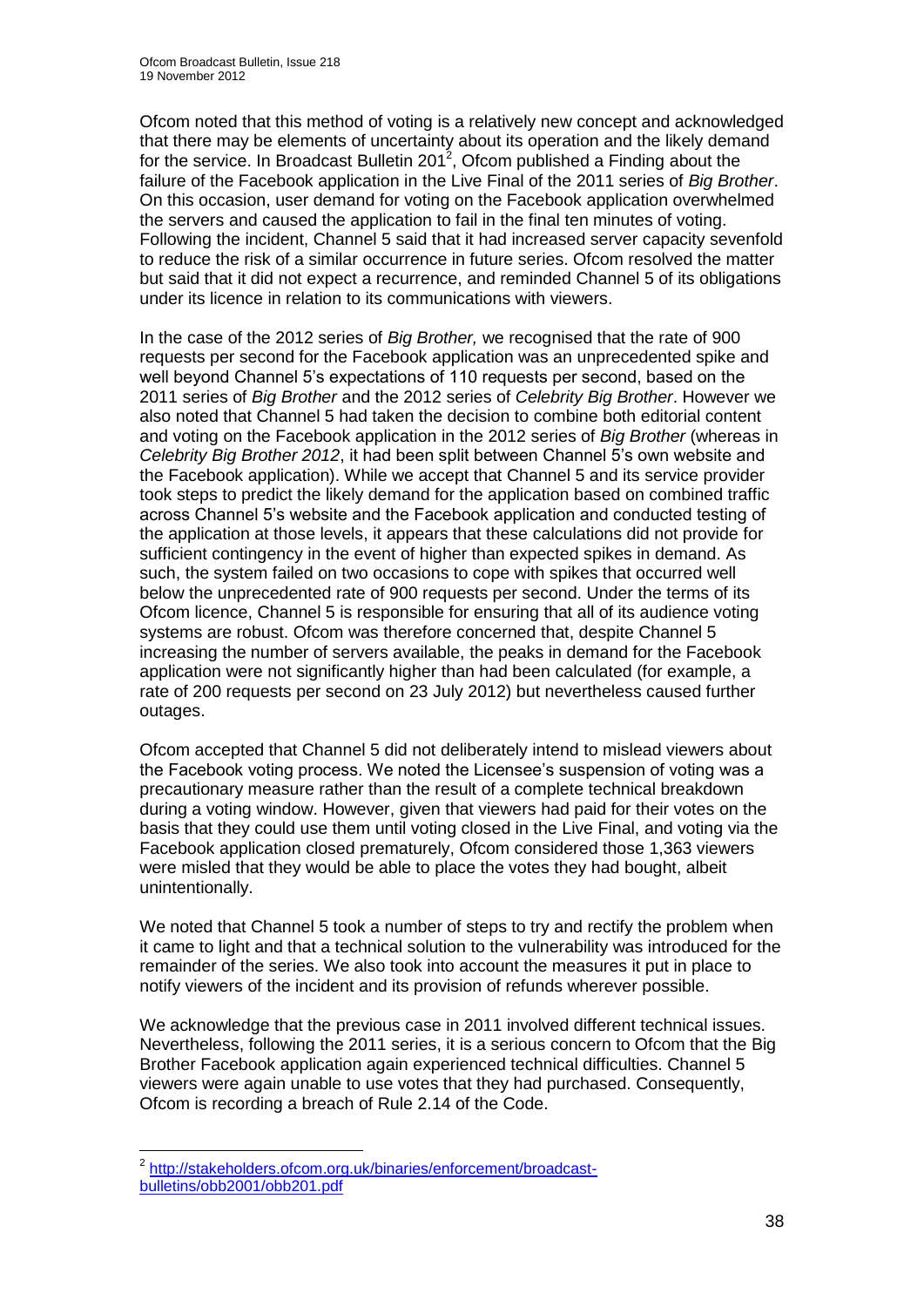Ofcom takes this opportunity to remind Channel 5 again of its obligations under the Code in this area and its responsibilities under its licence in relation to its communications with viewers.

#### **Breach of Rule 2.14**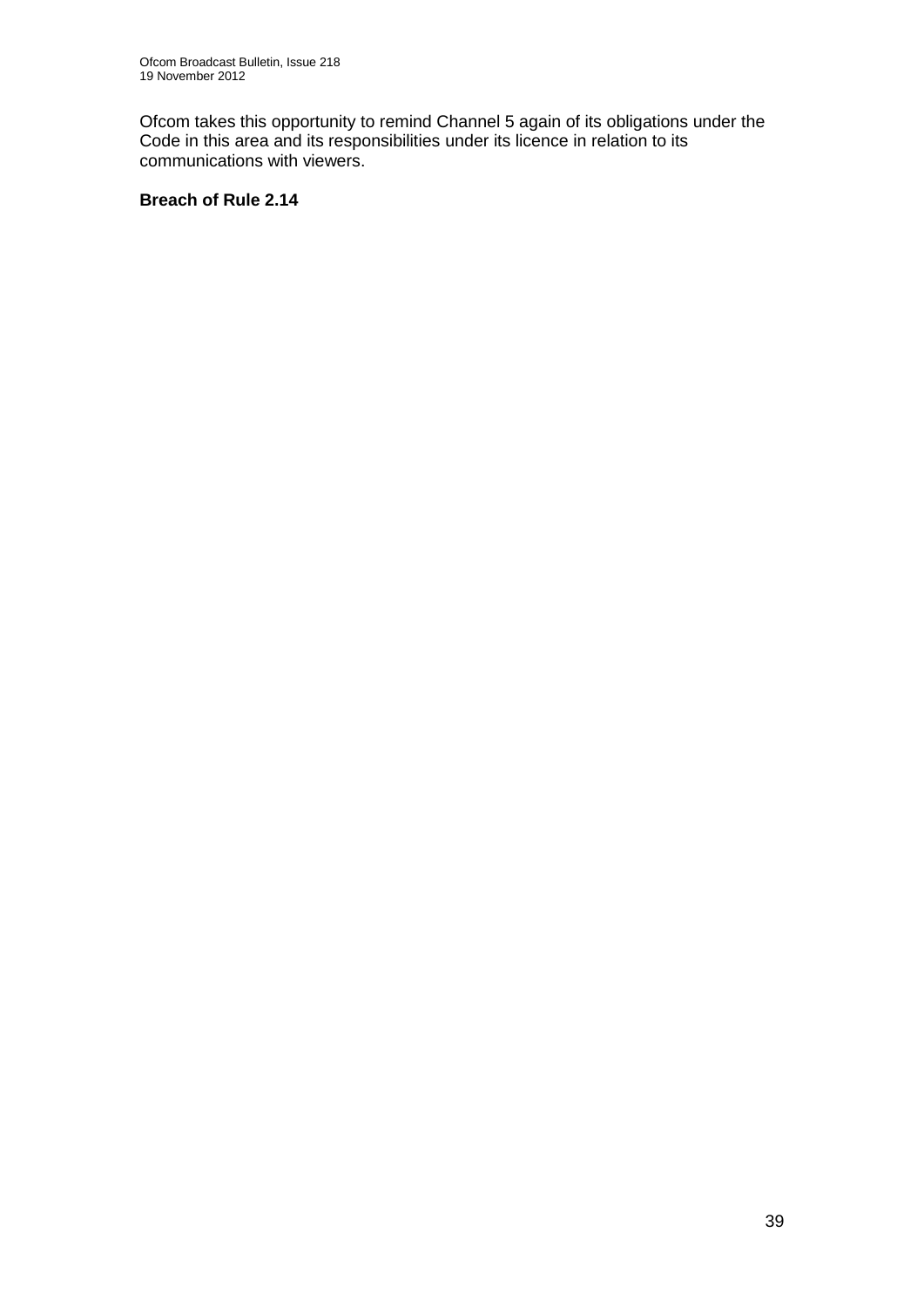# **In Breach/Not In Breach**

## **Big Brother 2012**

*Channel 5, June to August 2012, various dates and times* 

#### **Introduction**

Ofcom received a total of 2,085 complaints during the 2012 series of *Big Brother* covering a number of areas. Ofcom assessed all of these complaints. Those that Ofcom judged did not raise issues warranting investigation under the Code are listed on pp.57-60 of this issue of the Broadcast Bulletin. Ofcom investigated 1,334 complaints about offensive language, bullying and intimidation that we considered raised potential issues under the Code. These issues are the subject of this Finding.

*Big Brother* is a well-known reality show, now broadcast by Channel 5 (or "the Licensee"). Over the course of nine weeks a number of members of the public ("the Housemates") live together in the Big Brother House ("the House") where they compete to win a prize of £100,000. In entering the House contestants agree to live in a controlled environment, isolated from the outside world. All the conversations and actions of the Housemates are recorded and edited into a one hour programme shown on Channel 5 every night during the series.

Housemates are directed by Big Brother, the voice of the show's producers, to undertake various tasks and competitions during their time in the House. Housemates are able to talk directly to Big Brother in the Diary Room. Big Brother can also choose to call Housemates to the Diary Room to reflect on their experiences in the House or to challenge their behaviour.

Each week Housemates are called to the Diary Room where they are asked by Big Brother to nominate two of their fellow Housemates for eviction from the House. The two Housemates with the most nominations are put up for eviction by the viewers of the programme, who are able to vote (via phone or Facebook) to save their favourite Housemate. The results of the public vote are revealed on a weekly live show broadcast on a Friday night. This format continues until a final Housemate remains and is declared the winner and receives the prize money.

#### a) 25 June 2012: Conor's remarks about Deana and the epilator

Ofcom received 1,139 complaints regarding this programme. In summary complainants were offended by the threats of sexual and physical violence and the bullying nature of Housemate Conor McIntyre ("Conor") towards fellow Housemate Deana Uppal ("Deana").

In this episode of the programme Housemates had been set a challenge by Big Brother to eat a number of food items to Big Brother's satisfaction. Some of the food items were not what they immediately appeared to be. Deana chose what appeared to be a cake, which it turned out was filled with Spam. It was clear that Deana did not like the food and was seen retching and spitting some of the food into the bucket while mascara ran down her face.

After this task was completed Big Brother announced that all of the Housemates, apart from Deana, had passed to Big Brother's satisfaction. Although Big Brother did give Housemates a prize for completing the task, some Housemates speculated that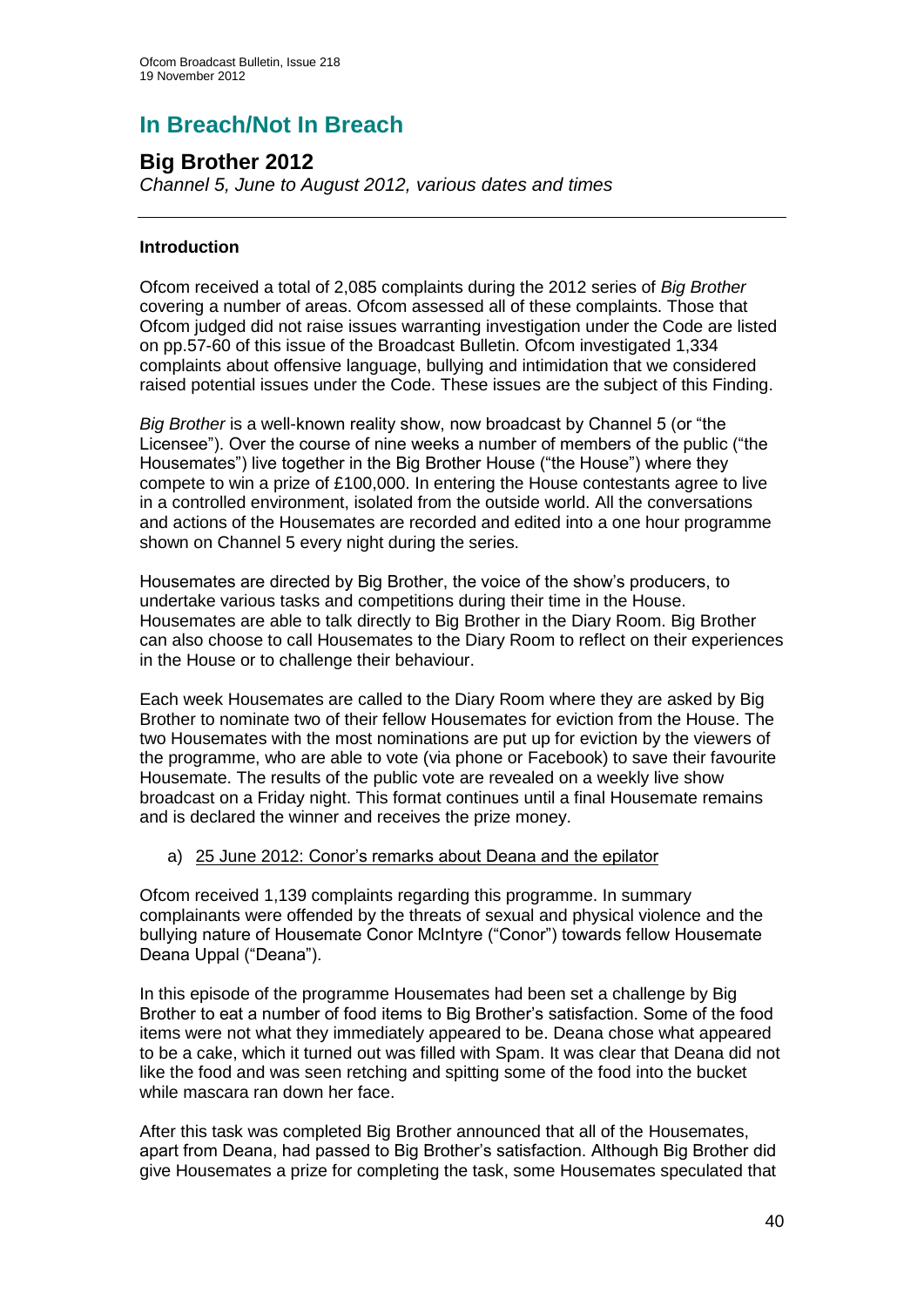the prize would have been better had Deana completed the task to Big Brother's satisfaction.

Later in the episode a group of Housemates gathered around the dining table, while Deana was in the kitchen. Housemate Caroline Wharram ("Caroline") became convinced that Deana had used an epilator at the kitchen table and the following exchange took place:

| Caroline: | "Deana, your leg hair is on the kitchen table!                                                                                                                                                                                                                                                                                                                                      |  |  |  |
|-----------|-------------------------------------------------------------------------------------------------------------------------------------------------------------------------------------------------------------------------------------------------------------------------------------------------------------------------------------------------------------------------------------|--|--|--|
| Deana:    | What are you saying, that I used my epilator on the kitchen table?                                                                                                                                                                                                                                                                                                                  |  |  |  |
| Caroline: | You can see it!                                                                                                                                                                                                                                                                                                                                                                     |  |  |  |
| Deana:    | Oh shut up[Pause]I think it's your pubes!                                                                                                                                                                                                                                                                                                                                           |  |  |  |
|           | [Laughter from the Housemates]                                                                                                                                                                                                                                                                                                                                                      |  |  |  |
| Arron:    | How inappropriate.                                                                                                                                                                                                                                                                                                                                                                  |  |  |  |
| Caroline: | So inappropriate.                                                                                                                                                                                                                                                                                                                                                                   |  |  |  |
| Conor:    | [starts to rap using a hairbrush as a microphone] It's your epilator,<br>stick it up your arse, we don't give a fuck because I'm going to<br>fucking smash <sup>1</sup> your face in you little piece of shit.                                                                                                                                                                      |  |  |  |
| Ashleigh: | Maybe you need to play fun games with her tonight.                                                                                                                                                                                                                                                                                                                                  |  |  |  |
| Conor:    | With who? I'll give her a fun game. I'll stick this [indicates the hair<br>brush] up her fucking minge, the stupid bastard. I'll give her a<br>fucking epilator [gestures thrusting the hairbrush into his groin]. I'm<br>going to play loads of pranks on her because she's a fucking piece<br>of shit, I don't give a fuck if I get pulled up to the Diary Room so it<br>could be |  |  |  |
| Ashleigh: | Yeah, but what if she gets you back with water?                                                                                                                                                                                                                                                                                                                                     |  |  |  |
| Conor:    | What?                                                                                                                                                                                                                                                                                                                                                                               |  |  |  |
| Ashleigh: | What if, say you got her with water like Arron <sup>2</sup> ?                                                                                                                                                                                                                                                                                                                       |  |  |  |
| Conor:    | And she threw it over me, I'd punch her in the face, just knock her<br>out, just get up from that you piece if shit just[Makes punching<br>sound]."                                                                                                                                                                                                                                 |  |  |  |

Shortly after Conor's remarks, he was called to the Diary Room where Big Brother read back the potentially offensive comments quoted above to Conor and asked him:

<sup>1</sup>  $1$  In its comments to Ofcom, Channel 5 was strongly of the view that this word was "squish" not "smash". The word is not clearly pronounced but on balance Ofcom considers "smash" more likely.

**<sup>2</sup>** Earlier in the series Arron and Deana had a water fight in the bedroom which resulted in Deana throwing a glass of water over Arron.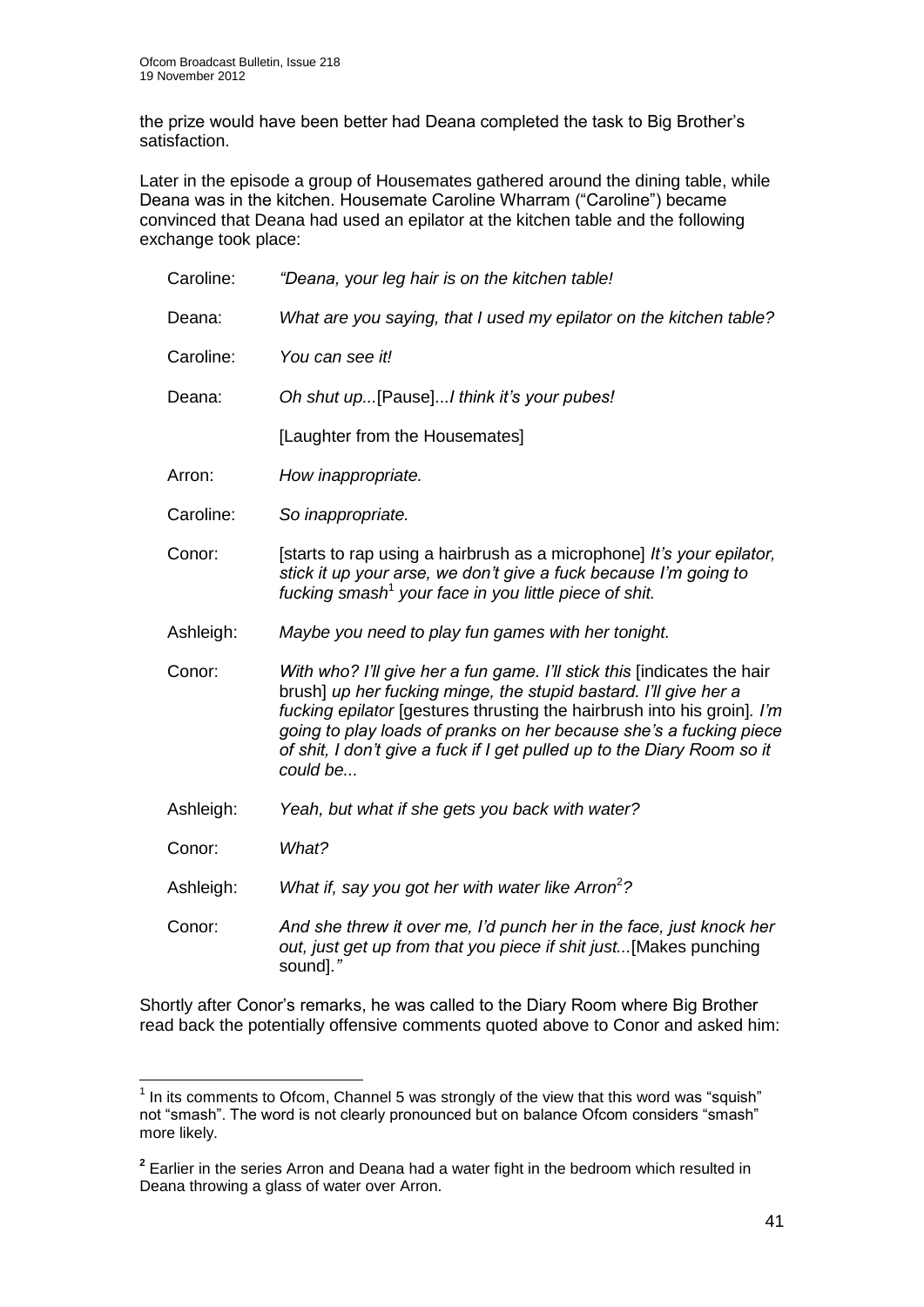| Big Brother: | "Do you understand how unacceptable this kind of language is                                           |
|--------------|--------------------------------------------------------------------------------------------------------|
| Conor:       | [Interrupts] Yes.                                                                                      |
| Big Brother: | when aimed at another Housemate?                                                                       |
| Conor:       | Yes, it was just anger.                                                                                |
| Big Brother: | Big Brother suggests you find other ways to express your anger.<br>Conor do you understand how serious |
| Conor:       | Oh yeah, yeah one hundred per cent, yes."                                                              |

On leaving the Diary Room Conor approached the sofa area of the House where he was questioned about his conversation with Big Brother by Housemates Luke Scrase ("Luke S") and Lauren Carre ("Lauren"). The relevant part of this discussion was as follows:

| Lauren: | "Oh, you said something stupid.                                                                          |
|---------|----------------------------------------------------------------------------------------------------------|
| Conor:  | Saying just stupid stuff out of context, no, just stupid stuff. Just<br>angry shit you know what I mean? |
| Luke S: | What was the first letter and last letter?                                                               |
| Conor:  | Oh, it was the whole sentence, it was really bad.                                                        |
| Lauren: | Is it well funny when they repeat it back to you?                                                        |
| Conor:  | Not that time, no.                                                                                       |
| Lauren: | Were you cringing?                                                                                       |
| Conor:  | Mmm, 'cause I know it's stupid, it's just anger.                                                         |
| Lauren: | You don't mean it.                                                                                       |
| Conor:  | No, I don't mean it.                                                                                     |
| Luke S: | I think I know what it was.                                                                              |
| Conor:  | I don't mean anything it was just like pure anger."                                                      |

The next day Conor visited the Diary Room where the following exchange took place:

- Voice Over: *"Last night Conor lost his temper and said some unacceptable comments about Deana. He's come to talk to Big Brother.*
- Conor: *I just want to say to you, um, apologise for what I said last night, because I never apologised before. I wasn't, I was on bad form, I was angry and I never apologised and I felt bad for not apologising. So I just wanted to apologise for what I said last night."*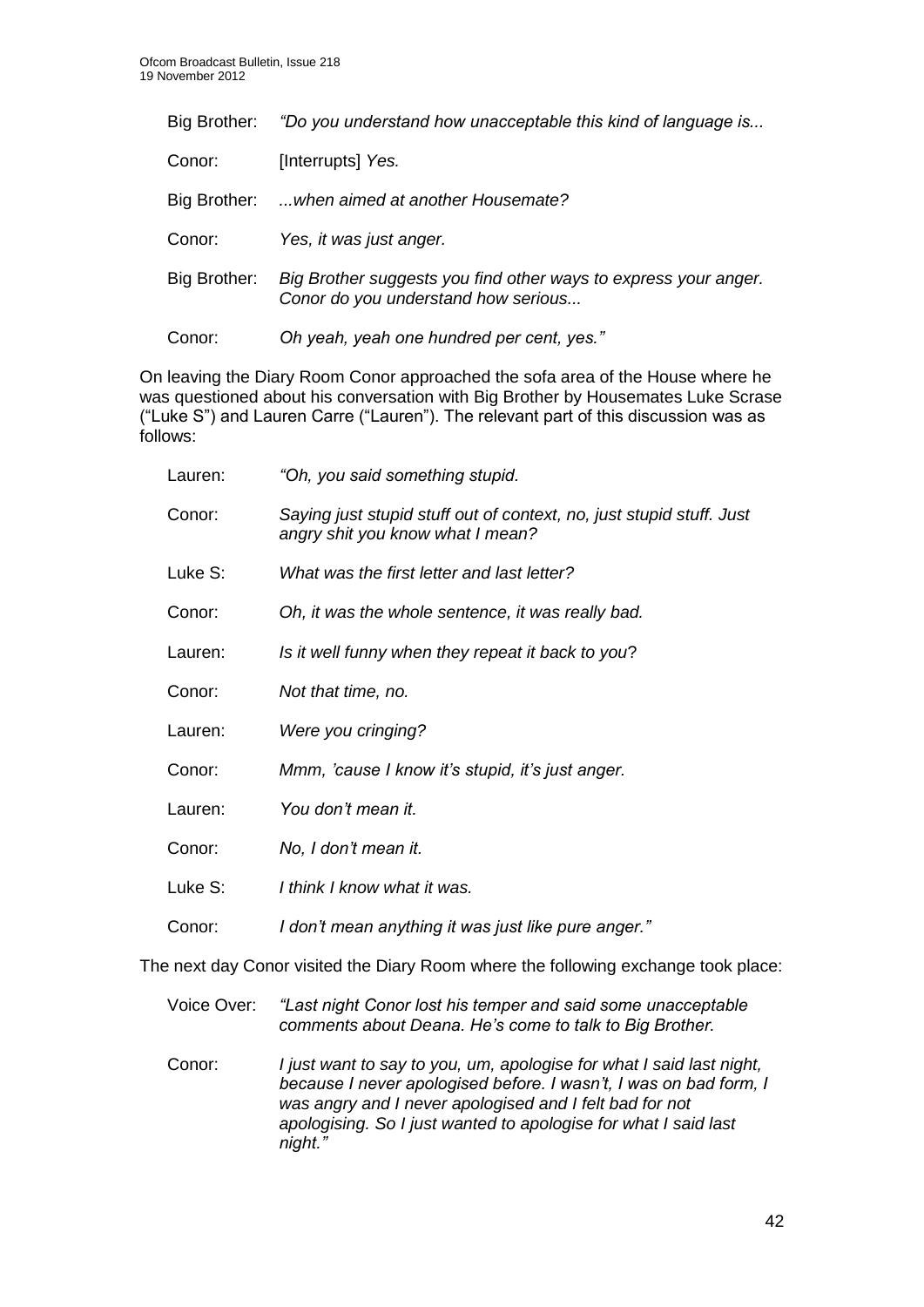Ofcom considered this material raised issues warranting investigation under Rule 2.3 of the Code, which states:

"In applying generally accepted standards broadcasters must ensure that material which may cause offence is justified by the context...Such material may include, but is not limited to, offensive language, violence, sex, sexual violence, humiliation, distress, violation of human dignity, discriminatory treatment or language (for example on the grounds of age, disability, gender, race, religion, beliefs and sexual orientation)."

Ofcom therefore asked Channel 5 for its comments on how this content complied with this Rule.

b) 28 June 2012: Caroline's "gorilla" comment

Ofcom received 128 complaints about this incident. In summary, complainants were offended by the potentially racist nature of some remarks made by Housemate Caroline.

During this episode Housemates were set a task by Big Brother which involved Caroline being spun on a small roundabout while eating a bag of sweets. Fellow Housemate Adam Kelly ("Adam"), who is black, volunteered to spin Caroline. Once she had completed the task Caroline complained of feeling ill and the following exchange took place with Housemate Scott Mason ("Scott"):

- Caroline: *"I just don't understand, why did he* [Adam] *have to do the spinning, out of everyone in here why him, fucking wanker, he's horrible.*
- Scott: *He's not worth rising to and explaining it.*
- Caroline: *He's just a ridiculous gorilla* [pause] *with a bowl haircut* [pause] *no sanitation.*

Scott: *He won't have washed his hair once.*

Caroline: *It's just disgusting."*

Later in the programme Caroline was called to the Diary Room where Big Brother read back her earlier comments and asked:

| Big Brother: | "Caroline, what did you mean by this?                                                                               |
|--------------|---------------------------------------------------------------------------------------------------------------------|
| Caroline:    | [Pause] Sorry. I'm sorry. Yes, that was really, really horrible.                                                    |
| Big Brother: | Caroline, do you understand how the use of this type of language<br>to describe Adam could be considered offensive? |
| Caroline:    | Yes, I really genuinely didn't mean it at all, I really, really didn't<br>mean that at all.                         |
| Big Brother: | Do you understand how it could be considered offensive?                                                             |
| Caroline:    | I don't know why I said that, that's horrible, I really didn't mean it<br>like no connotation, nasty connotations.  |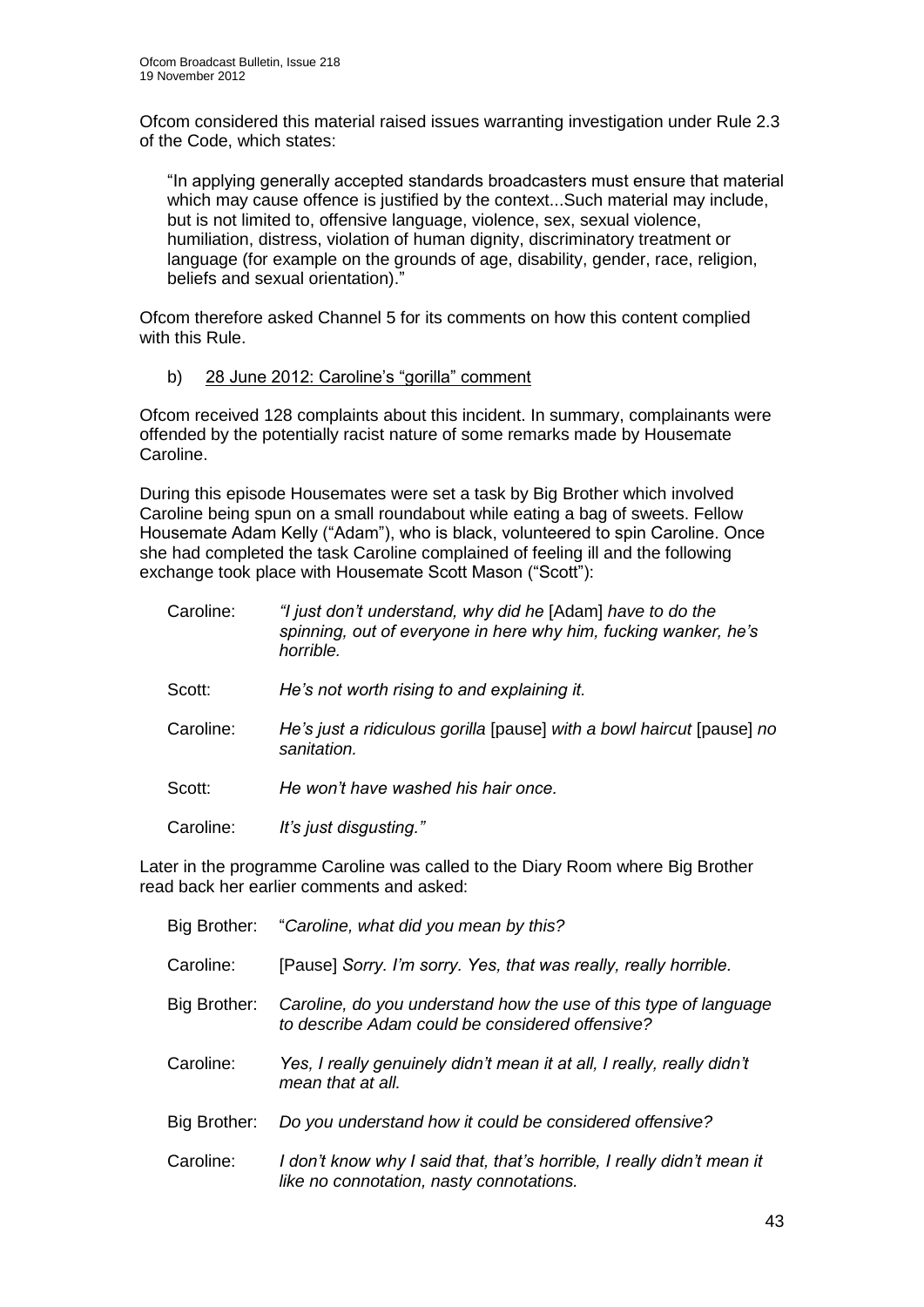- Big Brother: *Big Brother considers your use of this language unacceptable and will not tolerate it in the House, Caroline. So Big Brother is giving you a formal warning and if you use this kind of language again may have no choice other than to remove you from the House.*
- Caroline: *Oh God.* [Long pause] *Yeah I really didn't mean it at all, I just didn't think.*
- Big Brother: *Caroline, do you understand why Big Brother has given you this formal warning?*
- Caroline: *Yeah, absolutely I am really sorry. I am really sorry."*

Later in the programme the following exchange between Caroline and Adam took place in the garden:

| Caroline: | "I do really like you, when you said the other day - do you not like<br>me? I was just like "yeah Adam" and I just walked away because I<br>was justI do like you, but whenever I feel insecure I just take it<br>out on other people in a really, really nasty way and I'm really,<br>really sorry. |  |  |
|-----------|------------------------------------------------------------------------------------------------------------------------------------------------------------------------------------------------------------------------------------------------------------------------------------------------------|--|--|
| Adam:     | I appreciate it, thank you.                                                                                                                                                                                                                                                                          |  |  |
| Caroline: | No, no, please can you stop being nice, it's really annoying. Just<br>tell me to go away.                                                                                                                                                                                                            |  |  |
| Adam:     | Well, give me a hug and then you can go.                                                                                                                                                                                                                                                             |  |  |
| Caroline: | No, I feel absolutely awful. I don't know why but I've been bullied in<br>the past so I just felt like, I don't know why but it brought back<br>these horrible emotions of someone having sole power of me, it<br>just sounds so stupid but it just felt like, I just felt like really<br>pathetic.  |  |  |
| Adam:     | I hear what you're saying, I'm sorry that happened but I never<br>showed you anything different.                                                                                                                                                                                                     |  |  |
| Caroline: | [Crying] Please don't say sorry.                                                                                                                                                                                                                                                                     |  |  |
| Adam:     | I've never showed you anything different.                                                                                                                                                                                                                                                            |  |  |
| Caroline: | No, I know that so please don't say sorry I'm obviously just so<br>insecure [crying] I just felt like I was being bullied again but<br>obviously you're not a bully, obviously I'm a bully.                                                                                                          |  |  |
|           | [Adam and Caroline hug]                                                                                                                                                                                                                                                                              |  |  |
| Caroline: | I'm really sorry about everything.                                                                                                                                                                                                                                                                   |  |  |
| Adam:     | OK, and I forgive you, thank you.                                                                                                                                                                                                                                                                    |  |  |
| Caroline: | Every time I think about the roundabout I just get really emotional I<br>just hate it so much."                                                                                                                                                                                                      |  |  |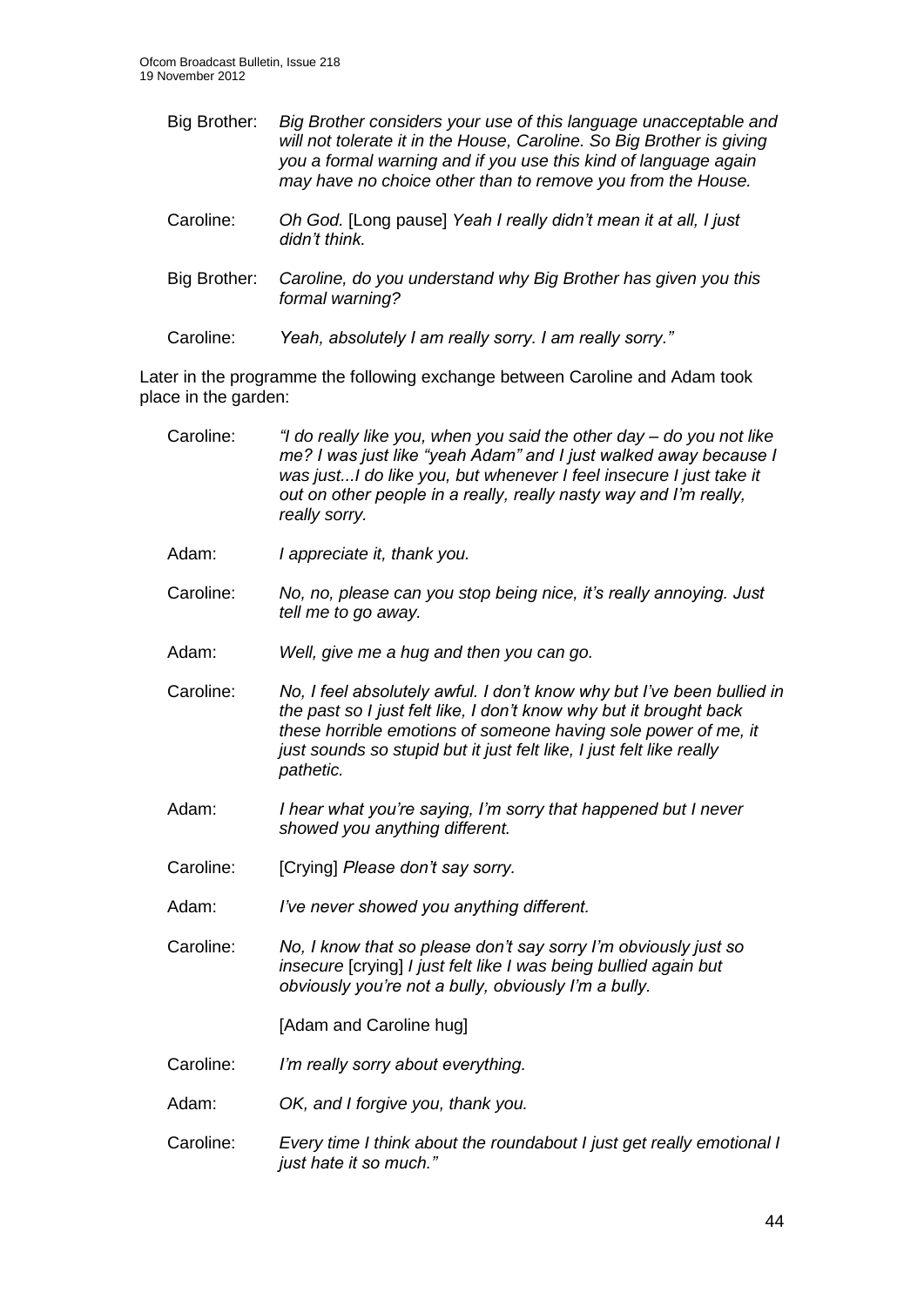Adam later commented to fellow Housemate Luke Anderson ("Luke A") that he was grateful that Caroline had apologised but he would take it with *"a grain of salt"* and see if her actions *"showed different"*.

Ofcom considered this material raised issues warranting investigation under Rule 2.3 of the Code, as set out above.

Ofcom therefore asked Channel 5 for its comments on how this content complied with this rule.

c) 19 July 2012: Scott's comments about Deanna eating with her hands

Ofcom received 67 complaints about this episode. In summary complainants were offended by the potentially racist nature of remarks made by two Housemates, Scott and Ashleigh Hughes ("Ashleigh"). In this episode Scott and Ashleigh were sitting in the sofa area discussing Housemate Deana who is of Indian descent. The relevant part of this discussion was as follows:

| Ashleigh: | "I was watching her [Deana] eat her cereal and I was actually<br>cringing so much inside, like, she was getting the milk and the<br>fucking – she was picking it up with her hands [gestures picking]<br>food up with her hands]. |
|-----------|-----------------------------------------------------------------------------------------------------------------------------------------------------------------------------------------------------------------------------------|
| Scott:    | What? What was she picking up with her hands? [Laughing]                                                                                                                                                                          |
| Ashleigh: | Milk and cereal! [Laughing]                                                                                                                                                                                                       |
| Scott:    | Do you know what, they used to do that in my Dad's take-away.<br>[Laughing] My Dad owned an Indian take-away and they used to<br>eat everything with their hands. Maybe it's the culture.                                         |
| Ashleigh: | I don't know. I really don't know.                                                                                                                                                                                                |
| Scott:    | I think it's the culture."                                                                                                                                                                                                        |

Later in the programme Scott was called to the Diary Room where the exchange as set out above was read back to him by Big Brother. He was then questioned about his comments.

| Big Brother: | "[Y] our use of language in this conversation could be seen as<br>stereotyping and therefore potentially offensive. Do you<br>understand?                                                                                                                                                |
|--------------|------------------------------------------------------------------------------------------------------------------------------------------------------------------------------------------------------------------------------------------------------------------------------------------|
| Scott:       | Yes, definitely. Ooops, I'm sorry.                                                                                                                                                                                                                                                       |
| Big Brother: | Big Brother has no option other than to issue you with a formal<br>warning, if you use this type of language again then Big Brother<br>may have to consider removing you from the Big Brother House.<br>Do you understand, Scott?                                                        |
| Scott:       | Now I hear it back it sounds really bad. Oh, that's really horrible<br>because I didn't actually, I wouldn't actually want to. I actually do<br>like Deana and I wouldn't want to be like horrible about her, like<br>that. I feel just disappointed in myself, getting carried away and |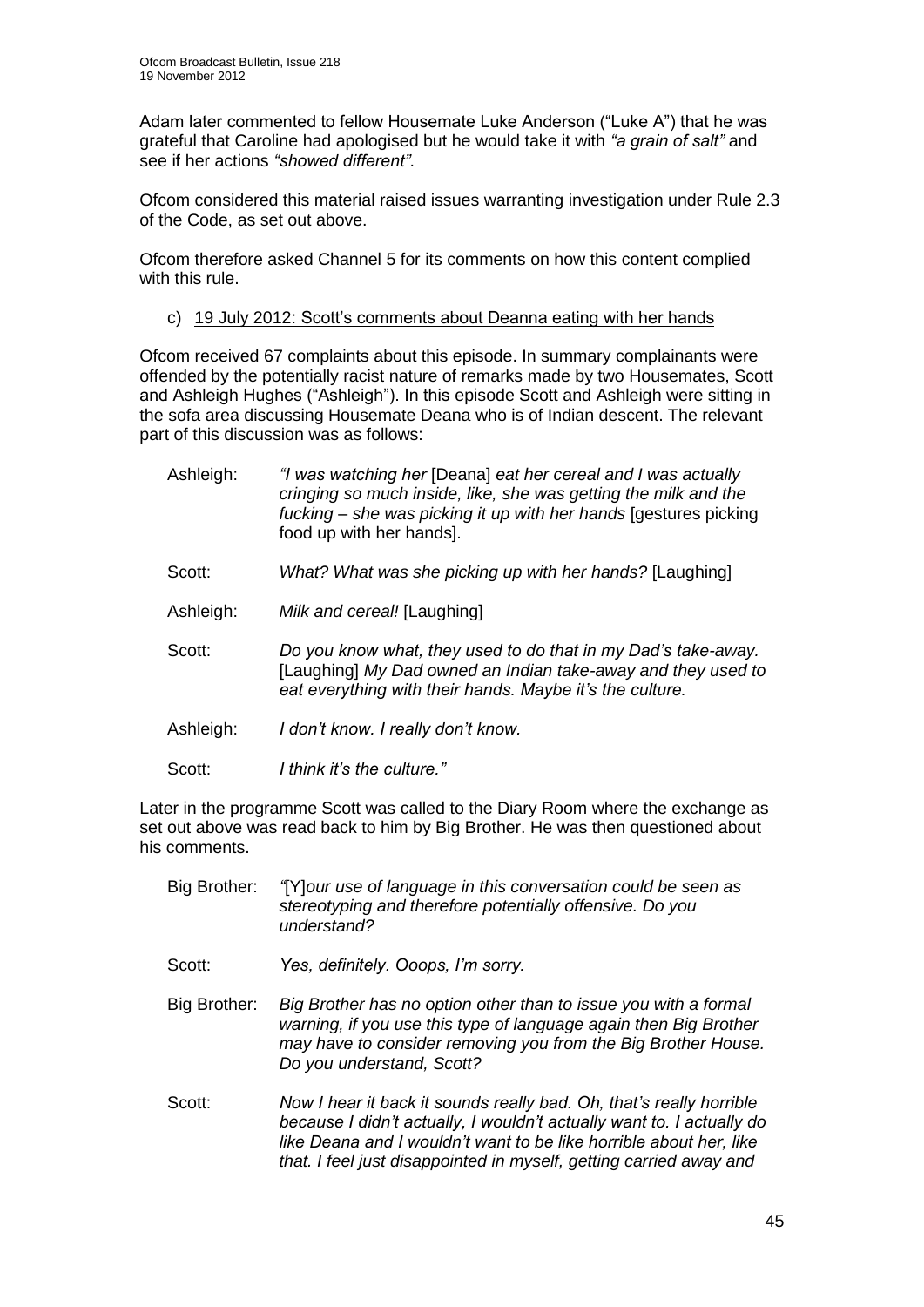*talking about someone especially like that. Yeah, I am really sorry about that."* 

Ashleigh was then called to the Diary Room where, after Big Brother had reminded her about of the rules of unacceptable language and behaviour in the House, the following exchange took place:

- Big Brother: *"*[B]*ig Brother would also like to remind you what bullying could consist of. Bullying could be excluding people, ridiculing or humiliating people, name calling, sarcasm and rumour spreading.*
- Ashleigh: *Yes.*
- Big Brother: *Do you understand?*
- Ashleigh: *Yes, no I understand that* [it appears to Ofcom that Ashleigh was talking about the incident above but this is not explicit from the exchange] *could be a sign of bullying. And I'm sorry. I am sorry, it's not very nice. But yeah no, I understand my actions and I am very sorry."*

#### **Response**

In responding to issues (a) and (b), Channel 5 first made some general comments on the background to the series. It made the following points in particular about the format of the programme, the expectations of the audience and the editorial justification of broadcasting potentially offensive material. It said:

"[T]he close proximity of the living conditions, the challenges set by Big Brother and the restrictions and pressures that are at times applied can cause tempers to fray and lead to emotional outbursts and conflict. It is our view that, in general, viewers of Big Brother expect to witness such behaviour but also expect it to be appropriately addressed by Big Brother and subsequently resolved."

"We are clear that we have an obligation not to sanitise what occurs in the House in order to preserve viewer trust in the programme (provided that generally accepted standards are met). It is viewers who decide who is evicted from the House and it would be unacceptable for us to expect them to do so when they have only seen selectively edited highlights portraying all Housemates in a positive light. This means that behaviour that has the potential to cause offence may occasionally be broadcast so that viewers can make their own minds up about individual Housemates."

"[V]ery careful consideration is always given to the editorial justification for broadcasting potentially harmful behaviour or offensive behaviour that has occurred in the House. Such behaviour – which is often a result of conflict – can take many forms and we consider much of it can be broadcast if given sufficient context as long as it is [seen to be] adequately dealt with and responsibly broadcast to the audience."

The Licensee then responded about the first two specific issues.

a) 25 June 2012 'Conor's remarks about Deana and the epilator'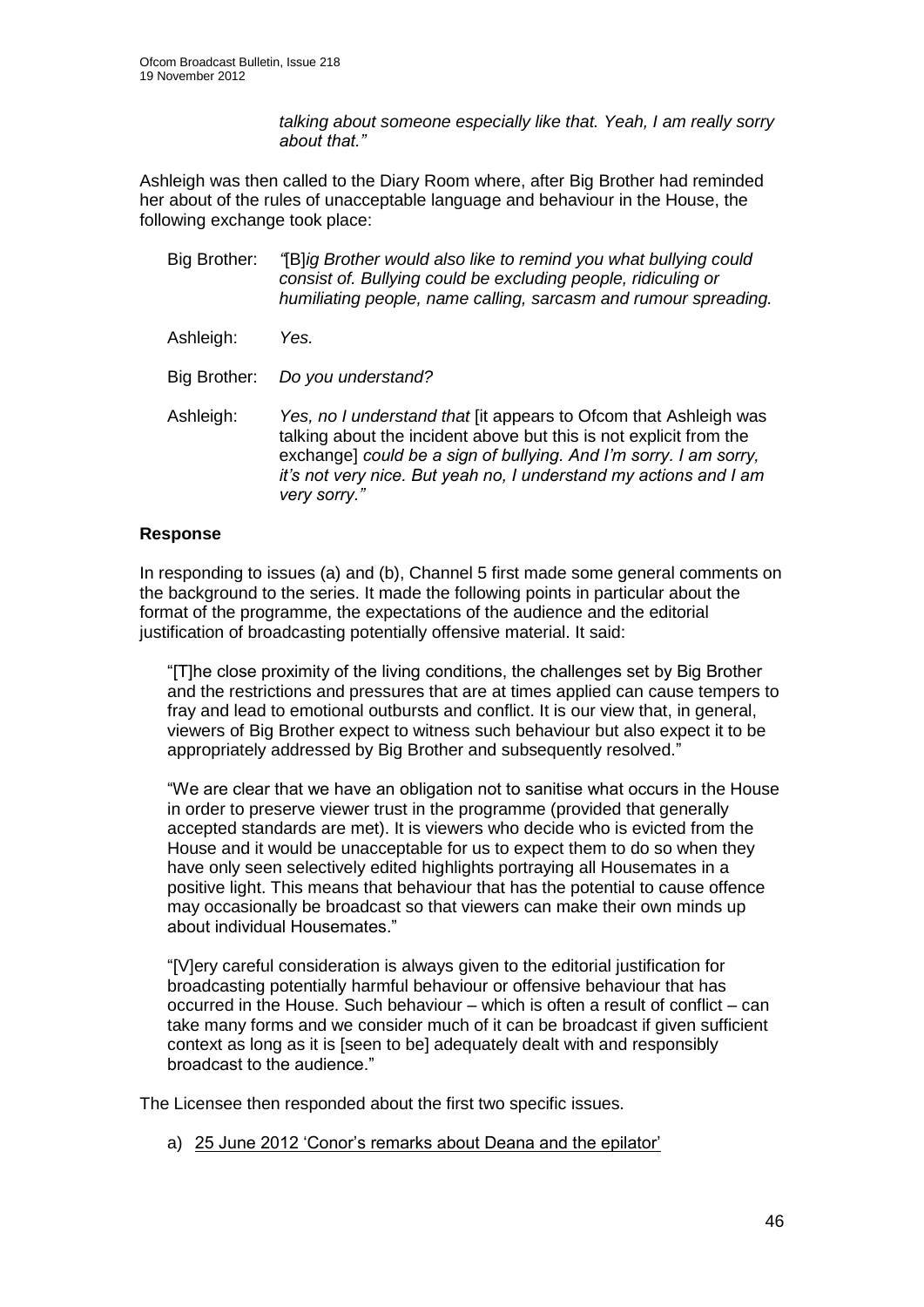Channel 5 said that "it is important to understand the relationship between these two Housemates" and went on to explain that Conor did not appear to have forgiven Deana for putting him up for eviction during the first programme and that as a result Conor was "sometimes openly hostile towards her".

The Licensee said that it does "not intervene in...heated arguments – this is standard editorial policy and, we believe, meets with general audience expectations." However, Channel 5 explained that in line with its compliance procedures incidents of "violence or threats of violence/intimidation by a Housemate" are referred to the programme's senior management and this had happened immediately in this case. As a result, Conor was called to the Diary Room where one of the programme's Senior Producers (as Big Brother) interviewed him. The Licensee stated:

"[I]t is clear from the transcript of this Diary Room that Conor was left in no doubt that such remarks aimed at another Housemate were serious and unacceptable, and had the potential to cause offence. In addition, Big Brother concluded by strongly urging him to find different ways to express his anger."

Channel 5 believed that Conor's conversation immediately after leaving the Diary Room with Housemates Luke S and Lauren demonstrated that "he regretted the incident and knew that it had been a "stupid" thing to say". The Licensee also stated that the next day Conor had voluntarily come to the Diary Room to apologise formally for his behaviour.

The Licensee said that it did not believe that Conor had any intention on acting on his comments and if there had been any doubts in this regard, Conor would have been immediately removed from the house.

Channel 5 stated that the Diary Room intervention, Conor's subsequent embarrassment and his formal apology the next day provided an "appropriate level of context to make it [i.e. Conor's comments about Deana] editorially justified for broadcast in compliance with the Code".

b) 28 June 2012: Caroline's "gorilla" comment

Channel 5 stated that Caroline's comments were referred to the production team's senior management and Caroline was called to the Diary Room where she was issued with a formal warning. The Licensee said that:

"[G]reat care was needed in attempting to determine what Caroline meant when she referred to Adam as a "gorilla" because it would not have been fair to her to have assumed that she meant it in a racial way...In order...to be fair to Caroline, Big Brother had to talk to her about what she meant, give her the opportunity to explain herself and make her understand how such remarks to describe Adam could cause offence."

Channel 5 stated that Caroline had later apologised directly to Adam. It also said that:

"In broadcasting the remarks, the censure and the subsequent apology to Adam within the same programme, viewers were provided with a complete overview of what had occurred and how it was dealt with. Viewers saw that Big Brother acted swiftly, forcefully and with authority in making it clear to Caroline and the audience that the use of such language in the House is potentially offensive and will not be tolerated."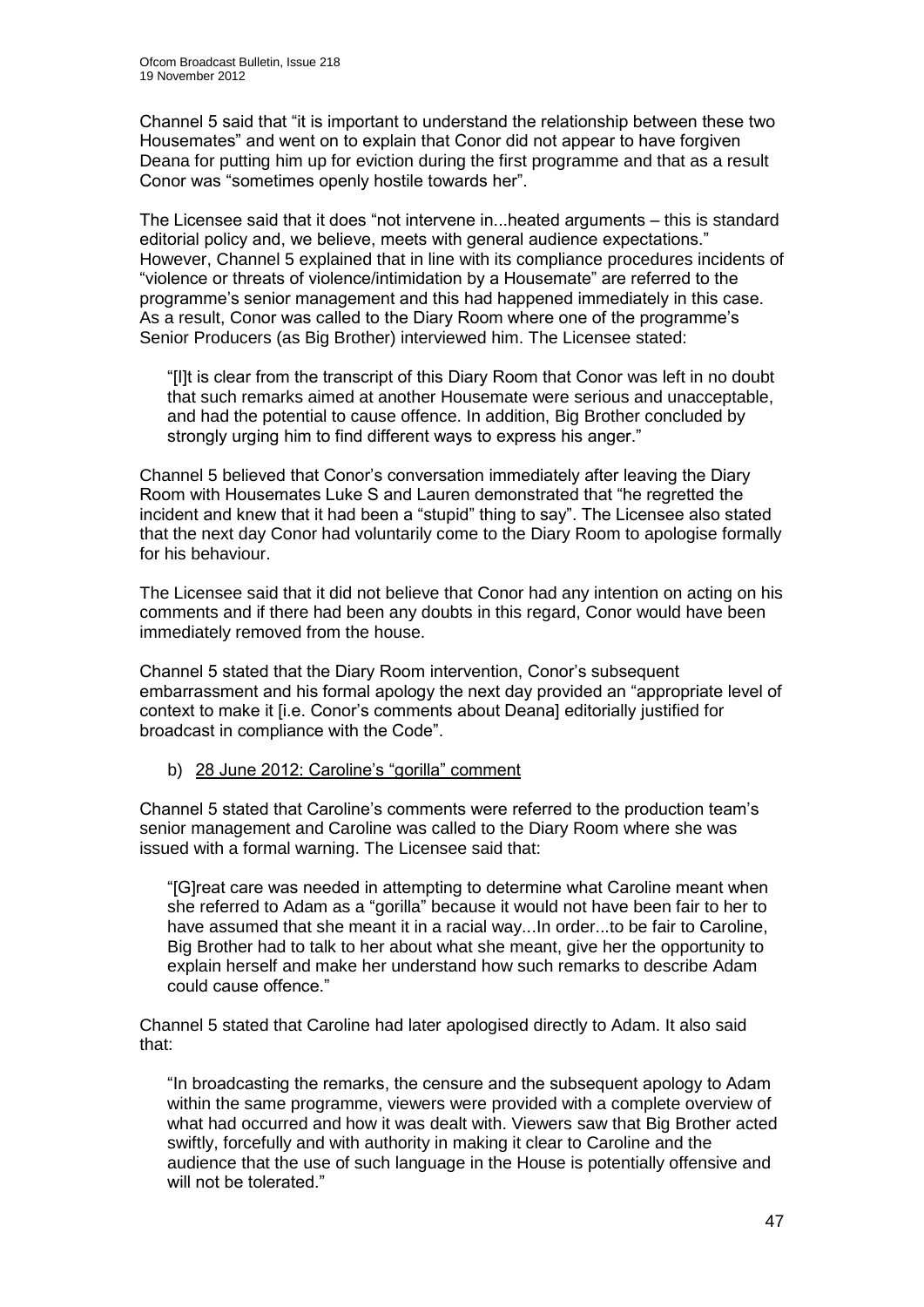#### **Decision**

Under the Communications Act 2003 ("the Act"), Ofcom has a duty to set standards for broadcast content as appear to it best calculated to secure the standards objectives, including that "generally accepted standards" are applied so as to provide adequate protection for members of the public from the inclusion of harmful and/or offensive material. These objectives are reflected in Section Two of the Code. Rule 2.3 requires broadcasters to ensure that the broadcast of potentially offensive material must be justified by the context.

In applying Rule 2.3, Ofcom must have regard to the need for standards to be applied "in the manner that best guarantees an appropriate level of freedom of expression". The Code is drafted in accordance with Article 10 of the European Convention of Human Rights ("the ECHR"), which sets out the right of a broadcaster to impart information and ideas and the right of the audience to receive them without unnecessary interference by public authority. In accordance with the fundamental right to freedom of expression, the Code does not prohibit the broadcast of potentially offensive material. However, broadcasters are required to ensure that potentially offensive material is justified by the context.

*Big Brother* is a long-running entertainment series, one in which conflict and tensions are common due to the unique circumstances in the House. The audience expects that heated exchanges and clashes between Housemates will take place over the course of the series, and for these incidents to be included in the nightly highlights programme, because such exchanges will inform the audience's voting decisions.

However, the audience also expects offensive language and behaviour by Housemates to be challenged by Big Brother in an adequate and proportionate manner. One of the established mechanisms for challenging Housemates' behaviour in the House, and thereby to provide context for any potentially offensive language or behaviour, is through interventions by Big Brother in the Diary Room.

#### a) 25 June 2012: Conor's remarks about Deana and the epilator

Ofcom considered Conor's comments and conduct raise concerns under Rule 2.3 of the Code, which requires that:

"In applying generally accepted standards broadcasters must ensure that material which may cause offence is justified by the context...Such material may include...offensive language...[and] sexual violence[.]"

The meaning of context includes (but is not limited to):

- "the editorial content of the programme, programmes or series;...
- the degree of harm or offence likely to be caused by the inclusion of any particular sort of material in programmes generally or programmes of a particular description;...[and]
- the likely size and composition of the potential audience and likely expectation of the audience[.]"

In Ofcom's view, Conor's comments (set out in detail in the Introduction), although according to Channel 5 not made directly to Deana or heard by her, were nevertheless clearly capable of causing grave offence. His remarks contained explicit descriptions of sexual violence against a female Housemate, Deana. The potential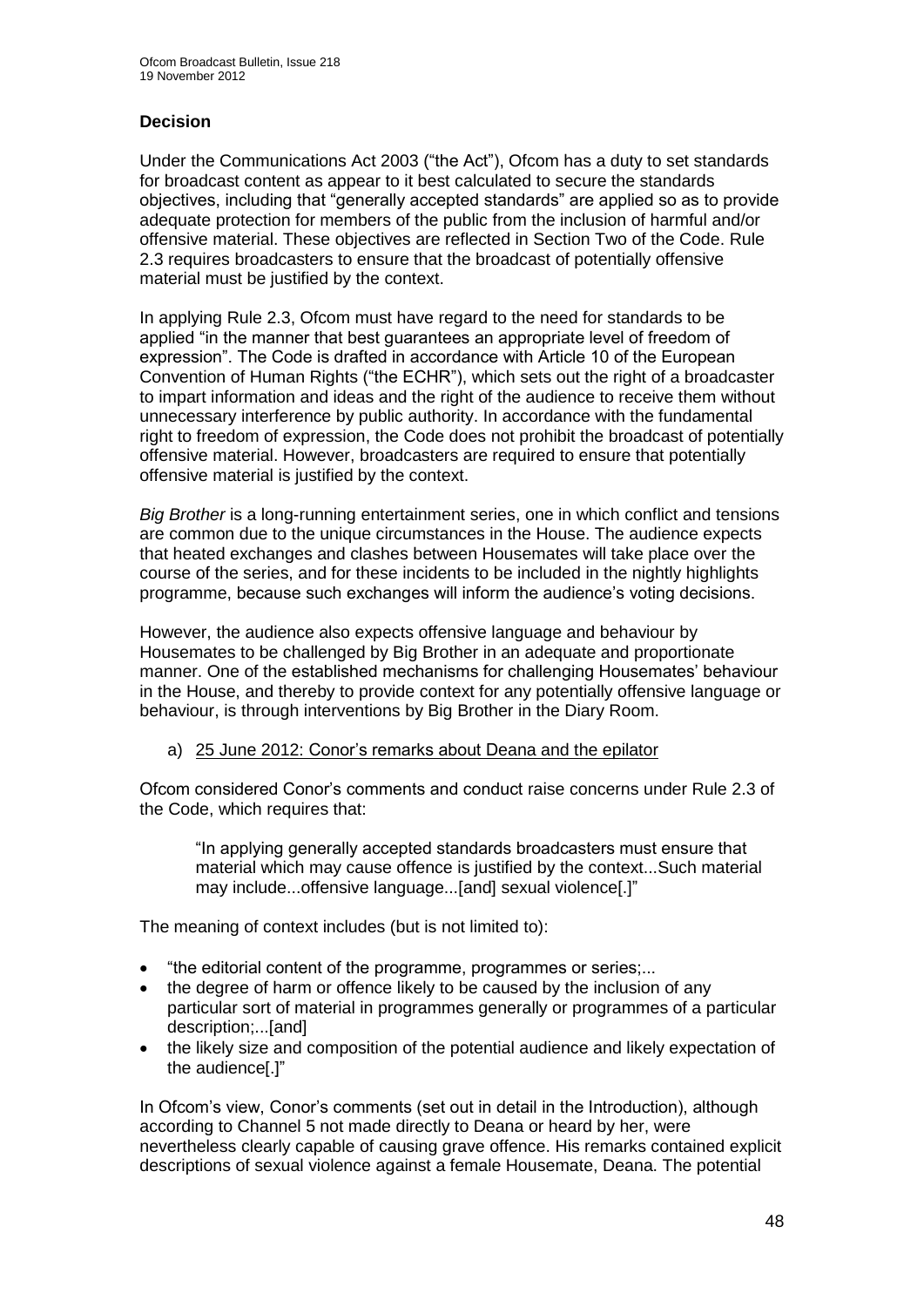for offence was underlined by his gesture of thrusting a hairbrush towards his groin, so mimicking an act of sexual violence which compounded the effect of his already explicit verbal threats. Ofcom considers that a threat of sexual violence, with a specific reference to a named individual against whom it would be directed and to an object to be used in that act, together with an explicit gesture mimicking how that object might be used in that act, had the potential to cause extremely high levels of offence to a substantial proportion of the audience.

Furthermore, Conor then immediately went on to make a direct threat of further violence against Deana by saying that he would punch her in the face. This compounded the level of violent aggression which therefore increased the potential for causing considerable offence to viewers.

Ofcom was of the view that, given the potential to cause serious offence created by these comments, it was necessary for Channel 5 to consider how to mitigate the resulting offence. This could have been done either by sufficiently editing this prerecorded content before it was broadcast, or broadcasting the content in its entirety with a correspondingly high level of justification by the context for the material to comply with Rule 2.3.

We noted that Channel 5 had not put forward an argument that it had edited the material before its transmission for the purpose of limiting the offence. Ofcom therefore considered whether the material broadcast was justified by the context.

Soon after Conor had made his comments, he was called to the Diary Room where he was reprimanded by Big Brother and told that his language was *"unacceptable".* It was also suggested by Big Brother that Conor find *"other ways to express...*[his] *anger"*.

As a result of this intervention, viewers would have been left in no doubt that Big Brother disapproved of Conor's behaviour. However, Ofcom considered that viewers were likely to have felt that Channel 5 did not sufficiently challenge Conor about his behaviour during this exchange. The tone and level of questioning during the interview did not adequately reflect the gravity of the potentially serious offence caused by Conor's remarks. In Ofcom's opinion, viewers were likely to have considered that Conor was not sufficiently confronted or reprimanded by Big Brother. Big Brother did not, for example, suggest to Conor that the remarks were so offensive that if he made similar comments he may have to leave the House immediately, or give him a formal warning, or tell him very directly that such behaviour would not be tolerated in the House. As a result, Ofcom considered that, through this intervention alone, Channel 5 failed to sufficiently mitigate the very high level of potential offence to viewers.

Channel 5 said that Deana did not overhear Conor's comments. Although Conor's remarks would have been even more offensive if he had addressed them directly to Deana, the fact that she did not hear them did not, in Ofcom's opinion, sufficiently mitigate the offence they would have caused to viewers. We accept that Conor did not appear to have any intention on acting on his remarks and Deana's safety did not appear to be at risk. However, Ofcom's view is that these factors did not sufficiently mitigate the offence the comments would have caused to viewers.

Ofcom noted that Conor did express some regret to the other Housemates about his behaviour immediately after he emerged from the Diary Room. However, no other interventions were made that night by the Licensee, or comments made by Conor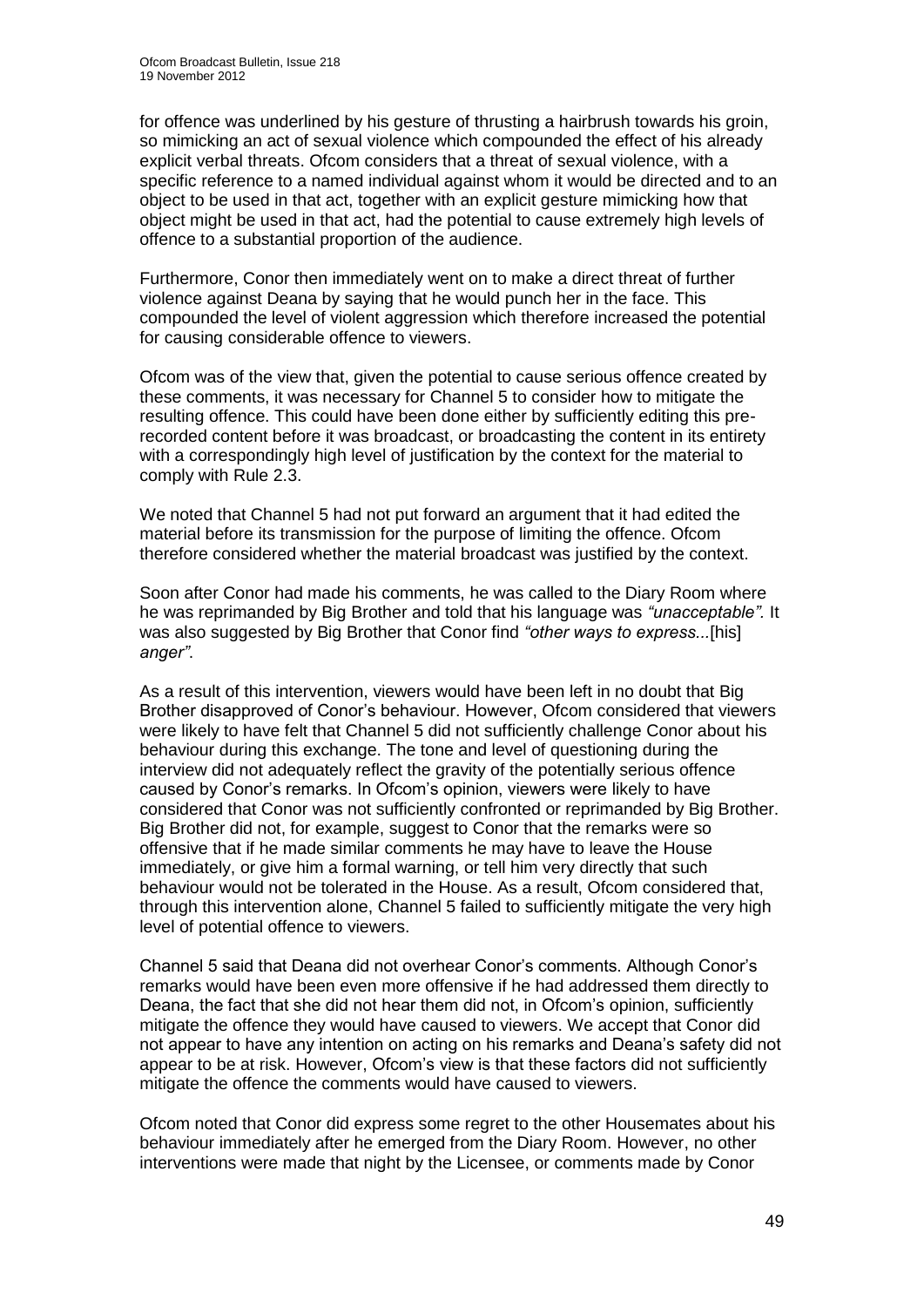broadcast, to justify by the context the broadcast of his highly offensive comments earlier that evening.

We went on to consider material broadcast subsequently in the series which referred to the offence caused by Conor's remarks.

The next day (26 June 2012), for example, Conor voluntarily entered the Diary Room to apologise to Big Brother. Ofcom considered that this act of remorse may have demonstrated to some viewers that Conor had understood the seriousness of the situation and the offence he had caused.

Ofcom then examined the programme of 3 August 2012, in which Conor was evicted and subsequently interviewed by presenter Brian Dowling ("the Presenter") about his time in the House. During this interview Conor was shown a selection of clips from his time in the House which illustrated his fractious relationship with Deana. Brian Dowling challenged Conor on his behaviour saying that *"a lot of people were annoyed, and offended, by the stuff you said about Deana".* Mr Dowling then addressed the specific incident involving the epilator asking Conor if he regretted his actions. The exchange continued:

Presenter: *"You did use extremely offensive language.*

Conor: *I know I did, yeah.*

- Presenter: *If that was towards your girlfriend and you were watching how would you feel?*
- Conor: *I would flip a lid, I put my hands up.*
- Presenter: *Do you regret it?*
- *Conor: One hundred per cent, one hundred per cent. I was a complete and utter mouthpiece. And whatever I says, I said it in the Diary Room, I hold my hands up. And I take it as a complete – and I apologise and I said I didn't mean it at all. What came out was complete anger, that was coming out my mouth and I would never say something like that."*

In Ofcom's opinion, during the exit interview Conor was challenged more about his offensive remarks about Deana than he had been by Big Brother in the Diary Room. The exit interview was also handled in a way that conveyed to viewers the seriousness of those remarks.

Following the interview Brian Dowling walked away from Conor to be ready for the next sequence and said directly to camera:

*"I'd like to think, I hope, that he feels genuinely sorry for those remarks towards Deana."*

These final words on the matter by Mr Dowling, speculating on Conor's remorse, underlined to viewers the seriousness of the comments and helped to underline that the broadcaster strongly disapproved of Conor's behaviour on behalf of the viewer. However, we noted that these comments were made five and a half weeks after Conor originally made his highly offensive comments.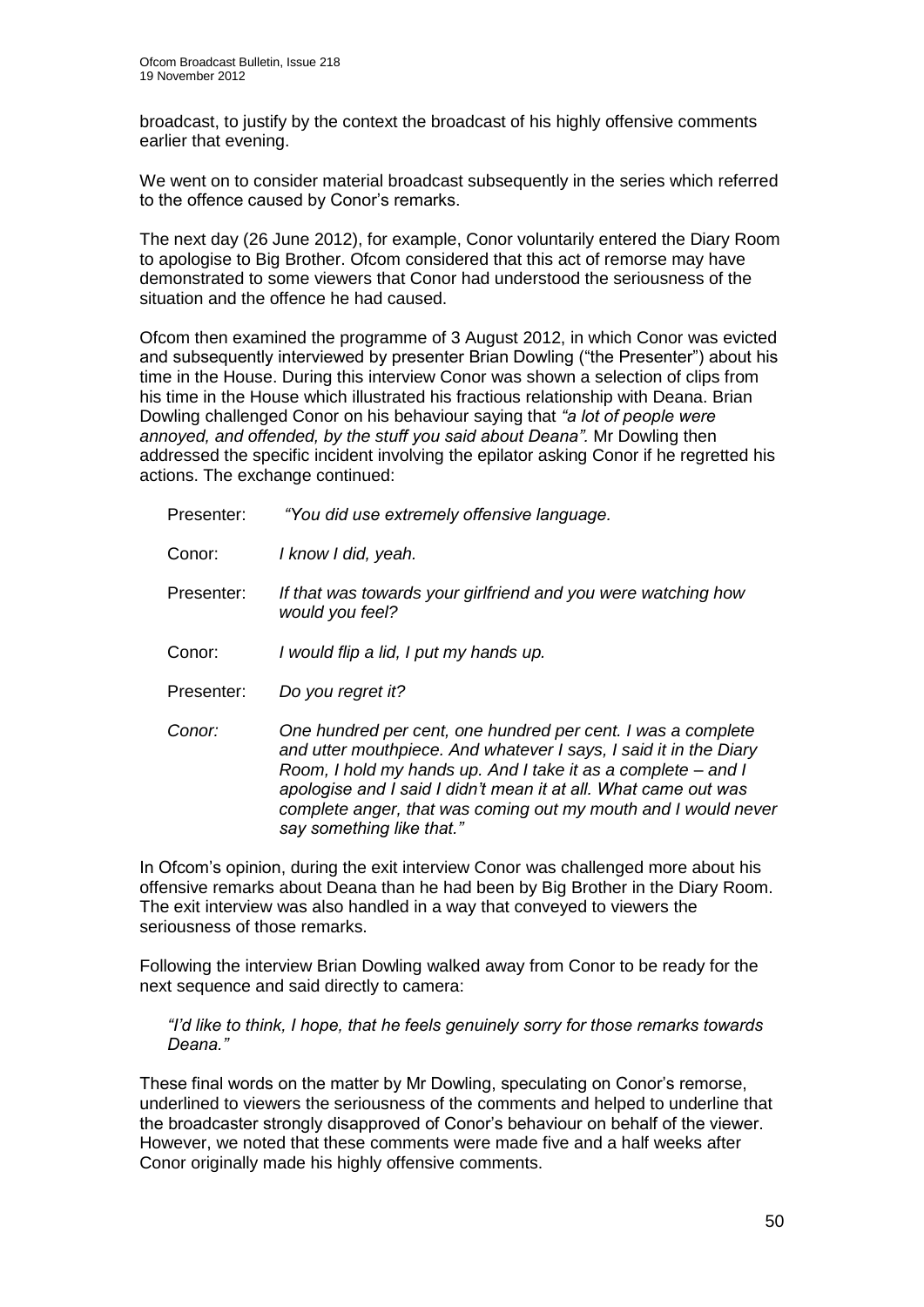Ofcom took account of all of the circumstances including: that Conor was summoned to the Diary Room and informed that his comments about Deana were unacceptable; the broadcast of Conor's remorse expressed to his fellow Housemates after the Diary Room reprimand; his direct apology to Big Brother the next day; and the manner in which the exit interview was conducted. However, Ofcom considered that, taken together, these factors were insufficient to remedy the very high level of offence that was caused on 25 June 2012 when Conor originally made his highly offensive comments. Channel 5 therefore did not apply generally accepted standards and Rule 2.3 of the Code was breached.

#### **Breach of Rule 2.3**

b) 28 June 2012: Caroline's "gorilla" comment

Ofcom's view is that there was uncertainty about Caroline's motive in calling Adam a "gorilla". Caroline herself denied that she had a racist intent, and she was clearly embarrassed by what she had said and saw how her comments might be interpreted by some as racist. Her comments, however, were clearly designed to be critical of, and rude about, Adam and his conduct. Ofcom considered that Caroline's use of the word "gorilla" to express her dislike of Housemate Adam, who is black, certainly had the potential to appear racist to viewers. Ofcom therefore considered her comments clearly had the potential to be offensive.

Ofcom considered next whether that potential offence was justified by the context.

Ofcom noted that the issue was dealt with immediately and robustly. Caroline was summoned to the Diary Room, where she apologised for her comments and was also given the opportunity to explain her intention. Ofcom noted that the 'formal warning' and the statement by Big Brother that the comments *"could be considered offensive"*  and that Big Brother would "*not tolerate it in the House"* emphasised to viewers that even without racist intent, such comments had a substantial potential to offend and, within the context of the programme, should be seen by the viewer to have serious consequences.

Ofcom also considered that it was likely that the audience would expect some offensive comments to be made in the well-established format of *Big Brother*. However, the audience would also expect a robust approach to comments that had the potential to be perceived as racist.

Ofcom noted that Caroline was robustly challenged about her behaviour in the Diary Room, issued with a formal warning by Big Brother and told unequivocally that any repeat of such potentially offensive language and conduct could result in her removal from the House. Caroline was also shown apologising to Adam within the same episode.

This is in contrast to how Conor's remarks were handled – where no formal warning was issued and there was no direct consequence for him within the context of the programme. Nor was the ultimate sanction (expulsion from the House) at any time raised by Big Brother as a possible sanction against Conor to demonstrate that this was a matter of the utmost seriousness.

In Ofcom's view, these factors taken together were sufficient to justify the potential offence caused by Caroline's comments. Therefore in this instance generally accepted standards were applied and Rule 2.3 of the Code was not breached.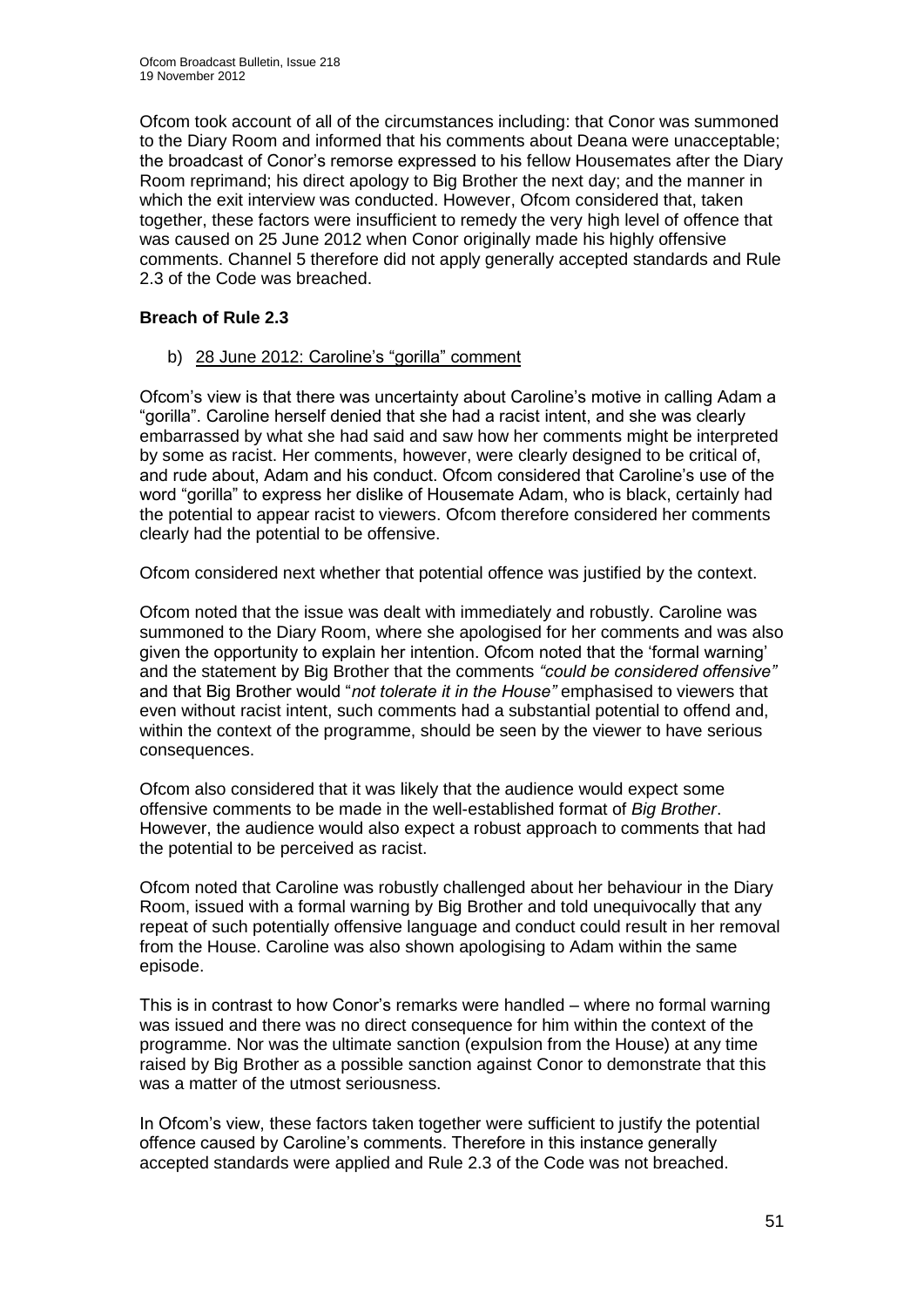#### **Not in Breach of Rule 2.3**

#### c) 19 July 2012: Scott's comments about Deana eating with her hands

In Ofcom's view, as with Caroline's remarks, there was some uncertainty as to whether or not Scott's comments were motivated by any underlying racial prejudice on the part of the Housemate. Ofcom recognised however that Scott's comments clearly had the potential to cause offence on the grounds of race.

We therefore considered whether the potential offence was justified by the context.

Ofcom again considered that the audience of a well-established programme such as *Big Brother* would expect potentially offensive comments to be broadcast during the course of a series, and for such comments to be broadcast. However, it would expect such comments where appropriate to be dealt with in a robust and proportionate manner, and where necessary for the audience to see consequences resulting from such comments within the context of the programme.

Scott was called to the Diary Room immediately after he made his remarks and was directly confronted by Big Brother during the Diary Room interview about the fact that his comments *"could be seen as stereotyping and therefore potentially offensive"* and was warned that if he used such language again *"Big Brother may have to consider removing you from the Big Brother House"*. This response by Big Brother left viewers in no doubt that the broadcaster thought Scott's comments had the potential to offend and, within the context of the programme, should be seen to have serious consequences. Scott's apology in the Diary Room and the remorse he expressed about the comments underlined to viewers that he had been made to reflect on his potentially offensive language and had accepted that he was wrong to have spoken in such a way. The serious tone of the Diary Room interview, in Ofcom's opinion, did demonstrate that the Licensee strongly disapproved of Scott's comments such that it did mitigate any potential offence caused to viewers by them.

In relation to Ashleigh's actions, even though she had not actively supported or challenged Scott's potentially offensive comments (replying *"I don't know"* to him), by calling her to the Diary Room and challenging Ashleigh to understand how her part in such an exchange could be perceived as bullying, Big Brother effectively showed the viewer that it had disapproved of her behaviour.

Noting that Scott was challenged about his comments immediately and directly by Big Brother and issued with a formal warning, and his apology was shown in the same programme, Ofcom concluded that with this incident also the potential offence was justified by the context. Therefore Rule 2.3 of the Code was not breached.

#### **25 June 2012: Conor's remarks about Deana and the epilator: Breach of Rule 2.3**

**28 June 2012: Caroline's "gorilla" comment: Not in Breach 19 July 2012: Scott's comments about Deana eating with her hands: Not in Breach**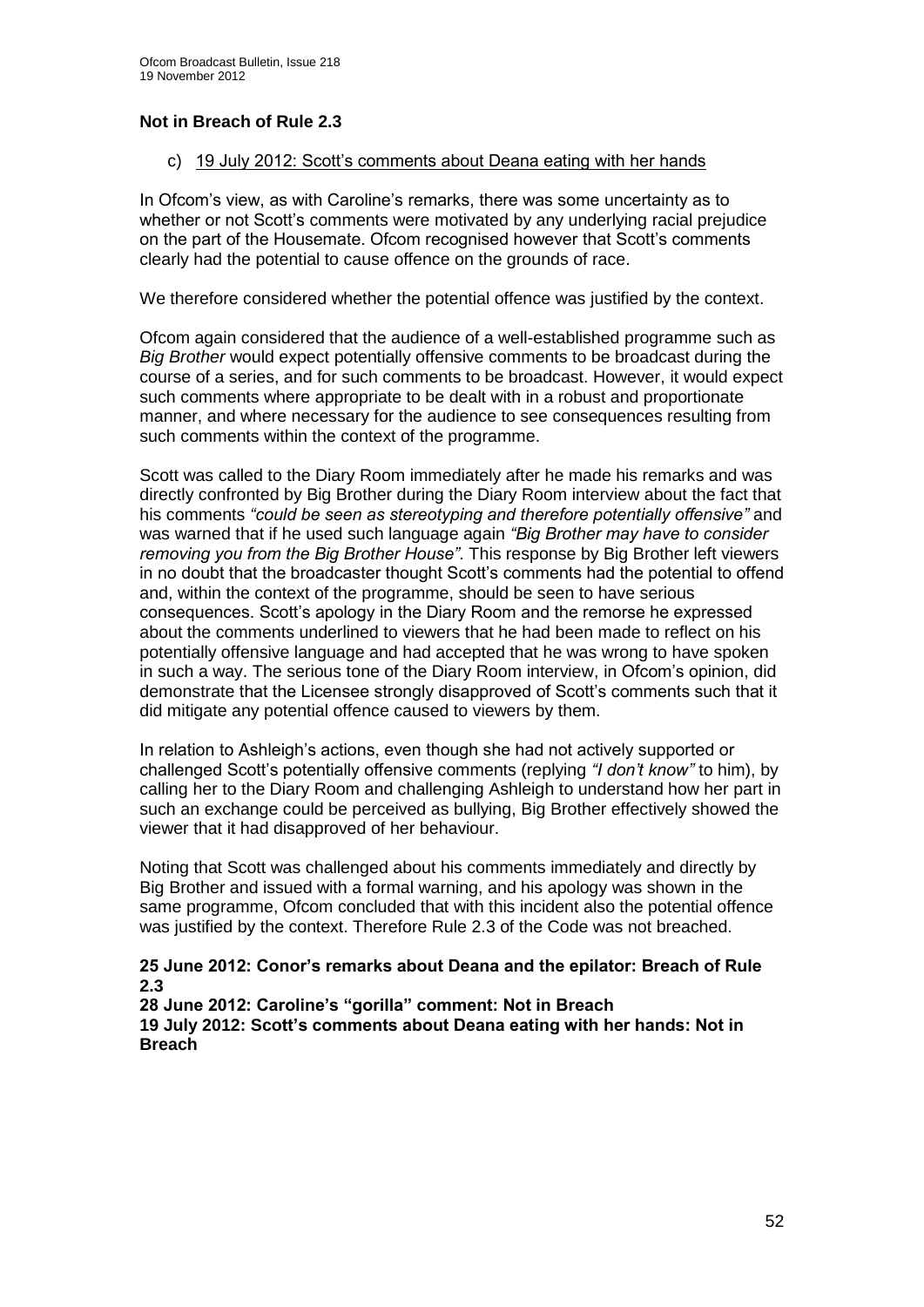# **Resolved**

## **Big Brother's Bit on the Side**

*Channel 5, 4 July, 23:00*

#### **Introduction**

*Big Brother's Bit on the Side* ("BBBOTS") is the 'sister programme' to Channel 5's main *Big Brother* series. It is transmitted every evening after the 21:00 watershed during the period *Big Brother* is on air and provides background, celebrity chat and insight into the events in the Big Brother House ("the House"). The show is transmitted live and includes audience interviews, celebrity comment, clips from the House and interviews with evicted Housemates.

On 4 July 2012 Channel 5 (or "the Licensee") broadcast an edition of the programme in which presenter Emma Willis interviewed a former Housemate from a previous series of the programme Victor Ebuwa ("Victor"). During the interview Emma Willis asked Victor about the strategies of the Housemates to win the competition, and he replied:

*"There's a lot of functioning retards in there."* 

The interview continued and at the start of the next part of the programme, Ms Willis made the following apology to the camera:

*"Before we can go any further, we must apologise if anybody took offence to anything Victor said during our strategy chat, so apologies."* 

Ofcom received three complaints about the programme. In summary, all of the complainants were offended by the use of the term "retard" by Victor.

Ofcom considered the material raised issues warranting investigation under Rule 2.3 of the Code, which states:

"In applying generally accepted standards broadcasters must ensure that material which may cause offence is justified by the context...Such material may include, but is not limited to, offensive language, violence, sex, sexual violence, humiliation, distress, violation of human dignity, discriminatory treatment or language (for example on the grounds of age, disability, gender, race, religion, beliefs and sexual orientation)."

Ofcom therefore asked Channel 5 for comments on how the broadcast of Victor's remarks complied with this rule.

#### **Response**

Channel 5 stated that because the programme is live "the audience and guests are always firmly reminded that they should not use language or behaviour that might cause offence". Further, the Licensee stated that it has "appropriate and robust procedures in place, in order to deal with such situations swiftly and effectively".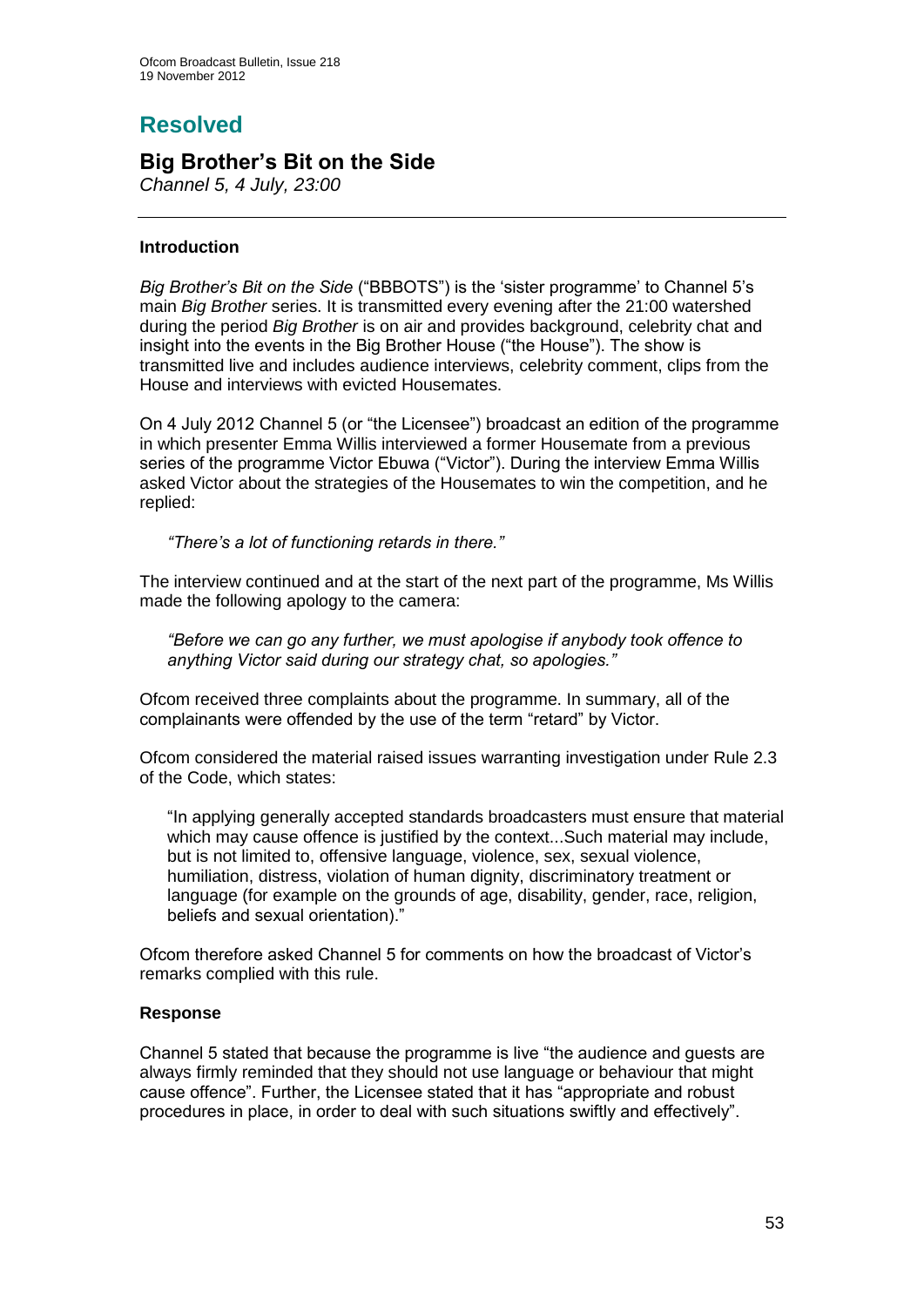In relation to the specific incident the Licensee said:

"[A] clear and unequivocal apology was made...which made it clear to viewers that Channel 5 considered Victor's comments capable of causing offence."

Channel 5 added that the comments were "swiftly removed from the On-Demand version of this programme".

#### **Decision**

1

Under the Communications Act 2003 ("the Act"), Ofcom has a duty to set standards for broadcast content as appear to it best calculated to secure the standards objectives, including that "generally accepted standards" are applied so as to provide adequate protection for members of the public from the inclusion of harmful and/or offensive material. These objectives are reflected in Section Two of the Code.

Rule 2.3 requires broadcasters to ensure that the broadcast of potentially offensive material must be justified by the context. The meaning of context is set out in the Code. It includes (but is not limited to):

- "the editorial content of the programme, programmes or series;...
- the degree of harm or offence likely to be caused by the inclusion of any particular sort of material in programmes generally or programmes of a particular description;...[and]
- the likely size and composition of the potential audience and likely expectation of the audience[.]"

Ofcom does not prohibit the use of any words, but potentially offensive language must be justified by the context.

Ofcom noted first that the use of discriminatory language can be profoundly offensive to some viewers. Ofcom's own research into offensive language has identified the word "retard"<sup>1</sup> as polarising. The words "retard" and "retarded" provoked mixed responses but many people were offended by these words as they "singled out people in society and are extremely harmful and upsetting". Those people who consider it offensive do so because it is a derogatory term that refers to disability. The use of the word "retard" by Victor therefore clearly had the potential to offend.

We therefore went on to consider if the use of the word was justified by the context. Ofcom took account of the fact that BBBOTS is a late-night entertainment show, broadcast live, which is known for its comic banter and outspoken guest and audience comments, and that viewers therefore may expect some material likely to offend. Following the use of the word "retard" by the guest Victor, Emma Willis did not react to the use of the word or apologise immediately for any offence it may have caused. In Ofcom's view generally accepted standards were therefore not applied by the broadcaster regarding Victor's comment and Rule 2.3 was breached.

Ofcom noted that an apology was given by the presenter, but this was not until the start of the next programme part, 17 minutes later. The apology was delivered with sincerity by Ms Willis, going some way to mitigate the potential offence. The Licensee also took swift action to remove the offensive content from its online version of the

 $1$  Audience attitudes towards offensive language on television and radio August 2011. See: <http://stakeholders.ofcom.org.uk/binaries/research/tv-research/offensive-lang.pdf>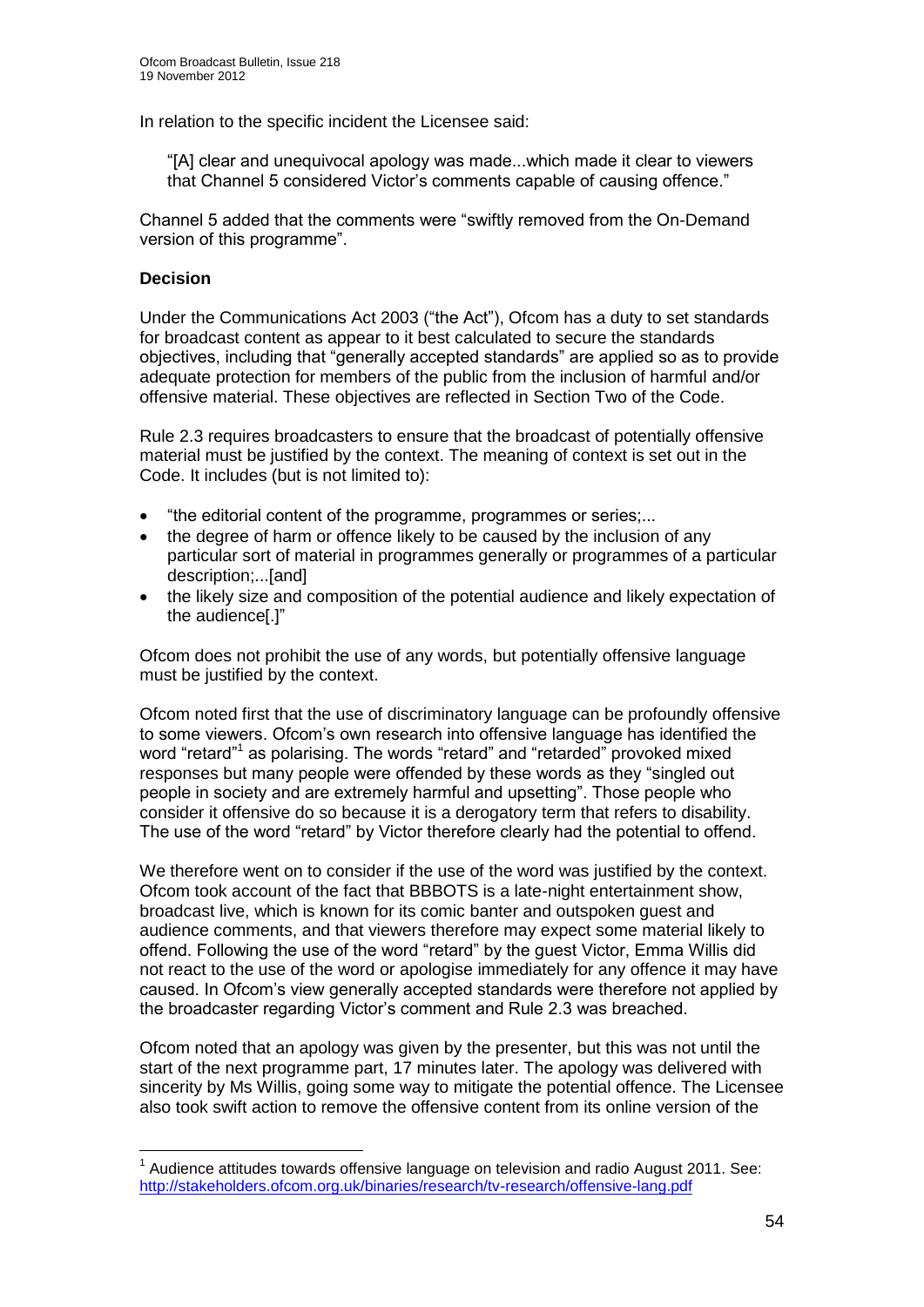programme. Taking all the relevant circumstances into account, Ofcom considered the case resolved.

#### **Resolved**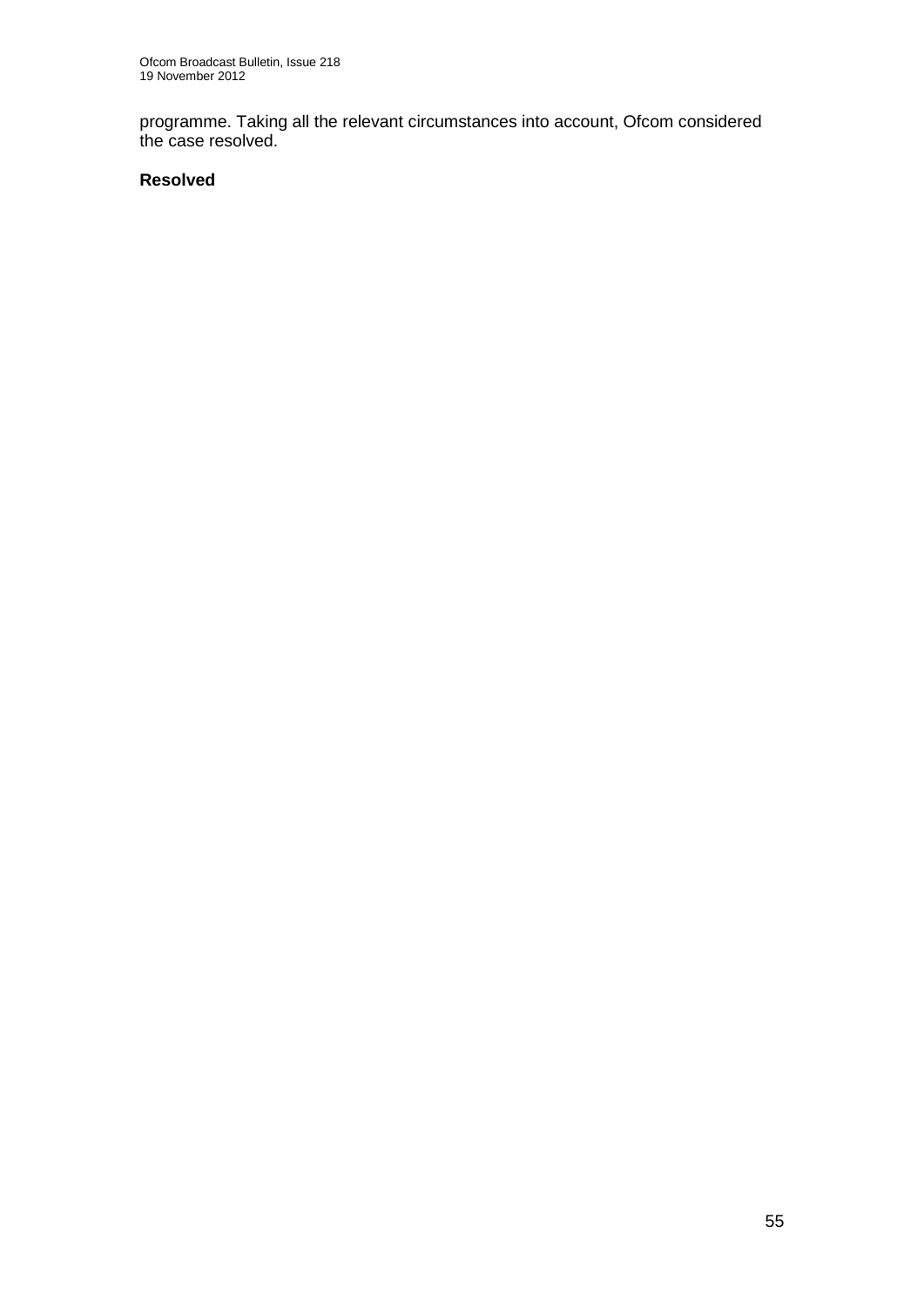# **Other Programmes Not in Breach**

## **Up to 29 October 2012**

| Programme               | <b>Broadcaster</b> | <b>Transmission</b><br>Date | <b>Categories</b>                           |
|-------------------------|--------------------|-----------------------------|---------------------------------------------|
| <b>Breakfast</b>        | BBC <sub>1</sub>   | 29/09/2012                  | Scheduling                                  |
| Celebrity Big Brother   | Channel 5          | 07/09/2012                  | Undue prominence                            |
| Sikh Channel            | Sikh<br>Channel    |                             | Religious/Beliefs<br>discrimination/offence |
| <b>Sports Disasters</b> | <b>CBS Reality</b> | 02/09/2012                  | Scheduling                                  |
| Yasser Habib            | Fadak TV           | 24/05/2012                  | Religious/Beliefs<br>discrimination/offence |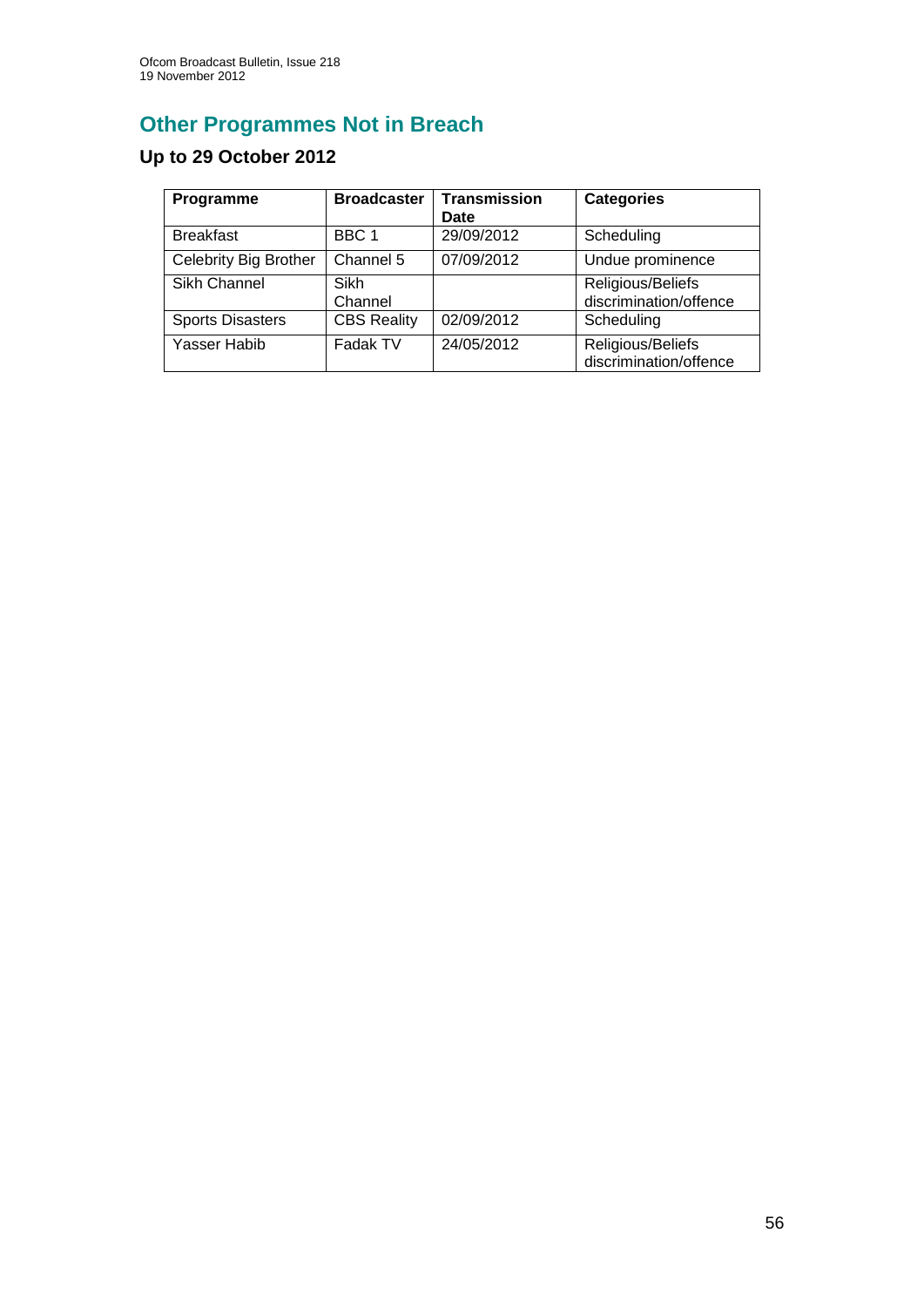## **Complaints Assessed, not Investigated**

## **Between 16 and 29 October 2012**

This is a list of complaints that, after careful assessment, Ofcom has decided not to pursue because they did not raise issues warranting investigation.

| Programme              | <b>Broadcaster</b>  | <b>Transmission</b><br>Date | <b>Categories</b>               | Number of<br>complaints |
|------------------------|---------------------|-----------------------------|---------------------------------|-------------------------|
| 5 News                 | Channel 5           | 17/10/2012                  | Materially misleading           | 1.                      |
| 8 Out of 10 Cats       | Channel 4           | 22/10/2012                  | Race                            | 1                       |
|                        |                     |                             | discrimination/offence          |                         |
| 999: What's Your       | Channel 4           | 15/10/2012                  | <b>Disability</b>               | $\overline{2}$          |
| Emergency?             |                     |                             | discrimination/offence          |                         |
| 999: What's Your       | Channel 4           | 15/10/2012                  | Generally accepted              | 1                       |
| Emergency?             |                     |                             | standards                       |                         |
| 999: What's Your       | Channel 4           | 15/10/2012                  | Harm                            | 1                       |
| Emergency?             |                     |                             |                                 |                         |
| 999: What's Your       | Channel 4           | 22/10/2012                  | Harm                            | 9                       |
| Emergency?             |                     |                             |                                 |                         |
| A Room with a<br>View  | Film4               | 26/10/2012                  | <b>Nudity</b>                   | 1                       |
| Adam & Leanne          | Juice 107.6 FM      | 17/10/2012                  | Crime                           | $\mathbf{1}$            |
| <b>Adult Channels</b>  | Freeview            | n/a                         | <b>Digital Switchover</b>       | $\overline{1}$          |
|                        |                     |                             |                                 |                         |
| Advertisements         | Various             | n/a                         | Advertising scheduling          | $\mathbf{1}$            |
| Al Murray Live -       | Dave                | 03/10/2012                  | Generally accepted              | 1                       |
| <b>Barrel of Fun</b>   |                     |                             | standards                       |                         |
| Background music       | <b>BBC</b> channels | n/a                         | Generally accepted              | 1                       |
|                        | Various             | n/a                         | standards<br>Outside of remit / | $\mathbf 1$             |
| Background music       |                     |                             | other                           |                         |
| <b>BBC News</b>        | BBC <sub>1</sub>    | 30/09/2012                  | <b>Television Access</b>        | 1                       |
|                        |                     |                             | Services                        |                         |
| <b>BBC News</b>        | BBC <sub>1</sub>    | 07/10/2012                  | Generally accepted              | $\mathbf{1}$            |
|                        |                     |                             | standards                       |                         |
| <b>BBC News</b>        | <b>BBC News 24</b>  | 14/10/2012                  | Generally accepted              | $\mathbf{1}$            |
|                        |                     |                             | standards                       |                         |
| <b>BBC News</b>        | <b>BBC News 24</b>  | 21/10/2012                  | Race                            | 1                       |
|                        |                     |                             | discrimination/offence          |                         |
| <b>BBC News</b>        | <b>BBC Radio 2</b>  | n/a                         | Generally accepted<br>standards | $\mathbf{1}$            |
| <b>BBC News at Six</b> | BBC <sub>1</sub>    | 23/10/2012                  | Generally accepted              | $\mathbf{1}$            |
|                        |                     |                             | standards                       |                         |
| <b>BBC News at Six</b> | BBC 1               | 24/10/2012                  | Scheduling                      | 1.                      |
| <b>BBC News at Ten</b> | BBC <sub>1</sub>    | 19/10/2012                  | Due accuracy                    | 1                       |
| <b>BBC News Update</b> | BBC <sub>1</sub>    | 25/10/2012                  | Generally accepted              | $\mathbf{1}$            |
|                        |                     |                             | standards                       |                         |
| <b>BBC NewsWorld</b>   | <b>BBC</b>          | n/a                         | <b>Television Access</b>        | $\mathbf{1}$            |
|                        | NewsWorld           |                             | Services                        |                         |
| <b>Bhai Balwant</b>    | Sikh Channel        | 28/03/2012                  | Due impartiality/bias           | 1                       |
| Singh Rajoana          |                     |                             |                                 |                         |
| <b>Big Brother</b>     | $5*$                | 03/08/2012                  | Race                            | $\mathbf{1}$            |
|                        |                     |                             | discrimination/offence          |                         |
| <b>Big Brother</b>     | $5*$                | 12/08/2012                  | Generally accepted              | 1                       |
|                        |                     |                             | standards                       |                         |
| <b>Big Brother</b>     | Channel 5           | 05/06/2012                  | Offensive language              | 1                       |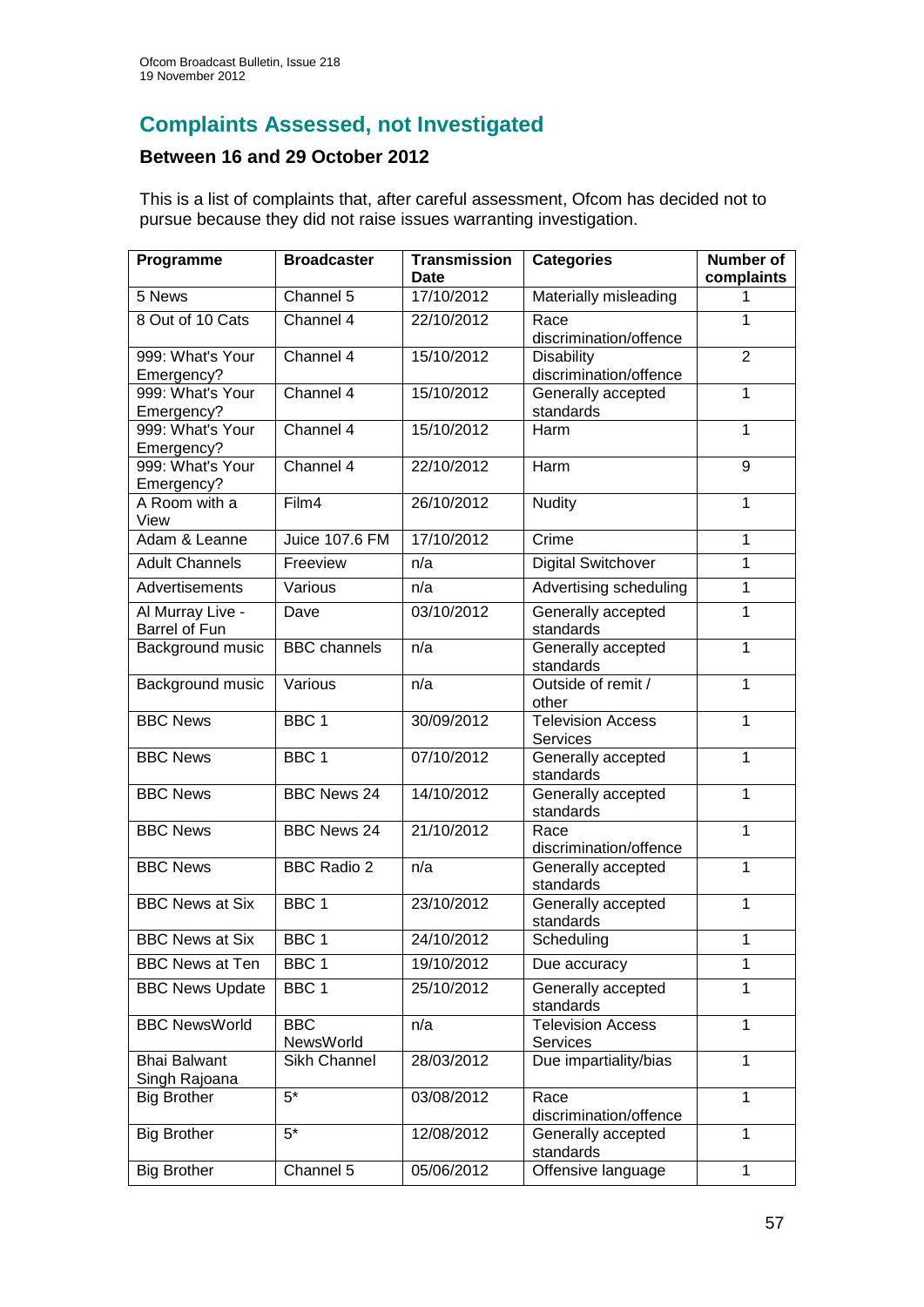| <b>Big Brother</b> | Channel 5              | 15/06/2012 | Generally accepted<br>standards     | 1              |
|--------------------|------------------------|------------|-------------------------------------|----------------|
| <b>Big Brother</b> | Channel 5              | 18/06/2012 | Race<br>discrimination/offence      | 1              |
| <b>Big Brother</b> | Channel 5              | 18/06/2012 | Sexual material                     | $\mathbf{1}$   |
| <b>Big Brother</b> | Channel 5              | 19/06/2012 | Generally accepted<br>standards     | $\overline{2}$ |
| <b>Big Brother</b> | Channel 5              | 22/06/2012 | Violence and<br>dangerous behaviour | 1              |
| <b>Big Brother</b> | Channel 5              | 23/06/2012 | Sexual material                     | $\mathbf{1}$   |
| <b>Big Brother</b> | Channel 5              | 27/06/2012 | Offensive language                  | $\mathbf{1}$   |
| <b>Big Brother</b> | Channel 5              | 30/06/2012 | Generally accepted<br>standards     | 3              |
| <b>Big Brother</b> | Channel 5              | 30/06/2012 | Generally accepted<br>standards     | 1              |
| <b>Big Brother</b> | Channel 5              | 02/07/2012 | Generally accepted<br>standards     | 1              |
| <b>Big Brother</b> | Channel 5              | 03/07/2012 | Generally accepted<br>standards     | $\overline{2}$ |
| <b>Big Brother</b> | Channel 5              | 06/07/2012 | Generally accepted<br>standards     | $\overline{4}$ |
| <b>Big Brother</b> | Channel 5              | 06/07/2012 | Materially misleading               | $\mathbf{1}$   |
| <b>Big Brother</b> | Channel 5              | 07/07/2012 | Generally accepted<br>standards     | 5              |
| <b>Big Brother</b> | Channel 5              | 07/07/2012 | Offensive language                  | 1              |
| <b>Big Brother</b> | Channel $\overline{5}$ | 07/07/2012 | Race<br>discrimination/offence      | 58             |
| <b>Big Brother</b> | Channel 5              | 08/07/2012 | Generally accepted<br>standards     | 11             |
| <b>Big Brother</b> | Channel 5              | 08/07/2012 | Generally accepted<br>standards     | $\mathbf{1}$   |
| <b>Big Brother</b> | Channel 5              | 10/07/2012 | Generally accepted<br>standards     | 41             |
| <b>Big Brother</b> | Channel 5              | 10/07/2012 | Outside of remit /<br>other         | 1              |
| <b>Big Brother</b> | Channel 5              | 10/07/2012 | Product placement                   | $\mathbf{1}$   |
| <b>Big Brother</b> | Channel 5              | 11/07/2012 | Generally accepted<br>standards     | 7              |
| <b>Big Brother</b> | Channel 5              | 11/07/2012 | Generally accepted<br>standards     | $\mathbf{1}$   |
| <b>Big Brother</b> | Channel 5              | 11/07/2012 | Race<br>discrimination/offence      | $\overline{2}$ |
| <b>Big Brother</b> | Channel 5              | 12/07/2012 | Generally accepted<br>standards     | $\mathbf{1}$   |
| <b>Big Brother</b> | Channel 5              | 13/07/2012 | Generally accepted<br>standards     | $\overline{3}$ |
| <b>Big Brother</b> | Channel 5              | 13/07/2012 | Outside of remit /<br>other         | 1              |
| <b>Big Brother</b> | Channel 5              | 14/07/2012 | Generally accepted<br>standards     | 12             |
| <b>Big Brother</b> | Channel 5              | 14/07/2012 | Generally accepted<br>standards     | 1              |
| <b>Big Brother</b> | Channel 5              | 15/07/2012 | Generally accepted<br>standards     | 16             |
| <b>Big Brother</b> | Channel 5              | 15/07/2012 | Generally accepted                  | $\mathbf{1}$   |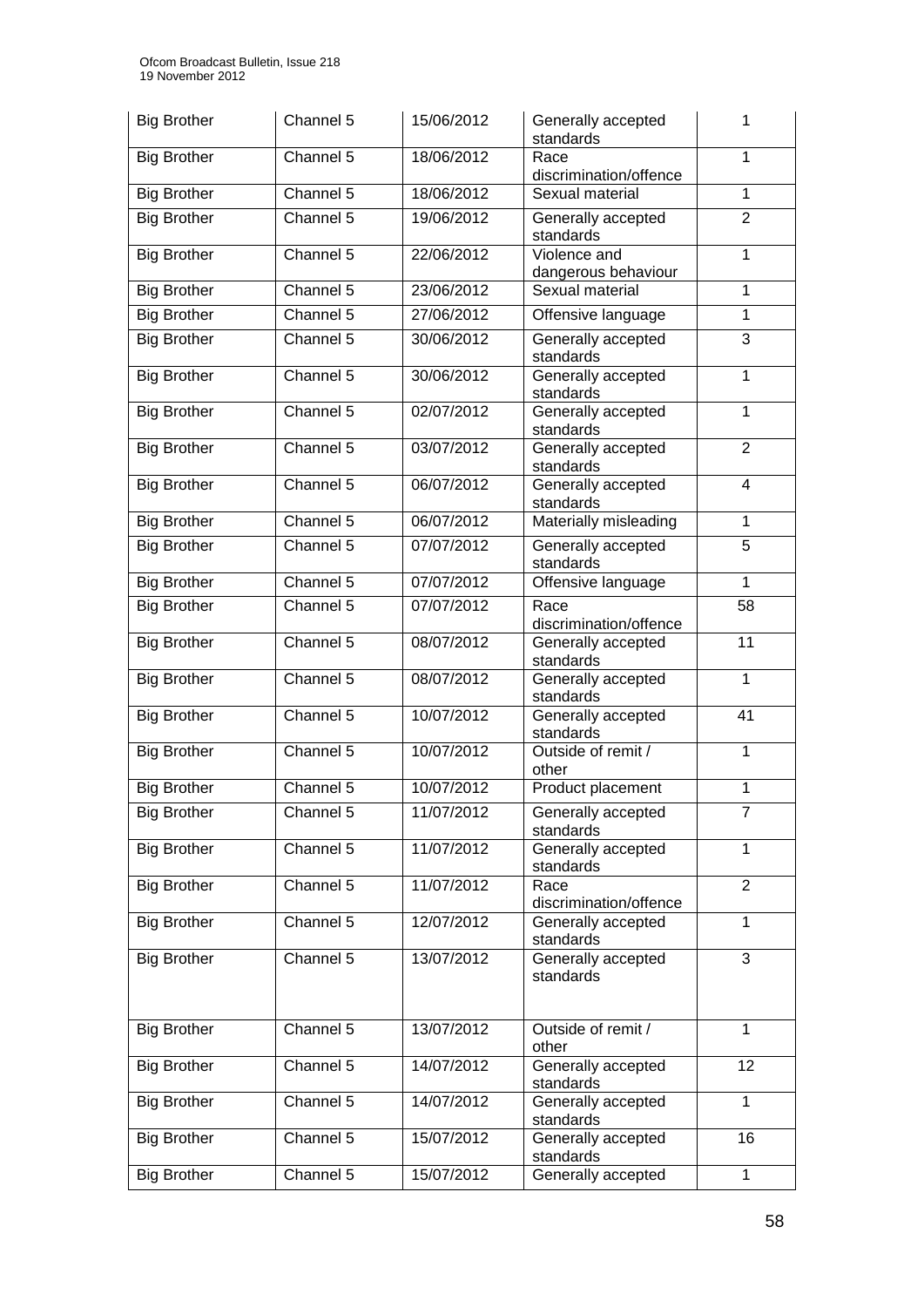|                    |           |            | standards                                    |                         |  |
|--------------------|-----------|------------|----------------------------------------------|-------------------------|--|
| <b>Big Brother</b> | Channel 5 | 16/07/2012 | Generally accepted<br>301<br>standards       |                         |  |
| <b>Big Brother</b> | Channel 5 | 16/07/2012 | Outside of remit /<br>other                  | 1                       |  |
| <b>Big Brother</b> | Channel 5 | 19/07/2012 | Outside of remit /<br>other                  | $\overline{\mathbf{4}}$ |  |
| <b>Big Brother</b> | Channel 5 | 19/07/2012 | Outside of remit /<br>other                  | 1                       |  |
| <b>Big Brother</b> | Channel 5 | 21/07/2012 | Generally accepted<br>standards              | $\mathbf{1}$            |  |
| <b>Big Brother</b> | Channel 5 | 21/07/2012 | Sexual orientation<br>discrimination/offence | $\mathbf{1}$            |  |
| <b>Big Brother</b> | Channel 5 | 22/07/2012 | Generally accepted<br>standards              | $\mathbf{1}$            |  |
| <b>Big Brother</b> | Channel 5 | 23/07/2012 | Religious/Beliefs<br>discrimination/offence  | 1                       |  |
| <b>Big Brother</b> | Channel 5 | 24/07/2012 | Transgender<br>discrimination/offence        | 8                       |  |
| <b>Big Brother</b> | Channel 5 | 26/07/2012 | Race<br>discrimination/offence               | $\overline{4}$          |  |
| <b>Big Brother</b> | Channel 5 | 27/07/2012 | Generally accepted<br>standards              | $\overline{5}$          |  |
| <b>Big Brother</b> | Channel 5 | 27/07/2012 | Generally accepted<br>standards              | 3                       |  |
| <b>Big Brother</b> | Channel 5 | 27/07/2012 | Materially misleading                        | 5                       |  |
| <b>Big Brother</b> | Channel 5 | 27/07/2012 | Race<br>discrimination/offence               | 1                       |  |
| <b>Big Brother</b> | Channel 5 | 30/07/2012 | Outside of remit /<br>other                  | $\mathbf{1}$            |  |
| <b>Big Brother</b> | Channel 5 | 31/07/2012 | Generally accepted<br>standards              | 6                       |  |
| <b>Big Brother</b> | Channel 5 | 31/07/2012 | 1<br>Race<br>discrimination/offence          |                         |  |
| <b>Big Brother</b> | Channel 5 | 01/08/2012 | Competitions                                 | 1                       |  |
| <b>Big Brother</b> | Channel 5 | 01/08/2012 | Generally accepted<br>standards              | 1                       |  |
| <b>Big Brother</b> | Channel 5 | 01/08/2012 | Voting                                       | 9                       |  |
| <b>Big Brother</b> | Channel 5 | 02/08/2012 | Generally accepted<br>standards              | 106                     |  |
| <b>Big Brother</b> | Channel 5 | 03/08/2012 | Generally accepted<br>standards              | 81                      |  |
| <b>Big Brother</b> | Channel 5 | 03/08/2012 | Generally accepted<br>standards              | $\mathbf 1$             |  |
| <b>Big Brother</b> | Channel 5 | 03/08/2012 | Generally accepted<br>standards              | 1                       |  |
| <b>Big Brother</b> | Channel 5 | 06/08/2012 | Generally accepted<br>standards              | $\overline{2}$          |  |
| <b>Big Brother</b> | Channel 5 | 10/08/2012 | Generally accepted<br>standards              | $\mathbf{1}$            |  |
| <b>Big Brother</b> | Channel 5 | 10/08/2012 | Voting                                       | $\mathbf{1}$            |  |
| <b>Big Brother</b> | Channel 5 | 11/08/2012 | Religious/Beliefs<br>discrimination/offence  | $\mathbf{1}$            |  |
| <b>Big Brother</b> | Channel 5 | 11/08/2012 | Violence and<br>dangerous behaviour          | 1                       |  |
| <b>Big Brother</b> | Channel 5 | 13/08/2012 | Competitions                                 | 1                       |  |
| <b>Big Brother</b> | Channel 5 | 13/08/2012 | Generally accepted                           | $\mathbf{1}$            |  |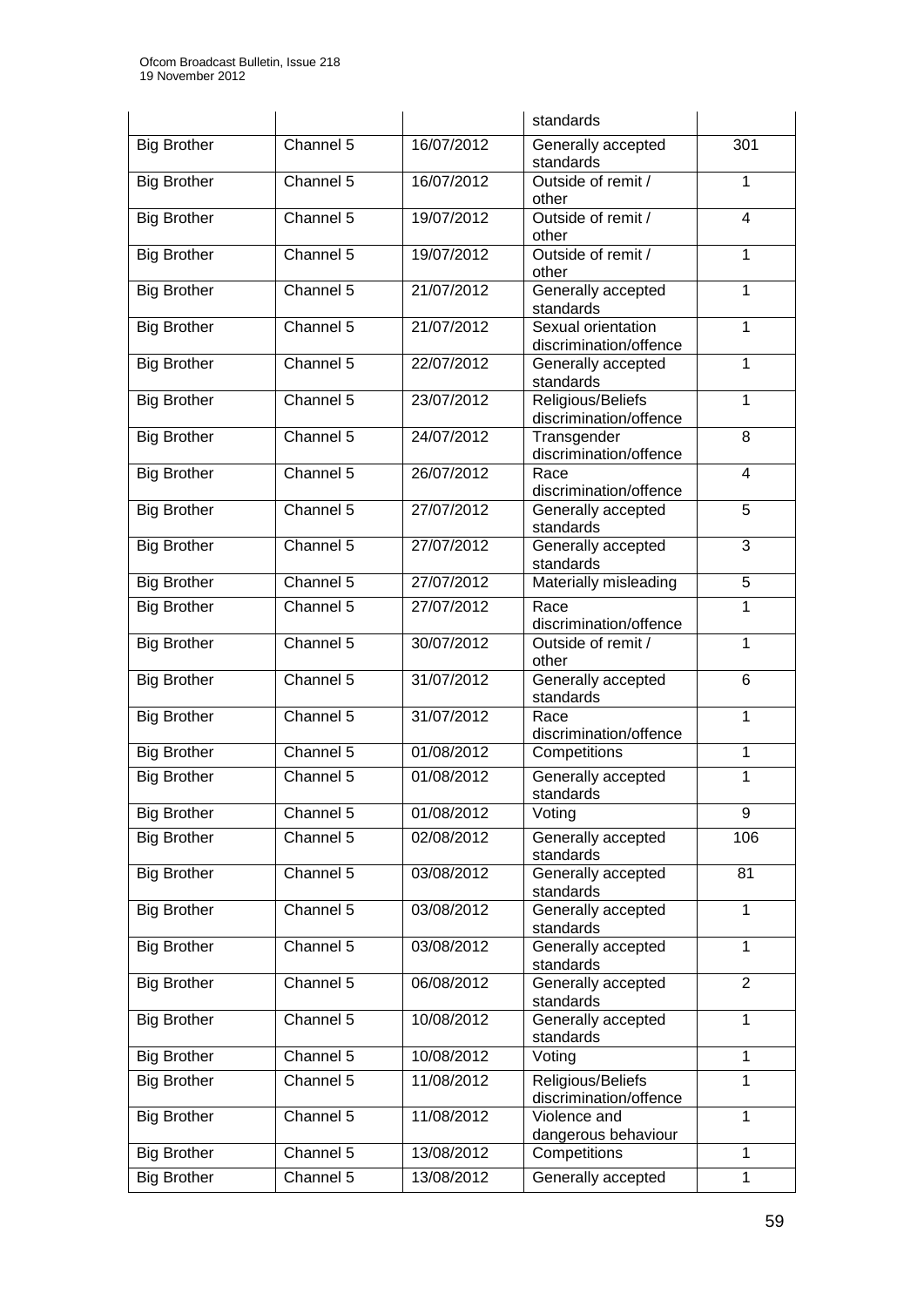|                          |                     |            | standards                          |              |  |
|--------------------------|---------------------|------------|------------------------------------|--------------|--|
| <b>Big Brother</b>       | Channel 5           | n/a        | Age                                | 1            |  |
|                          |                     |            | discrimination/offence             |              |  |
| <b>Big Brother</b>       | Channel 5           | n/a        | Generally accepted                 | 1            |  |
|                          |                     |            | standards                          |              |  |
| <b>Big Brother</b>       | Channel 5           | n/a        | Generally accepted                 | $\mathbf{1}$ |  |
|                          |                     |            | standards                          |              |  |
| <b>Big Brother</b>       | Channel 5           | n/a        | Generally accepted                 | 1            |  |
|                          |                     |            | standards                          |              |  |
| <b>Big Brother</b>       | Channel 5           | n/a        | Outside of remit /                 | 1            |  |
|                          |                     |            | other                              |              |  |
| <b>Big Brother</b>       | Channel 5           | n/a        | Product placement                  | 1            |  |
| <b>Big Brother</b>       | Channel 5 / 5*      | 19/06/2012 | Sexual material                    | 1            |  |
| <b>Big Brother Live</b>  | $5*$                | 13/07/2012 | Generally accepted                 | 1            |  |
|                          |                     |            | standards                          |              |  |
| Big Brother: The         | Channel 5           | 05/06/2012 | Sexual material                    | 1            |  |
| Auditions                |                     |            |                                    |              |  |
| <b>Big Brothers Bit</b>  | Channel 5           | 13/08/2012 | Due impartiality/bias              | 1            |  |
| On The Side              |                     |            |                                    |              |  |
| <b>Big Brother's Bit</b> | $\overline{5^*}$    | 08/07/2012 | Outside of remit /                 | 1            |  |
| on the Side              |                     |            | other                              |              |  |
| <b>Big Brother's Bit</b> | $\overline{5^*}$    | 14/07/2012 | Generally accepted                 | 1            |  |
| on the Side              |                     |            | standards                          |              |  |
| Big Brother's Bit        | $5*$                | 16/07/2012 | Outside of remit /                 | 1            |  |
| on the Side              |                     |            | other                              |              |  |
| Big Brother's Bit        | $5*$                | 16/07/2012 | Transgender<br>4                   |              |  |
| on the Side              |                     |            | discrimination/offence             |              |  |
| Big Brother's Bit        | $\overline{5^*}$    | 23/07/2012 | Generally accepted                 | 1            |  |
| on the Side              |                     |            | standards                          |              |  |
| Big Brother's Bit        | $\overline{5^*}$    | 30/07/2012 | Outside of remit /                 | 1            |  |
| on the Side              |                     |            | other                              |              |  |
| Big Brother's Bit        | Channel 5           | 26/06/2012 | Generally accepted<br>$\mathbf{1}$ |              |  |
| on the Side              |                     |            | standards                          |              |  |
| <b>Big Brother's Bit</b> | Channel 5           | 02/07/2012 | 1<br>Race                          |              |  |
| on the Side              |                     |            | discrimination/offence             |              |  |
| Big Brother's Bit        | Channel 5           | 05/07/2012 | Generally accepted                 | 6            |  |
| on the Side              |                     |            | standards                          |              |  |
| Big Brother's Bit        | Channel 5           | 06/07/2012 | Race                               | 162          |  |
| on the Side              |                     |            | discrimination/offence             |              |  |
| <b>Big Brother's Bit</b> | Channel 5           | 24/07/2012 | Generally accepted                 | 1            |  |
| on the Side              |                     |            | standards                          |              |  |
| <b>Big Brother's Bit</b> | Channel 5           | 25/07/2012 | Race                               | 1            |  |
| on the Side              |                     |            | discrimination/offence             |              |  |
| <b>Big Brother's Bit</b> | Channel 5           | 26/07/2012 | Race                               | 1            |  |
| on the Side              |                     |            | discrimination/offence             |              |  |
| <b>Big Brother's Bit</b> | Channel 5           | 30/07/2012 | Generally accepted                 | 1            |  |
| on the Side              |                     |            | standards                          |              |  |
| <b>Big Brother's Bit</b> | Channel 5           | 01/08/2012 | Competitions<br>1                  |              |  |
| on the Side              |                     |            |                                    |              |  |
| <b>Big Brother's Bit</b> | Channel 5           | 02/08/2012 | Competitions                       | 26           |  |
| on the Side              |                     |            |                                    |              |  |
| <b>Big Brother's Bit</b> | Channel 5           | 02/08/2012 | Generally accepted                 | 1            |  |
| on the Side              |                     |            | standards                          |              |  |
| <b>Boardwalk Empire</b>  | <b>Sky Atlantic</b> | 06/10/2012 | Advertising scheduling             | $\mathbf{1}$ |  |
| <b>Boardwalk Empire</b>  | Pick TV             | 27/09/2012 | Violence and                       | $\mathbf{1}$ |  |
| (trailer)                |                     |            | dangerous behaviour                |              |  |
| <b>Boardwalk Empire</b>  | Sky Sports 1        | 24/09/2012 | Violence and                       | 1            |  |
| (trailer)                |                     |            | dangerous behaviour                |              |  |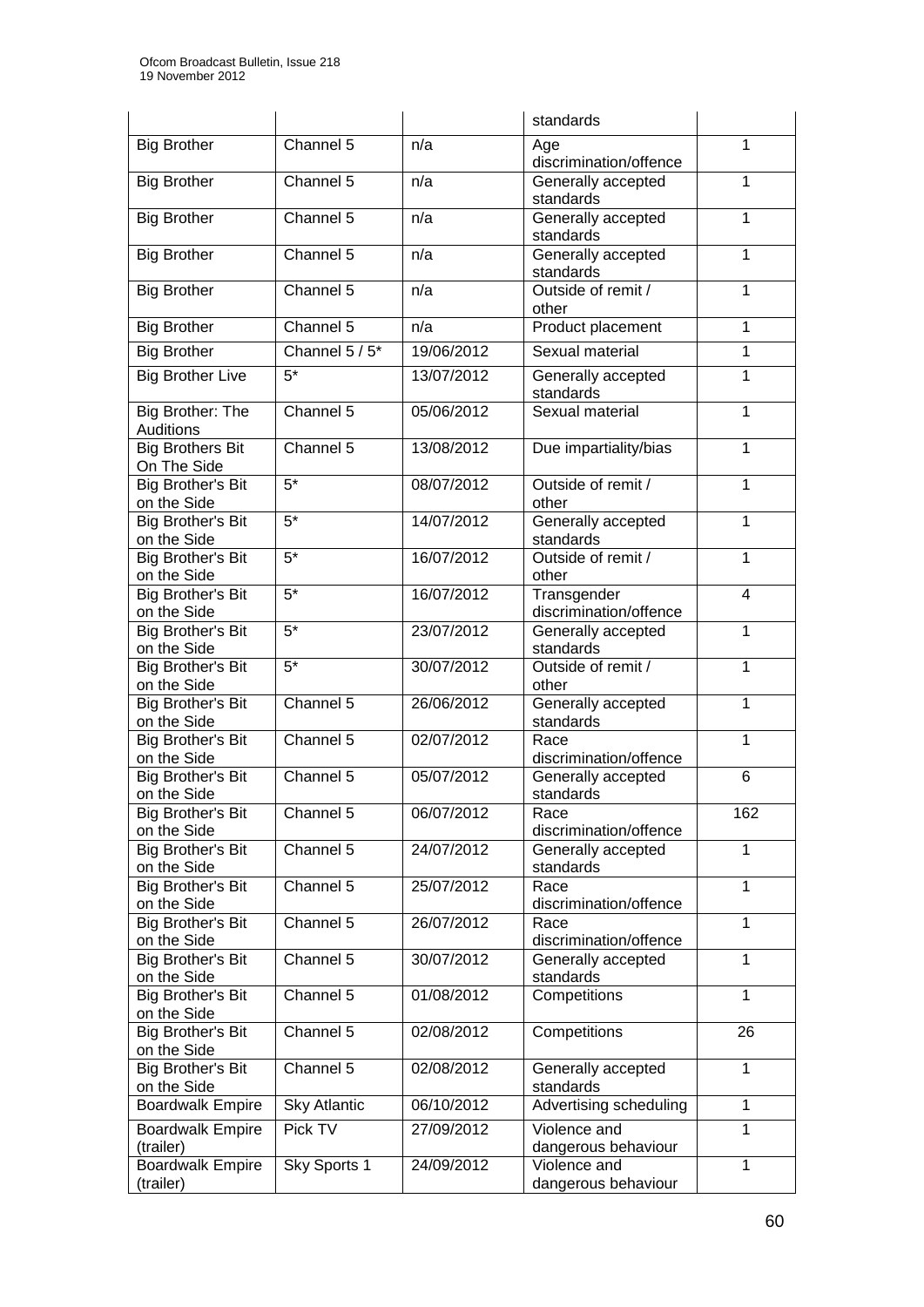| Bombardier's<br>sponsorship of<br>Dave | Dave                   | 19/10/2012 | Animal welfare                              | 1              |
|----------------------------------------|------------------------|------------|---------------------------------------------|----------------|
| Bombardier's<br>sponsorship of<br>Dave | Dave                   | 22/10/2012 | Animal welfare                              | $\mathbf{1}$   |
| <b>Breakfast</b>                       | BBC <sub>1</sub>       | 24/10/2012 | Generally accepted<br>standards             | 1              |
| <b>Breakfast</b>                       | BBC <sub>1</sub>       | 27/10/2012 | Generally accepted<br>standards             | 1              |
| <b>Breakfast</b>                       | BBC <sub>1</sub>       | 27/10/2012 | Religious/Beliefs<br>discrimination/offence | 1              |
| Cash Cab                               | Quest                  | 16/10/2012 | Harm                                        | 1              |
| Celebrity Big<br><b>Brother</b>        | Channel 5              | 15/08/2012 | Generally accepted<br>standards             | $\mathbf{1}$   |
| <b>Celebrity Big</b><br><b>Brother</b> | Channel 5              | 16/08/2012 | Generally accepted<br>standards             | 1              |
| <b>Celebrity Big</b><br><b>Brother</b> | Channel 5              | 18/08/2012 | Generally accepted<br>standards             | 8              |
| <b>Celebrity Big</b><br><b>Brother</b> | Channel 5              | 19/08/2012 | Harm                                        | $\mathbf{1}$   |
| Celebrity Big<br><b>Brother</b>        | Channel 5              | 20/08/2012 | Generally accepted<br>standards             | $\mathbf{1}$   |
| <b>Celebrity Big</b><br><b>Brother</b> | Channel 5              | 22/08/2012 | 3<br>Drugs, smoking,<br>solvents or alcohol |                |
| <b>Celebrity Big</b><br><b>Brother</b> | Channel 5              | 24/08/2012 | Voting<br>1                                 |                |
| <b>Celebrity Big</b><br><b>Brother</b> | Channel 5              | 26/08/2012 | 60<br>Generally accepted<br>standards       |                |
| <b>Celebrity Big</b><br><b>Brother</b> | Channel $\overline{5}$ | 28/08/2012 | Generally accepted<br>standards             | $\overline{2}$ |
| <b>Celebrity Big</b><br><b>Brother</b> | Channel 5              | 29/08/2012 | 1<br>Generally accepted<br>standards        |                |
| <b>Celebrity Big</b><br><b>Brother</b> | Channel $5$            | 30/08/2012 | Generally accepted<br>1<br>standards        |                |
| <b>Celebrity Big</b><br><b>Brother</b> | Channel 5              | 31/08/2012 | 1<br>Advertising minutage                   |                |
| Celebrity Big<br><b>Brother</b>        | Channel 5              | 31/08/2012 | Generally accepted<br>standards             | 1              |
| <b>Celebrity Big</b><br><b>Brother</b> | Channel 5              | 05/09/2012 | Generally accepted<br>standards             | $\mathbf{1}$   |
| <b>Celebrity Big</b><br><b>Brother</b> | Channel 5              | 07/09/2012 | Undue prominence                            | $\mathbf{1}$   |
| <b>Celebrity Big</b><br><b>Brother</b> | Channel 5              | n/a        | Drugs, smoking,<br>solvents or alcohol      | $\mathbf{1}$   |
| <b>Celebrity Big</b><br><b>Brother</b> | Channel 5              | n/a        | Product placement                           | $\mathbf{1}$   |
| Celebrity Juice                        | ITV <sub>2</sub>       | 18/10/2012 | Generally accepted<br>standards             | $\overline{2}$ |
| Channel 4 News                         | Channel $4$            | 17/10/2012 | Due accuracy                                | $\mathbf{1}$   |
| Channel 4 News                         | Channel 4              | 17/10/2012 | Violence and<br>dangerous behaviour         | 1              |
| Channel 4 News                         | Channel 4              | 26/10/2012 | Due impartiality/bias                       | $\mathbf{1}$   |
| <b>Channel Report</b>                  | Channel TV             | 18/10/2012 | Outside of remit /<br>other                 | $\mathbf{1}$   |
| <b>ChatGirl TV</b>                     | <b>Adult Channel</b>   | 28/08/2012 | Participation TV -<br>Offence               | $\mathbf{1}$   |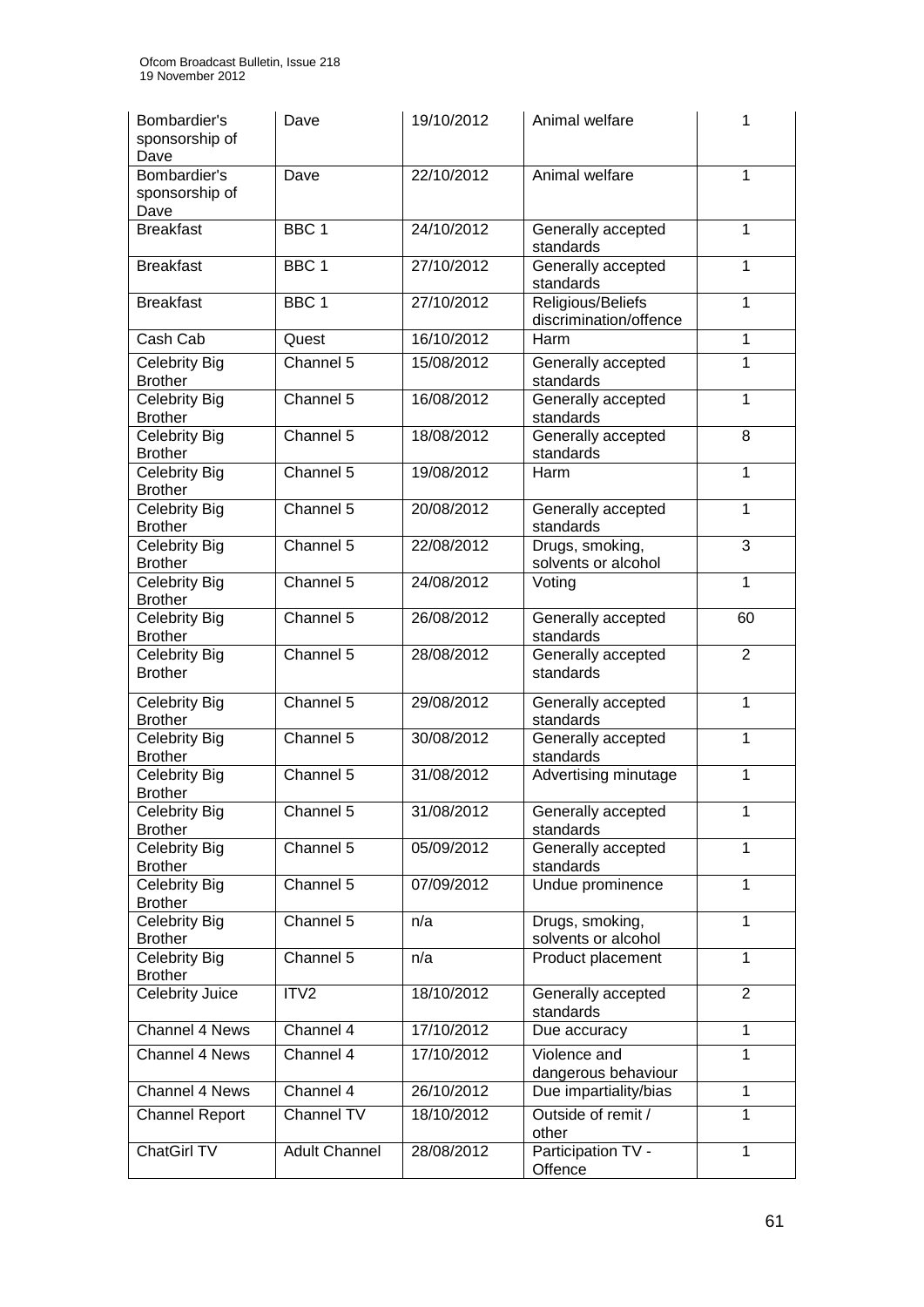| ChatGirl TV2                                         | <b>GirlGirl</b>        | 28/08/2012 | Participation TV -<br>1<br>Offence               |                |
|------------------------------------------------------|------------------------|------------|--------------------------------------------------|----------------|
| ChatGirl TV2                                         | GirlGirl               | 29/08/2012 | Participation TV -<br>Offence                    | 1              |
| Classic Car<br>Rescue                                | Channel 5              | 08/10/2012 | Materially misleading                            | 1              |
| <b>Community Link</b><br>Show                        | Gloucester FM          | 04/10/2012 | Offensive language                               | 1              |
| <b>Coronation Street</b>                             | ITV1                   | 01/10/2012 | Materially misleading                            | 1              |
| <b>Coronation Street</b>                             | ITV1                   | 14/10/2012 | Drugs, smoking,<br>solvents or alcohol           | 1              |
| <b>Coronation Street</b>                             | ITV1                   | 14/10/2012 | Offensive language                               | 1              |
| <b>Coronation Street</b>                             | ITV1                   | 15/10/2012 | Generally accepted<br>standards                  | 1              |
| <b>Coronation Street</b>                             | ITV1                   | 15/10/2012 | Transgender<br>discrimination/offence            | 3              |
| <b>Coronation Street</b>                             | ITV1                   | 26/10/2012 | Generally accepted<br>standards                  | $\overline{2}$ |
| Crossfire                                            | Peace TV               | 15/07/2012 | Religious/Beliefs<br>discrimination/offence      | 1              |
| Crossfire                                            | Peace TV               | 30/09/2012 | Religious/Beliefs<br>discrimination/offence      | 1              |
| CSI: Miami                                           | Channel 5              | 20/10/2012 | Suicide and self harm                            | 1              |
| Dawn FM                                              | Dawn FM                | 06/10/2012 | Religious/Beliefs<br>1<br>discrimination/offence |                |
| Daybreak                                             | ITV1                   | 19/10/2012 | Due impartiality/bias<br>1                       |                |
| Daybreak                                             | ITV1                   | n/a        | Competitions                                     | 1              |
| Dick and Dom's                                       | <b>CBBC</b>            | 28/09/2012 | Violence and                                     | 1              |
| Hoopla<br>Doctors                                    | BBC <sub>1</sub>       | 10/09/2012 | dangerous behaviour<br>Sexual material           | $\mathbf{1}$   |
| Downton Abbey                                        | ITV1                   | 14/10/2012 | Generally accepted                               | $\overline{2}$ |
|                                                      |                        |            | standards                                        |                |
| <b>Drillbit Taylor</b>                               | Film4                  | 20/10/2012 | Offensive language                               | $\mathbf{1}$   |
| Drugs Live: The<br><b>Ecstasy Trial</b>              | Channel 4              | 26/09/2012 | Drugs, smoking,<br>solvents or alcohol           | 9              |
| Drugs Live: The<br><b>Ecstasy Trial</b>              | Channel 4              | 27/09/2012 | Drugs, smoking,<br>solvents or alcohol           | $\overline{2}$ |
| Drugs Live: The<br><b>Ecstasy Trial</b><br>(trailer) | Channel 4              | 14/09/2012 | Drugs, smoking,<br>1<br>solvents or alcohol      |                |
| Drugs Live: The<br><b>Ecstasy Trial</b><br>(trailer) | Channel 4              | 14/09/2012 | Outside of remit /<br>other                      | 1              |
| East Midlands<br>Today                               | BBC <sub>1</sub>       | 24/09/2012 | Scheduling                                       | 1              |
| EastEnders                                           | BBC <sub>1</sub>       | 05/10/2012 | Materially misleading                            | $\overline{2}$ |
| EastEnders                                           | BBC <sub>1</sub>       | 15/10/2012 | Race<br>discrimination/offence                   | $\overline{2}$ |
| EastEnders                                           | BBC <sub>1</sub>       | 18/10/2012 | Race<br>discrimination/offence                   | 1              |
| EastEnders                                           | BBC <sub>1</sub>       | 26/10/2012 | Outside of remit /<br>other                      | $\mathbf{1}$   |
| Efterlyst                                            | TV3                    | 05/09/2012 | Generally accepted<br>standards                  | $\overline{2}$ |
| Emmerdale                                            | ITV1                   | 26/10/2012 | Materially misleading                            | 1              |
| <b>Extra Time</b>                                    | <b>Talksport Radio</b> | 08/10/2012 | Generally accepted                               | $\mathbf{1}$   |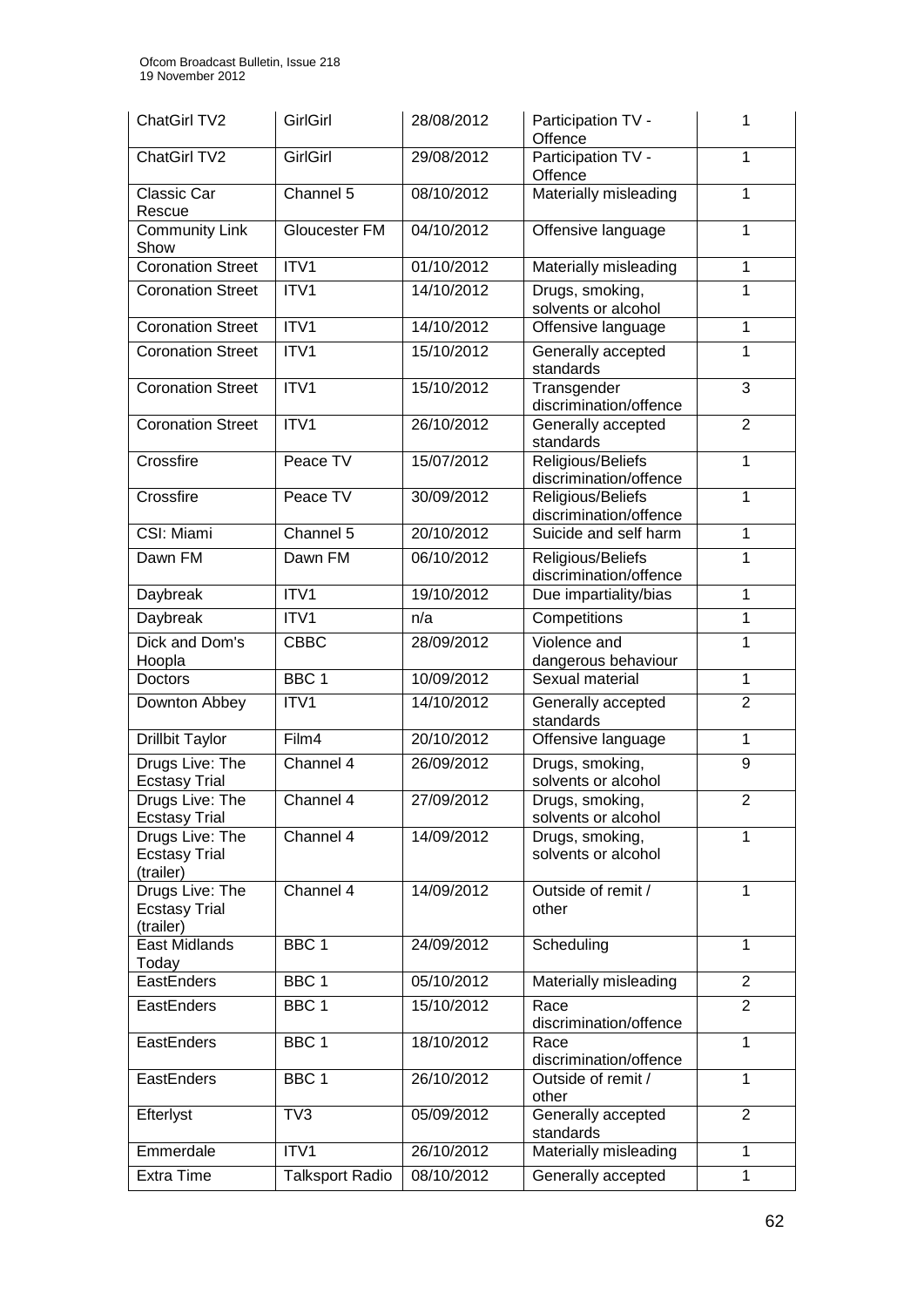|                                                       |                       |            | standards                                |              |
|-------------------------------------------------------|-----------------------|------------|------------------------------------------|--------------|
| Family Guy<br>(trailer)                               | <b>FX</b>             | 04/10/2012 | Generally accepted<br>standards          | 1            |
| FIFA World Cup<br>Qualifier                           | ITV1                  | 12/10/2012 | Generally accepted<br>1<br>standards     |              |
| Format                                                | <b>Rinse FM</b>       | 29/09/2012 | Format                                   | 1            |
| Foxy Bingo's                                          | ITV1                  | n/a        | Gambling                                 | 1            |
| sponsorship of<br>The Jeremy Kyle<br>Show             |                       |            |                                          |              |
| Fracture                                              | Film4                 | 25/10/2012 | Offensive language                       | 1            |
| Frasier                                               | Channel 4             | 17/10/2012 | Outside of remit /<br>other              | 1            |
| Freeview<br>programme guide                           | <b>BBC HD</b>         | 19/10/2012 | Generally accepted<br>standards          | 1            |
| <b>Friday Night</b><br>Dinner                         | Channel 4             | 07/10/2012 | Offensive language                       | 1            |
| Gordon Ramsay's<br><b>Ultimate Cookery</b><br>Course  | CHannel 4             | 19/09/2012 | Surreptitious<br>advertising             | 1            |
| Have I Got a Bit<br>More News for<br>You              | BBC <sub>1</sub>      | 15/10/2012 | Generally accepted<br>standards          | 1            |
| <b>Have I Got News</b><br>for You                     | BBC <sub>1</sub>      | 19/10/2012 | Generally accepted<br>1<br>standards     |              |
| Have I Got News<br>for You                            | Dave                  | 04/10/2012 | 1<br><b>Nudity</b>                       |              |
| HBO NHL 24/7                                          | <b>Premier Sports</b> | 31/12/2011 | Offensive language<br>1                  |              |
| Heroes of the<br><b>Skies</b>                         | Channel 5             | 18/10/2012 | 3<br>Offensive language                  |              |
| Heroes of the<br><b>Skies</b>                         | Channel 5             | 26/10/2012 | Outside of remit /<br>1<br>other         |              |
| Hollyoaks                                             | Channel 4             | 02/10/2012 | Generally accepted<br>1<br>standards     |              |
| Hollyoaks                                             | Channel 4             | 02/10/2012 | Scheduling                               | 1            |
| <b>Hollyoaks</b>                                      | E <sub>4</sub>        | 04/10/2012 | Generally accepted<br>1<br>standards     |              |
| Hunted                                                | BBC <sub>1</sub>      | 11/10/2012 | Violence and<br>dangerous behaviour      | 1            |
| Hunted                                                | BBC <sub>1</sub>      | 25/10/2012 | <b>Nudity</b>                            | 1            |
| Hunted                                                | BBC <sub>1</sub>      | 25/10/2012 | Violence and<br>1<br>dangerous behaviour |              |
| <b>Huw Stephens</b>                                   | <b>BBC Radio 1</b>    | 06/10/2012 | Premium rate services                    | $\mathbf{1}$ |
| I'm a<br>CelebrityGet Me<br>Out of Here!<br>(trailer) | <b>ITV</b> channels   | 22/10/2012 | Generally accepted<br>standards          | 1            |
| I'm a<br>CelebrityGet Me<br>Out of Here!<br>(trailer) | ITV1                  | 26/10/2012 | Animal welfare                           | 1            |
| I'm a<br>CelebrityGet Me<br>Out of Here!<br>(trailer) | ITV1                  | 27/10/2012 | Generally accepted<br>1<br>standards     |              |
| I'm a<br>CelebrityGet Me                              | ITV1                  | n/a        | Generally accepted<br>standards          | 1            |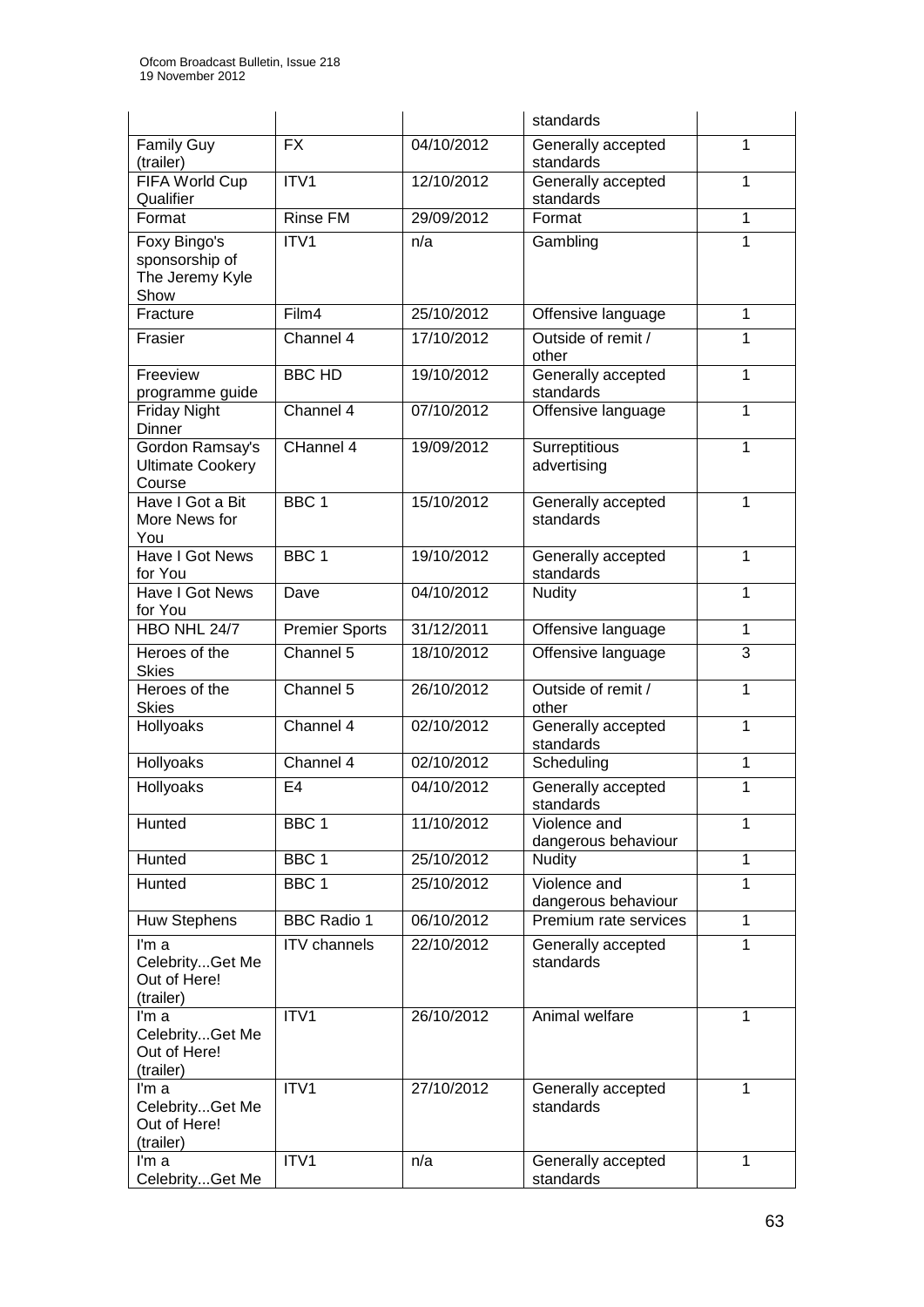| Out of Here!<br>(trailer)                                |                    |            |                                                   |                |  |
|----------------------------------------------------------|--------------------|------------|---------------------------------------------------|----------------|--|
| Inside Out                                               | BBC <sub>1</sub>   | 22/10/2012 | Offensive language                                | 1              |  |
| Inspector George<br>Gently                               | BBC <sub>1</sub>   | 16/09/2012 | Drugs, smoking,<br>solvents or alcohol            | 1              |  |
| <b>ITV News and</b><br>Weather                           | ITV1               | 08/10/2012 | Generally accepted<br>standards                   | 1              |  |
| <b>ITV News and</b><br>Weather                           | ITV1               | 18/10/2012 | Due impartiality/bias                             | $\overline{2}$ |  |
| Jeremy Vine                                              | <b>BBC Radio 2</b> | 12/10/2012 | Generally accepted<br>standards                   | 1              |  |
| Jewish Mum of the<br>Year                                | Channel 4          | 09/10/2012 | Religious/Beliefs<br>discrimination/offence       | 1              |  |
| Jewish Mum of the<br>Year                                | Channel 4          | 16/10/2012 | Generally accepted<br>standards                   | 1              |  |
| Jo Brand's Big<br>Splash                                 | Dave               | 21/10/2012 | Offensive language                                | 1              |  |
| Journey to Islam<br>"Human Rights -<br>Rights or Wrongs" | Peace TV           | 13/07/2012 | Sexual orientation<br>discrimination/offence      | 1              |  |
| Julia Hartley<br><b>Brewer</b>                           | <b>LBC 97.3FM</b>  | 05/10/2012 | Violence and<br>dangerous behaviour               | 1              |  |
| Kanshi TV                                                | Venus TV           | n/a        | Religious/Beliefs<br>1<br>discrimination/offence  |                |  |
| Kirky Kirkbride's<br><b>Musical Mystery</b><br>Tour      | <b>Bishop FM</b>   | 21/09/2012 | 1<br>Offensive language                           |                |  |
| Law and Order                                            | Channel 5          | 24/10/2012 | Offensive language                                | 1              |  |
| Live at the Apollo                                       | BBC <sub>3</sub>   | 29/09/2012 | Offensive language                                | 1              |  |
| Live International<br>Boxing                             | Channel 5          | 13/10/2012 | Sexual orientation<br>3<br>discrimination/offence |                |  |
| Live International<br>Under-21s<br>Football              | <b>ESPN</b>        | 16/10/2012 | 2<br>Race<br>discrimination/offence               |                |  |
| Live Special                                             | Sangat TV          | 15/08/2012 | Religious/Beliefs<br>1<br>discrimination/offence  |                |  |
| Loose Women                                              | ITV1               | 15/10/2012 | Due impartiality/bias                             | 1              |  |
| Loose Women                                              | ITV1               | 17/10/2012 | Generally accepted<br>standards                   | 1              |  |
| Loose Women                                              | <b>STV</b>         | 17/10/2012 | Gender<br>discrimination/offence                  | 1              |  |
| Me and Mrs Jones<br>(trailer)                            | BBC <sub>1</sub>   | 12/10/2012 | Scheduling                                        | 1              |  |
| <b>Meet the Parents</b>                                  | E <sub>4</sub>     | 15/10/2012 | Religious/Beliefs<br>discrimination/offence       | 1              |  |
| Mock the Week                                            | BBC <sub>2</sub>   | 11/10/2012 | Generally accepted<br>standards                   | 1              |  |
| Moto GP                                                  | BBC <sub>2</sub>   | 21/10/2012 | Outside of remit /<br>other                       | $\overline{2}$ |  |
| My Daughter the<br><b>Teenage Nudist</b>                 | More4              | 18/10/2012 | Gender<br>discrimination/offence                  | 1              |  |
| My Tattoo<br>Addiction                                   | 4seven             | 21/10/2012 | Harm                                              | 1              |  |
| My Tattoo<br>Addiction                                   | Channel 4          | 18/10/2012 | Materially misleading                             | 13             |  |
| My Tattoo<br>Addiction (trailer)                         | Channel 4          | 12/10/2012 | Scheduling                                        | 1              |  |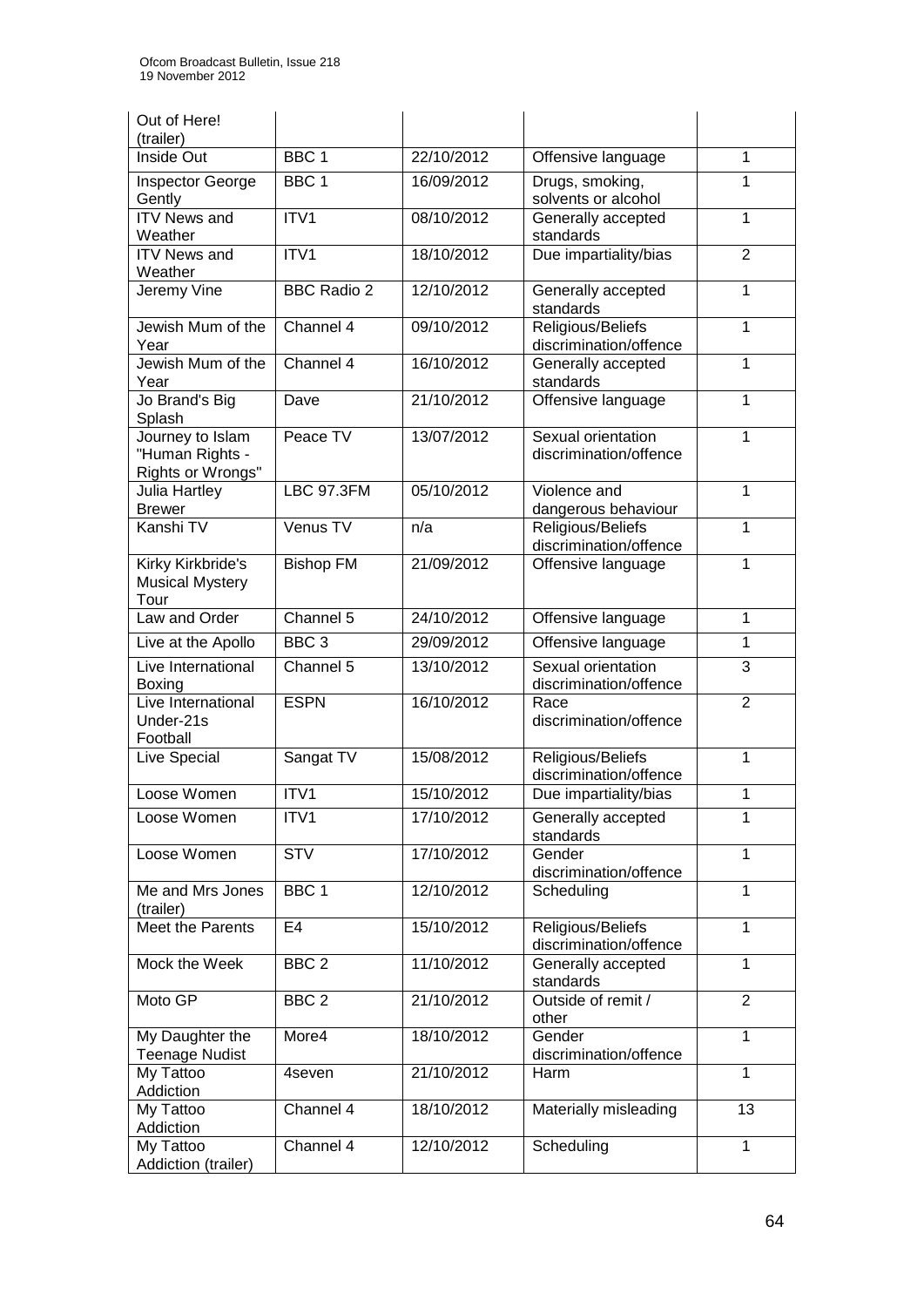| My Tattoo<br>Addiction (trailer)                  | Channel 4                                    | 18/10/2012 | Scheduling                                               | 1              |
|---------------------------------------------------|----------------------------------------------|------------|----------------------------------------------------------|----------------|
| My Tattoo<br>Addiction (trailer)                  | More4                                        | 12/10/2012 | Scheduling                                               | $\mathbf{1}$   |
| Never Mind the<br><b>Buzzcocks</b>                | BBC <sub>2</sub>                             | 24/09/2012 | <b>Disability</b><br>discrimination/offence              | 1              |
| Never Mind the<br><b>Buzzcocks</b>                | BBC <sub>2</sub>                             | 14/10/2012 | Generally accepted<br>standards                          | $\mathbf{1}$   |
| <b>News</b>                                       | BBC <sub>3</sub>                             | 19/10/2012 | Due accuracy                                             | 1              |
| <b>News</b>                                       | Smooth Radio                                 | 18/10/2012 | Due impartiality/bias                                    | $\mathbf{1}$   |
| <b>News</b><br>programming                        | <b>BBC</b> channels                          | n/a        | Generally accepted<br>standards                          | $\mathbf{1}$   |
| <b>News</b><br>programming                        | BBC channels /<br>ITV channels /<br>Sky news | n/a        | Generally accepted<br>standards                          | $\mathbf{1}$   |
| <b>News</b><br>programming                        | <b>Fox News</b>                              | n/a        | Due impartiality/bias                                    | 1              |
| Newsdrive                                         | <b>BBC Radio</b><br>Scotland                 | 24/10/2012 | Due impartiality/bias                                    | 1              |
| Newsnight<br>Scotland                             | <b>BBC 2 Scotland</b>                        | 23/10/2012 | Due impartiality/bias                                    | 1              |
| Nick Ferrari                                      | <b>LBC 97.3FM</b>                            | 11/10/2012 | Materially misleading                                    | $\mathbf{1}$   |
| Only the Brave<br>and Courageous<br>Show          | <b>BMHC Radio</b><br>Hajj                    | 10/10/2012 | Gender<br>1<br>discrimination/offence                    |                |
| Panorama (trailer)                                | BBC <sub>2</sub>                             | 16/10/2012 | Generally accepted<br>$\mathbf{1}$<br>standards          |                |
| Phones 4U's<br>sponsorship of<br><b>Star Trek</b> | More4                                        | 16/10/2012 | Sponsorship credits<br>1                                 |                |
| Piers Morgan's<br><b>Life Stories</b>             | ITV1                                         | 26/10/2012 | Generally accepted<br>1<br>standards                     |                |
| Playboy TV Chat                                   | Playboy TV<br>Chat                           | 10/10/2012 | 1<br>Sexual material                                     |                |
| Pluras kök                                        | TV3 Sweden                                   | 15/09/2012 | $\overline{2}$<br>Drugs, smoking,<br>solvents or alcohol |                |
| Premier League<br>Football                        | Sky Sports 1                                 | 28/10/2012 | Outside of remit /<br>other                              | $\mathbf{1}$   |
| Programming                                       | <b>BBC</b> channels                          | n/a        | Outside of remit /<br>other                              | $\overline{2}$ |
| Programming                                       | BBC channels /<br>Channel 4                  | n/a        | Religious/Beliefs<br>discrimination/offence              | $\mathbf{1}$   |
| <b>Question Time</b>                              | BBC <sub>1</sub>                             | 18/10/2012 | Due impartiality/bias                                    | $\mathbf{1}$   |
| Radio Hartlepool                                  | Radio<br>Hartlepool                          | n/a        | Generally accepted<br>standards                          | 1              |
| <b>Red Dwarf</b>                                  | Dave                                         | 18/10/2012 | Religious/Beliefs<br>discrimination/offence              | 5              |
| Red Dwarf (trailer)                               | Dave                                         | 17/10/2012 | Religious/Beliefs<br>discrimination/offence              | 1              |
| Red Light Central                                 | Red Light 3                                  | 09/10/2012 | Sexual material                                          | $\mathbf{1}$   |
| <b>Russell Howard's</b><br><b>Good News</b>       | $BBC$ 3                                      | 18/10/2012 | Generally accepted<br>standards                          | 1              |
| <b>Russell Howard's</b><br>Good News Extra        | BBC <sub>3</sub>                             | 12/10/2012 | Religious/Beliefs<br>discrimination/offence              | 1              |
| Seven Seas'<br>sponsorship of ITV<br>Weather      | ITV1                                         | n/a        | Sponsorship credits                                      | 1              |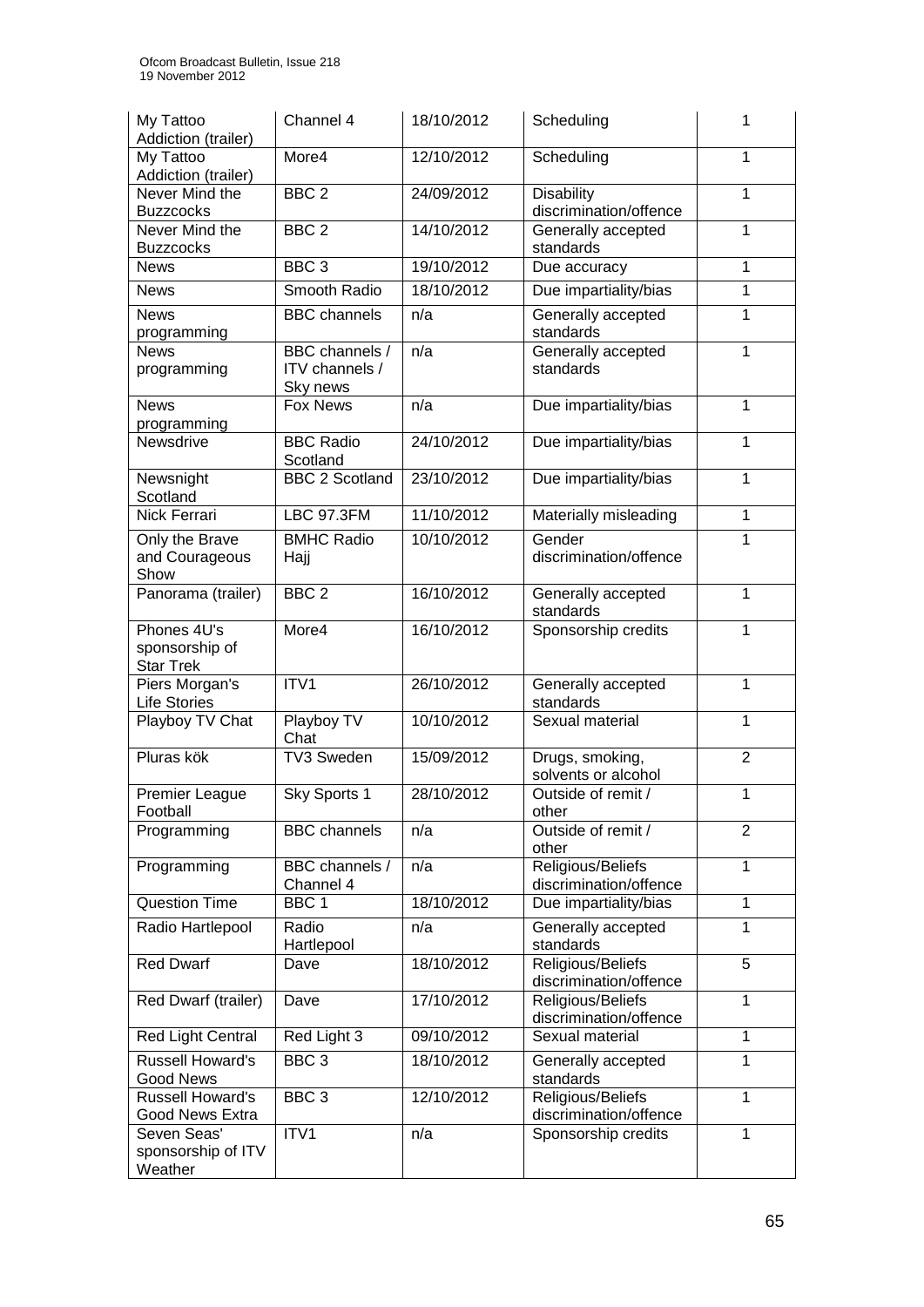| Sex, Death and<br>the Meaning of<br>Life           | Channel 4                   | 20/10/2012 | Religious/Beliefs<br>discrimination/offence | 1              |  |
|----------------------------------------------------|-----------------------------|------------|---------------------------------------------|----------------|--|
| Sex, Death and<br>the Meaning of<br>Life (trailer) | Channel 4                   | 11/10/2012 | Religious/Beliefs<br>discrimination/offence | $\overline{2}$ |  |
| Sex, Death and<br>the Meaning of<br>Life (trailer) | Channel 4                   | 15/10/2012 | Religious/Beliefs<br>discrimination/offence | 1              |  |
| Sex, Death and<br>the Meaning of<br>Life (trailer) | Channel 4                   | 16/10/2012 | Religious/Beliefs<br>discrimination/offence | 1              |  |
| Sex, Death and<br>the Meaning of<br>Life (trailer) | More4                       | 10/10/2012 | Religious/Beliefs<br>discrimination/offence | 1              |  |
| Sex, Death and<br>the Meaning of<br>Life (trailer) | More4                       | 13/10/2012 | Religious/Beliefs<br>discrimination/offence | 1              |  |
| Sex, Death and<br>the Meaning of<br>Life (trailer) | More4                       | 13/10/2012 | Religious/Beliefs<br>discrimination/offence | $\mathbf{1}$   |  |
| Shooting Stars                                     | Dave                        | 04/10/2012 | <b>Nudity</b>                               | $\mathbf{1}$   |  |
| <b>Sikh Channel</b>                                | Sikh Channel                | 01/10/2012 | 3<br>Generally accepted<br>standards        |                |  |
| Sing for Your Life                                 | Channel 4                   | 15/10/2012 | Materially misleading                       | 1              |  |
| Sing For Your Life<br>(trailer)                    | Channel 4                   | 14/10/2012 | Offensive language                          | 1              |  |
| <b>Sky News</b>                                    | <b>Sky News</b>             | 16/09/2012 | Due accuracy                                | 1              |  |
| <b>Sky News</b>                                    | <b>Sky News</b>             | 22/09/2012 | Due accuracy                                | $\mathbf{1}$   |  |
| <b>Sky News</b>                                    | <b>Sky News</b>             | 05/10/2012 | Generally accepted<br>309<br>standards      |                |  |
| <b>Sky News</b>                                    | <b>Sky News</b>             | 24/10/2012 | Gender<br>1<br>discrimination/offence       |                |  |
| <b>Sky News</b>                                    | <b>Sky News</b>             | n/a        | 1<br>Generally accepted<br>standards        |                |  |
| <b>Sky News with</b><br>Kay Burley                 | <b>Sky News</b>             | 02/10/2012 | Generally accepted<br>standards             | 1              |  |
| Sky News with<br>Kay Burley                        | <b>Sky News</b>             | 04/10/2012 | Generally accepted<br>standards             | 1              |  |
| Sons of Guns                                       | <b>Discovery</b><br>Channel | 08/10/2012 | Violence and<br>dangerous behaviour         | 1              |  |
| Stand Up To<br>Cancer (trailer)                    | Channel 4                   | 11/10/2012 | Materially misleading                       | 1              |  |
| Stand Up To<br>Cancer (trailer)                    | Channel 4                   | 14/10/2012 | Generally accepted<br>standards             | 1              |  |
| Stand Up To<br>Cancer (trailer)                    | Channel 4                   | 17/10/2012 | Hypnotic and other<br>techniques            | 1              |  |
| Storm Night                                        | Storm                       | 25/09/2012 | Sexual material                             | 1              |  |
| <b>Street Crime UK</b>                             | Pick TV                     | 23/10/2012 | Generally accepted<br>standards             | 1              |  |
| <b>Strictly Come</b><br>Dancing                    | BBC <sub>1</sub>            | 20/10/2012 | Generally accepted<br>standards             | 1              |  |
| <b>Strictly Come</b><br>Dancing                    | BBC <sub>1</sub>            | 27/10/2012 | Offensive language                          | 1              |  |
| <b>Strictly Come</b>                               | BBC <sub>1</sub>            | 27/10/2012 | Religious/Beliefs                           | 1              |  |
| Dancing                                            |                             |            | discrimination/offence                      |                |  |
| <b>STV News at Six</b>                             | <b>STV</b>                  | 18/01/2012 | Generally accepted                          | $\mathbf{1}$   |  |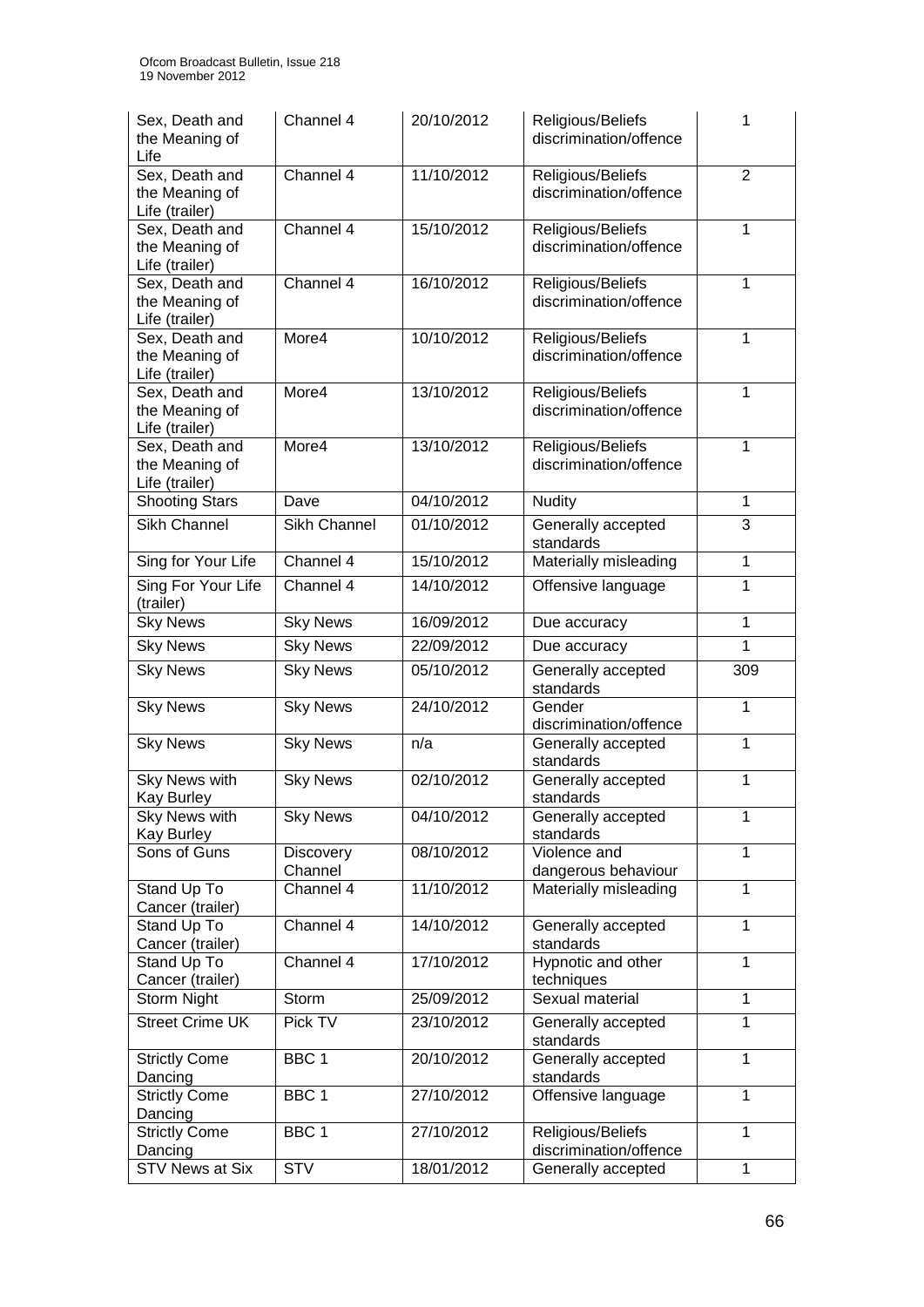|                                                          |                                            |            | standards                                   |                |  |
|----------------------------------------------------------|--------------------------------------------|------------|---------------------------------------------|----------------|--|
| Suburgatory                                              | Channel 4                                  | 13/10/2012 | Scheduling                                  | 1              |  |
| Sunday Brunch                                            | Channel 4                                  | 23/09/2012 | Drugs, smoking,<br>solvents or alcohol      | 1              |  |
| Switch (trailer)                                         | ITV1                                       | 13/10/2012 | Scheduling                                  | 1              |  |
| Switch (trailer)                                         | ITV1                                       | 13/10/2012 | Scheduling                                  | 1              |  |
| Sydney White                                             | BBC <sub>2</sub>                           | 13/10/2012 | Generally accepted<br>standards             | 1              |  |
| <b>Talk Talk's</b><br>sponsorship of<br>The X Factor     | ITV1                                       | 13/10/2012 | Sponsorship credits                         | 1              |  |
| <b>Talk Talk's</b><br>sponsorship of<br>The X Factor     | ITV1                                       | 13/10/2012 | Sponsorship credits                         | 1              |  |
| <b>TalkSport</b>                                         | <b>TalkSport</b>                           | 19/10/2012 | Race<br>discrimination/offence              | 1              |  |
| Tena sponsorship<br>of Timeless<br><b>Classics seres</b> | Yesterday                                  | 08/10/2012 | Gender<br>discrimination/offence            | 1              |  |
| The Alan<br><b>Titchmarsh Show</b>                       | ITV1                                       | 24/10/2012 | Animal welfare                              | 6              |  |
| The Alan<br><b>Titchmarsh Show</b>                       | ITV1                                       | 24/10/2012 | Materially misleading                       | $\overline{4}$ |  |
| The Alan<br><b>Titchmarsh Show</b>                       | ITV1                                       | 24/10/2012 | Outside of remit /<br>other                 | $\overline{2}$ |  |
| The Audience                                             | Channel 4                                  | 20/09/2012 | Under 18s in<br>programmes                  | 1              |  |
| The Ball's in our<br>Court                               | <b>Blighty</b>                             | 27/09/2012 | Violence and<br>dangerous behaviour         | 1              |  |
| The Big Drive<br>Home With Bruce<br>Wight                | Chorley FM<br>102.8                        | 11/10/2012 | Generally accepted<br>standards             | 1              |  |
| The Hairy Bikers:<br>Mums Know Best                      | BBC <sub>2</sub>                           | 17/10/2012 | Race<br>discrimination/offence              | 1              |  |
| The JD Show                                              | Free Radio<br>Coventry and<br>Warwickshire | 26/10/2012 | Offensive language<br>1                     |                |  |
| The Jeremy Kyle<br>Show                                  | ITV1                                       | 04/09/2012 | Violence and<br>dangerous behaviour         | 1              |  |
| The Jeremy Kyle<br>Show                                  | ITV1                                       | 05/09/2012 | Generally accepted<br>standards             | 1              |  |
| The Jeremy Kyle<br>Show                                  | ITV1                                       | 05/10/2012 | <b>Disability</b><br>discrimination/offence | 3              |  |
| The Jeremy Kyle<br>Show                                  | ITV1                                       | 15/10/2012 | Generally accepted<br>standards             | 1              |  |
| The Jeremy Kyle<br>Show                                  | ITV2                                       | 20/08/2012 | <b>Television Access</b><br>Services        | 1              |  |
| The Jeremy Kyle<br>Show                                  | ITV <sub>2</sub>                           | 03/10/2012 | Scheduling                                  | 1              |  |
| The Jewellery<br>Channel                                 | The Jewellery<br>Channel                   | n/a        | Outside of remit /<br>other                 | 1              |  |
| The Last House<br>on the Left                            | ITV4                                       | 24/10/2012 | Generally accepted<br>standards             | 1              |  |
| The Official UK<br>Top40                                 | Viva                                       | 06/10/2012 | Materially misleading                       | 1              |  |
| The Only Way is<br>Essex                                 | ITV <sub>2</sub>                           | 17/10/2012 | Generally accepted<br>standards             | 1              |  |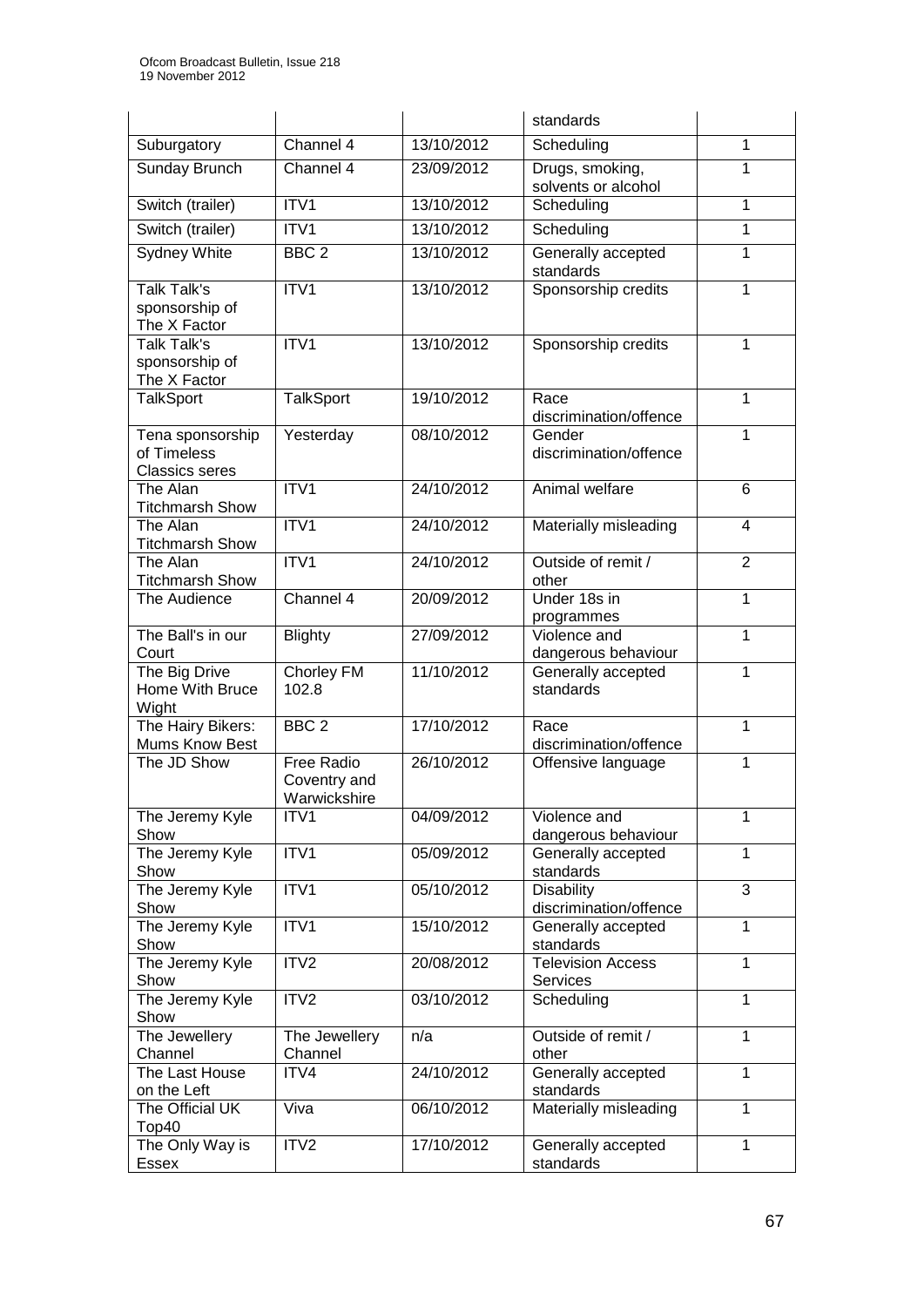| The Simpsons                        | Sky1               | 07/10/2012 | Offensive language                                            | 1                       |  |
|-------------------------------------|--------------------|------------|---------------------------------------------------------------|-------------------------|--|
| The Syndicate                       | BBC <sub>1</sub>   | 24/04/2012 | Offensive language                                            | 1                       |  |
| The Syndicate                       | <b>BBC 1 Wales</b> | 24/04/2012 | Drugs, smoking,<br>1<br>solvents or alcohol                   |                         |  |
| The Thick of It                     | BBC <sub>2</sub>   | 29/09/2012 | Religious/Beliefs<br>$\overline{1}$<br>discrimination/offence |                         |  |
| The Wright Stuff                    | Channel 5          | 01/10/2012 | Generally accepted<br>standards                               | $\mathbf{1}$            |  |
| The Wright Stuff                    | Channel 5          | 15/10/2012 | Generally accepted<br>standards                               | $\mathbf{1}$            |  |
| The Wright Stuff                    | Channel 5          | 18/10/2012 | Due impartiality/bias                                         | $\mathbf{1}$            |  |
| The Wright Stuff                    | Channel 5          | 18/10/2012 | Materially misleading                                         | $\mathbf{1}$            |  |
| The X Factor                        | ITV1               | 13/10/2012 | Generally accepted<br>standards                               | $\overline{2}$          |  |
| The X Factor                        | ITV1               | 13/10/2012 | Offensive language                                            | $\mathbf{1}$            |  |
| The X Factor                        | ITV1               | 13/10/2012 | Scheduling                                                    | 1                       |  |
| The X Factor                        | ITV1               | 20/10/2012 | Advertising minutage                                          | $\overline{1}$          |  |
| The X Factor                        | ITV1               | 20/10/2012 | Competitions                                                  | $\mathbf{1}$            |  |
| The X Factor                        | ITV1               | 20/10/2012 | Generally accepted<br>1<br>standards                          |                         |  |
| The X Factor                        | ITV1               | 20/10/2012 | Offensive language                                            | 11                      |  |
| The X Factor                        | ITV1               | 20/10/2012 | Outside of remit /<br>$\overline{7}$<br>other                 |                         |  |
| The X Factor                        | ITV1               | 20/10/2012 | Scheduling                                                    | $\overline{\mathbf{4}}$ |  |
| The X Factor                        | ITV1               | 20/10/2012 | Violence and<br>1<br>dangerous behaviour                      |                         |  |
| The X Factor                        | ITV1               | 20/10/2012 | Voting                                                        | $\overline{1}$          |  |
| The X Factor                        | ITV1               | 27/10/2012 | Generally accepted<br>3<br>standards                          |                         |  |
| The X Factor                        | ITV1               | 27/10/2012 | Voting                                                        | $\overline{2}$          |  |
| The X Factor                        | ITV1               | n/a        | Voting                                                        | $\mathbf{1}$            |  |
| The X Factor                        | $ITV1 + 1$         | 13/10/2012 | Outside of remit /<br>other                                   | $\overline{2}$          |  |
| The X Factor<br><b>Results Show</b> | ITV1               | 07/10/2012 | Offensive language                                            | 13                      |  |
| The X Factor<br><b>Results Show</b> | ITV1               | 07/10/2012 | Voting                                                        | $1,329^{1}$             |  |
| The X Factor<br><b>Results Show</b> | ITV1               | 14/10/2012 | Voting                                                        | 3                       |  |
| The X Factor<br><b>Results Show</b> | ITV1               | 21/10/2012 | Voting                                                        | $\overline{2}$          |  |
| The X Factor<br><b>Results Show</b> | ITV1               | 28/10/2012 | Voting                                                        | $\overline{2}$          |  |
| This Morning                        | ITV1               | 22/10/2012 | Generally accepted<br>standards                               | 1                       |  |
| Today                               | <b>BBC Radio 4</b> | 17/10/2012 | Race<br>discrimination/offence                                | $\mathbf{1}$            |  |

 1 These 1,329 complaints relate to Louis Walsh's decision to save contestant Rylan Clarke and force a 'deadlock' situation which resulted with the contestant with the fewest votes, Carolyne Poole, being eliminated. Ofcom judged that this matter did not raise issues under the Code as the format of the contest is made transparent and viewers vote in the knowledge that the ultimate decision to eliminate contestants or force a 'deadlock' situation rests with the judges.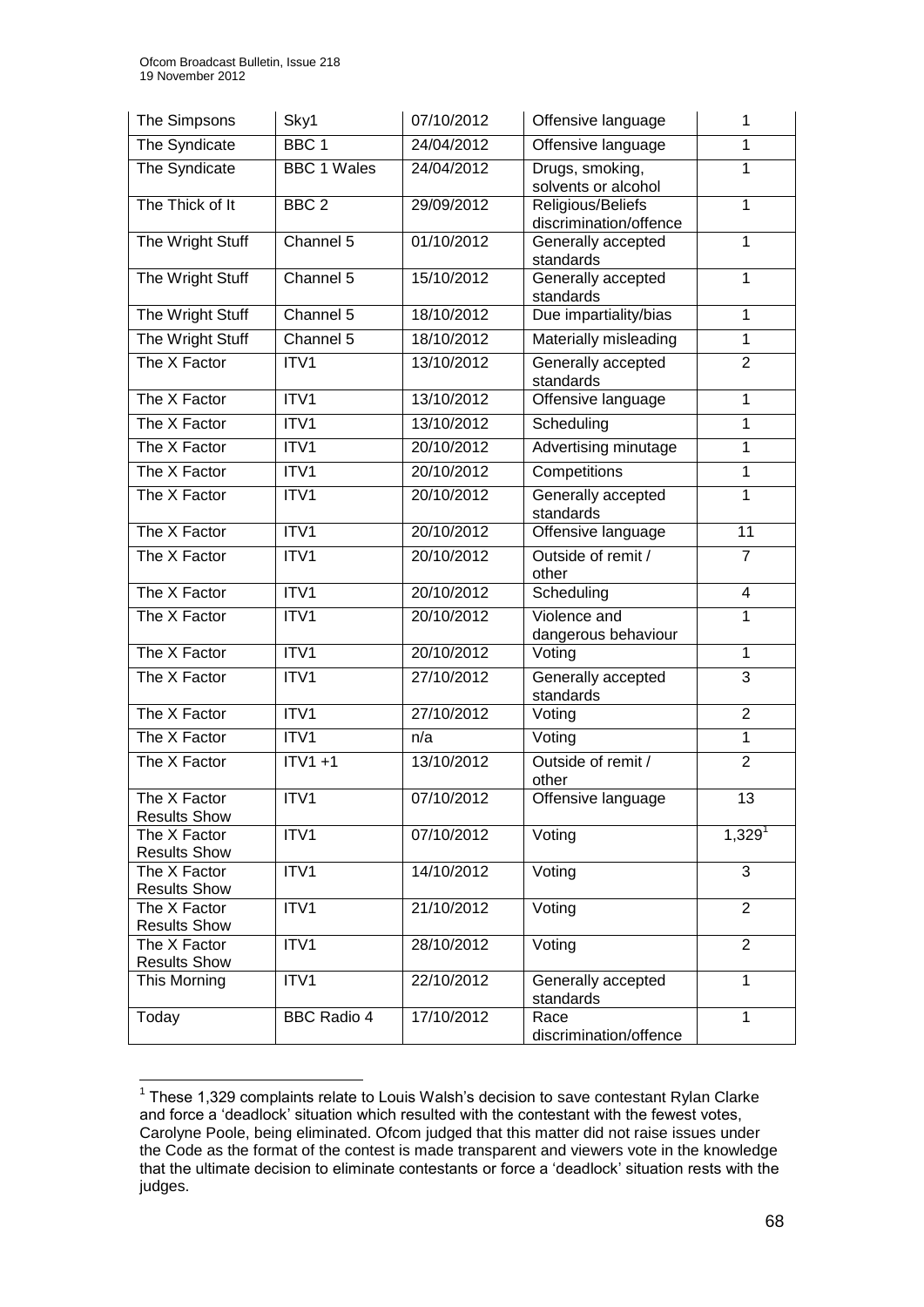| University<br>Challenge          | BBC <sub>2</sub>    | 22/10/2012 | Offensive language                          |   |
|----------------------------------|---------------------|------------|---------------------------------------------|---|
| Unknown                          | <b>LBC</b>          | n/a        | Outside of remit /<br>other                 |   |
| Victoria<br>Derbyshire           | BBC Radio 5<br>Live | 01/10/2012 | Generally accepted<br>standards             |   |
| <b>Wales Tonight</b>             | <b>ITV1 Wales</b>   | 21/10/2012 | <b>Fairness &amp; Privacy</b>               | 1 |
| Watchdog                         | BBC <sub>1</sub>    | 19/09/2012 | Crime                                       |   |
| Waterloo Road                    | BBC 1               | 04/10/2012 | Generally accepted<br>standards             |   |
| WE 3 (trailer)                   | Film4               | 07/10/2012 | Scheduling                                  | 1 |
| Welcome to India                 | BBC <sub>2</sub>    | 10/10/2012 | Religious/Beliefs<br>discrimination/offence |   |
| <b>World Grand Prix</b><br>Darts | Sky Sports 1        | 14/10/2012 | Outside of remit /<br>other                 | 1 |
| WWE Hell in a<br>Cell (Trailer)  | Sky Sports 1        | 29/10/2012 | Materially misleading                       |   |
| You've Been<br>Framed!           | ITV <sub>2</sub>    | 19/10/2012 | Scheduling                                  |   |